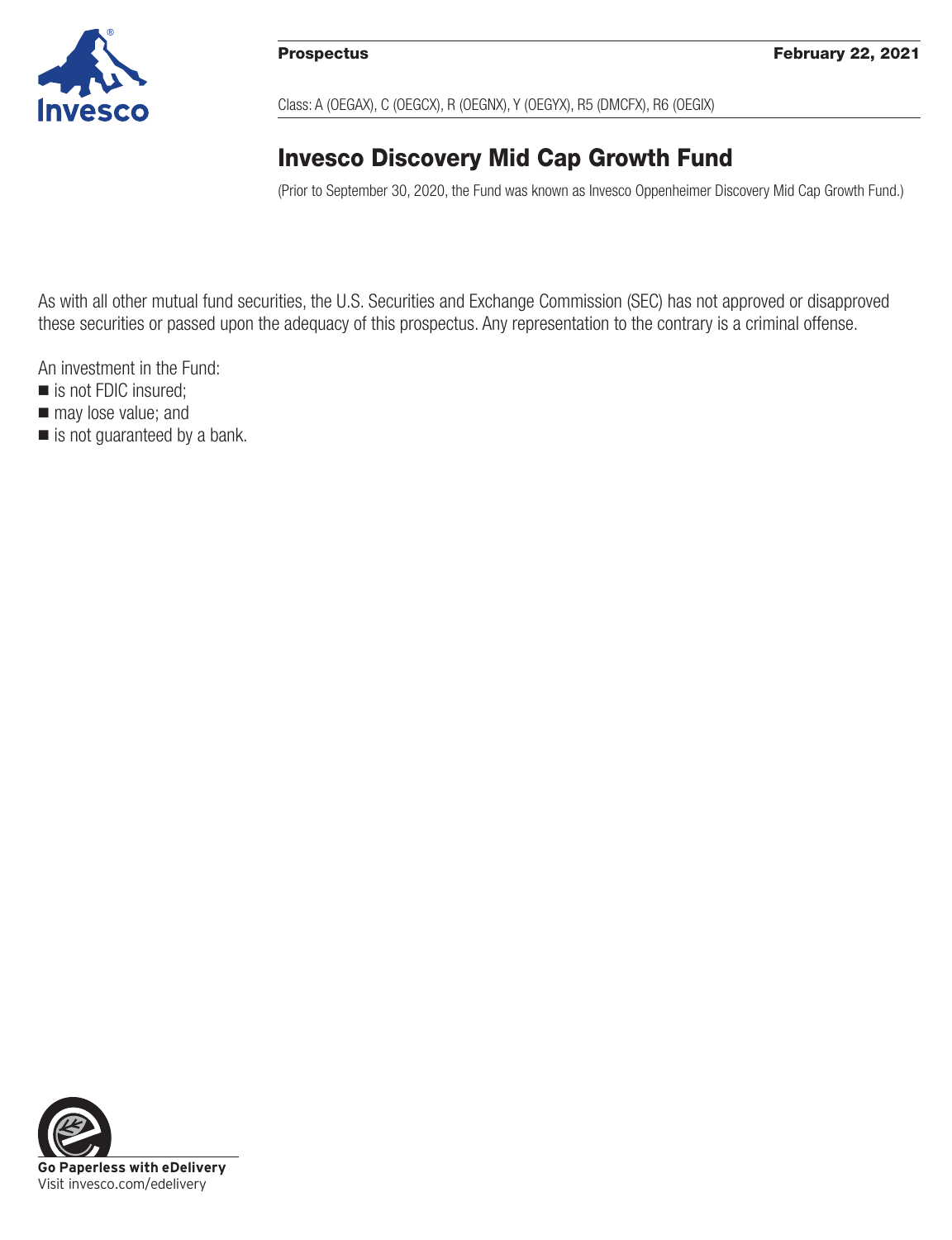# **Table of Contents**

| <b>Fund Summary</b>                                                                                                                                                                                                                                                                                                                                                                                                                                                                                                                                                                                                                                                                                                                                                                                                |                                                                                                                                                   |
|--------------------------------------------------------------------------------------------------------------------------------------------------------------------------------------------------------------------------------------------------------------------------------------------------------------------------------------------------------------------------------------------------------------------------------------------------------------------------------------------------------------------------------------------------------------------------------------------------------------------------------------------------------------------------------------------------------------------------------------------------------------------------------------------------------------------|---------------------------------------------------------------------------------------------------------------------------------------------------|
| <b>Investment Objective(s), Strategies, Risks</b><br>and Portfolio Holdings                                                                                                                                                                                                                                                                                                                                                                                                                                                                                                                                                                                                                                                                                                                                        | 4                                                                                                                                                 |
| <b>Fund Management</b><br>The Adviser(s)<br><b>Adviser Compensation</b><br>Portfolio Managers                                                                                                                                                                                                                                                                                                                                                                                                                                                                                                                                                                                                                                                                                                                      | 8<br>8<br>9<br>9                                                                                                                                  |
| <b>Other Information</b><br>Sales Charges<br>Dividends and Distributions                                                                                                                                                                                                                                                                                                                                                                                                                                                                                                                                                                                                                                                                                                                                           | 9<br>9<br>9                                                                                                                                       |
| <b>Financial Highlights</b>                                                                                                                                                                                                                                                                                                                                                                                                                                                                                                                                                                                                                                                                                                                                                                                        | 10                                                                                                                                                |
| <b>Hypothetical Investment and Expense</b><br>Information                                                                                                                                                                                                                                                                                                                                                                                                                                                                                                                                                                                                                                                                                                                                                          | 11                                                                                                                                                |
| <b>Shareholder Account Information</b><br>Choosing a Share Class<br>Share Class Eligibility<br>Distribution and Service (12b-1) Fees<br>Initial Sales Charges (Class A Shares Only)<br><b>Contingent Deferred Sales Charges (CDSCs)</b><br>Purchasing Shares and Shareholder Eligibility<br>Redeeming Shares*<br><b>Exchanging Shares</b><br>Rights Reserved by the Funds<br>Excessive Short-Term Trading Activity (Market Timing)<br><b>Disclosures</b><br><b>Pricing of Shares</b><br>Taxes (applicable to all Funds except for the Invesco SteelPath<br>Funds and Invesco Master Loan Fund)<br>Taxes (applicable to the Invesco SteelPath Funds)<br>Federal Income Taxes (applicable to Invesco Master Loan Fund<br>only)<br>Payments to Financial Intermediaries - All Share Classes except<br>Class R6 shares | A-1<br>$A-1$<br>$A-2$<br>$A-3$<br>$A-3$<br>$A-10$<br>$A-10$<br>$A-12$<br>$A-15$<br>$A-16$<br>A-16<br>$A-18$<br>$A-20$<br>$A-23$<br>A-25<br>$A-26$ |
| Important Notice Regarding Delivery of Security Holder<br>Documents                                                                                                                                                                                                                                                                                                                                                                                                                                                                                                                                                                                                                                                                                                                                                | A-26                                                                                                                                              |
| <b>Obtaining Additional Information</b>                                                                                                                                                                                                                                                                                                                                                                                                                                                                                                                                                                                                                                                                                                                                                                            | <b>Back Cover</b>                                                                                                                                 |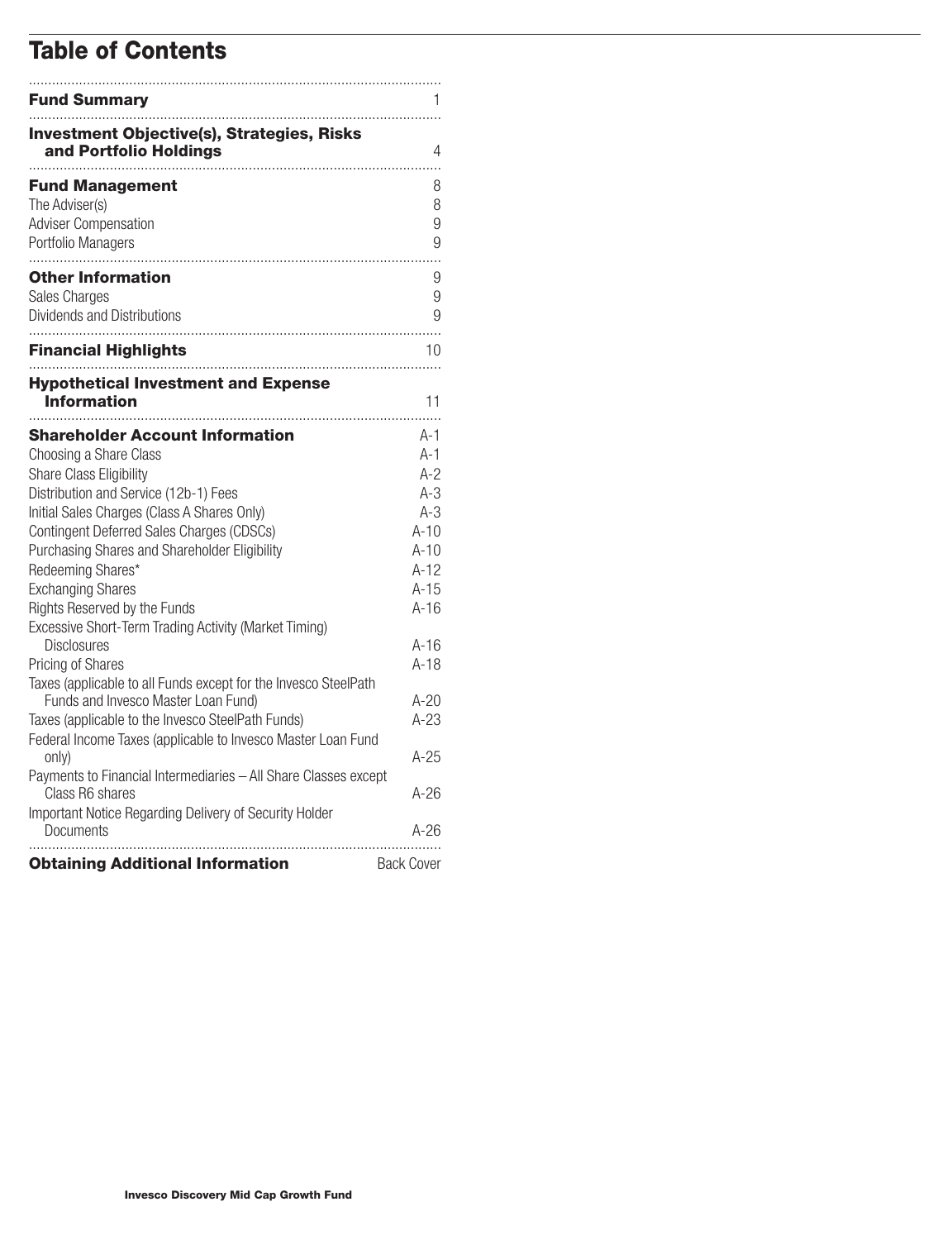# **Fund Summary**

#### **Investment Objective(s)**

The Fund's investment objective is to seek capital appreciation.

#### **Fees and Expenses of the Fund**

This table describes the fees and expenses that you may pay if you buy and hold shares of the Fund.

You may qualify for sales charge discounts if you and your family invest, or agree to invest in the future, at least \$50,000 in the Invesco Funds. More information about these and other discounts is available from your financial professional and in the section "Shareholder Account Information – Initial Sales Charges (Class A Shares Only)" on page A-3 of the prospectus and the section "Purchase, Redemption and Pricing of Shares-Purchase and Redemption of Shares" on page L-1 of the statement of additional information (SAI). The table and Examples below do not reflect any transaction fees that may be charged by financial intermediaries, or commissions that a shareholder may be required to pay directly to its financial intermediary when buying or selling Class Y or Class R6 shares.

**Shareholder Fees** (fees paid directly from your investment)

| Class:                                                                                                                            | A                                 |                 | в |      | <b>R5</b>   | R6          |
|-----------------------------------------------------------------------------------------------------------------------------------|-----------------------------------|-----------------|---|------|-------------|-------------|
| Maximum Sales Charge (Load) Imposed on<br>Purchases (as a percentage of offering price)                                           |                                   | 5.50% None None |   | None | <b>None</b> | <b>None</b> |
| Maximum Deferred Sales Charge (Load) (as a<br>percentage of original purchase price or<br>redemption proceeds, whichever is less) | None <sup>1</sup> 1.00% None None |                 |   |      | <b>None</b> | <b>None</b> |

**Annual Fund Operating Expenses** (expenses that you pay each year as a percentage of the value of your investment)

| Class:                                      |  |                                     |             |
|---------------------------------------------|--|-------------------------------------|-------------|
| Management Fees                             |  | 0.62% 0.62% 0.62% 0.62% 0.62% 0.62% |             |
| Distribution and/or Service (12b-1) Fees    |  | 0.23 1.00 0.50 None None            | <b>None</b> |
| Other Expenses                              |  | 0.20 0.20 0.20 0.20 0.09            |             |
| <b>Total Annual Fund Operating Expenses</b> |  | 1.05 1.82 1.32 0.82 0.71            | በ 65        |

1 A contingent deferred sales charge may apply in some cases. See "Shareholder Account Information-Contingent Deferred Sales Charges (CDSCs)."

**Example.** This Example is intended to help you compare the cost of investing in the Fund with the cost of investing in other mutual funds.

The Example assumes that you invest \$10,000 in the Fund for the time periods indicated and then redeem all of your shares at the end of those periods. This Example does not include commissions and/or other forms of compensation that investors may pay on transactions in Class Y and Class R6 shares. The Example also assumes that your investment has a 5% return each year and that the Fund's operating expenses remain the same.

Although your actual costs may be higher or lower, based on these assumptions, your costs would be:

| 1 Year | <b>3 Years</b> | 5 Years | <b>10 Years</b> |
|--------|----------------|---------|-----------------|
| \$651  | \$866          | \$1.098 | \$1.762         |
| \$285  | \$573          | \$985   | \$1.935         |
| \$134  | \$418          | \$723   | \$1.590         |
| \$84   | \$262          | \$455   | \$1.014         |
| \$73   | \$227          | \$395   | \$ 883          |
| \$ 66  | \$208          | \$362   | \$810           |
|        |                |         |                 |

You would pay the following expenses if you did not redeem your shares:

|          | 1 Year | <b>3 Years</b> | 5 Years   | <b>10 Years</b> |
|----------|--------|----------------|-----------|-----------------|
| Class A  | \$651  | \$866          | \$1.098   | \$1.762         |
| Class C  | \$185  | \$573          | \$985     | \$1.935         |
| Class R  | \$134  | \$418          | \$723     | \$1.590         |
| Class Y  | \$84   | \$262          | \$455     | \$1.014         |
| Class R5 | \$73   | \$227          | \$395     | 883             |
| Class R6 | \$ 66  | \$208          | 362<br>\$ | 810             |
|          |        |                |           |                 |

**Portfolio Turnover.** The Fund pays transaction costs, such as commissions, when it buys and sells securities (or "turns over" its portfolio). A higher portfolio turnover rate may indicate higher transaction costs and may result in higher taxes when Fund shares are held in a taxable account. These costs, which are not reflected in annual fund operating expenses or in the Example, affect the Fund's performance. During the most recent fiscal year, the Fund's portfolio turnover rate was 131% of the average value of its portfolio.

# **Principal Investment Strategies of the Fund**

The Fund mainly invests in common stocks of U.S. companies that the portfolio managers expect to have above-average growth rates. The Fund seeks to invest in newer companies or in more established companies that are in the early growth phase of their business cycle, which is typically marked by above average growth rates. Under normal circumstances, the Fund will invest at least 80% of its net assets (plus any borrowings for investment purposes) in equity securities of "mid-cap" issuers, and in derivatives and other instruments that have economic characteristics similar to such securities. The Fund defines mid-cap issuers as those issuers that are within the range of market capitalizations of the Russell Midcap® Growth Index. This range is subject to change at any time due to market activity or changes in the composition of that index. The range of the Russell Midcap Growth Index is reconstituted annually to preserve its capitalization characteristics. The Fund may invest up to 20% of its net assets in companies in other market capitalization ranges. The Fund measures a company's capitalization at the time the Fund buys a security, and is not required to sell a security if the issuer's capitalization moves outside of the Fund's definition of mid-cap issuers.

The Fund invests primarily in U.S. companies but may also purchase securities of issuers in any country, including developed countries and emerging markets. The Fund has no limits on the amount of its assets that can be invested in foreign securities.

In selecting investments for the Fund, the portfolio managers look for companies with high growth potential using a "bottom-up" stock selection process. The "bottom-up" approach focuses on fundamental analysis of individual issuers before considering the impact of overall economic, market or industry trends. This approach includes analysis of a company's financial statements and management structure and consideration of the company's operations, product development, and its industry position. The portfolio managers currently focus on high-growth companies that are characterized by industry leadership, market share growth, high caliber management teams, sustainable competitive advantages, and strong growth themes or new innovative products or services. The portfolio managers monitor individual issuers for changes in the factors above, which may trigger a decision to sell a security, but does not require a decision to do so. The factors considered by the portfolio managers may vary in particular cases and may change over time.

In attempting to meet its investment objective or to manage subscription and redemption requests, the Fund engages in active and frequent trading of portfolio securities.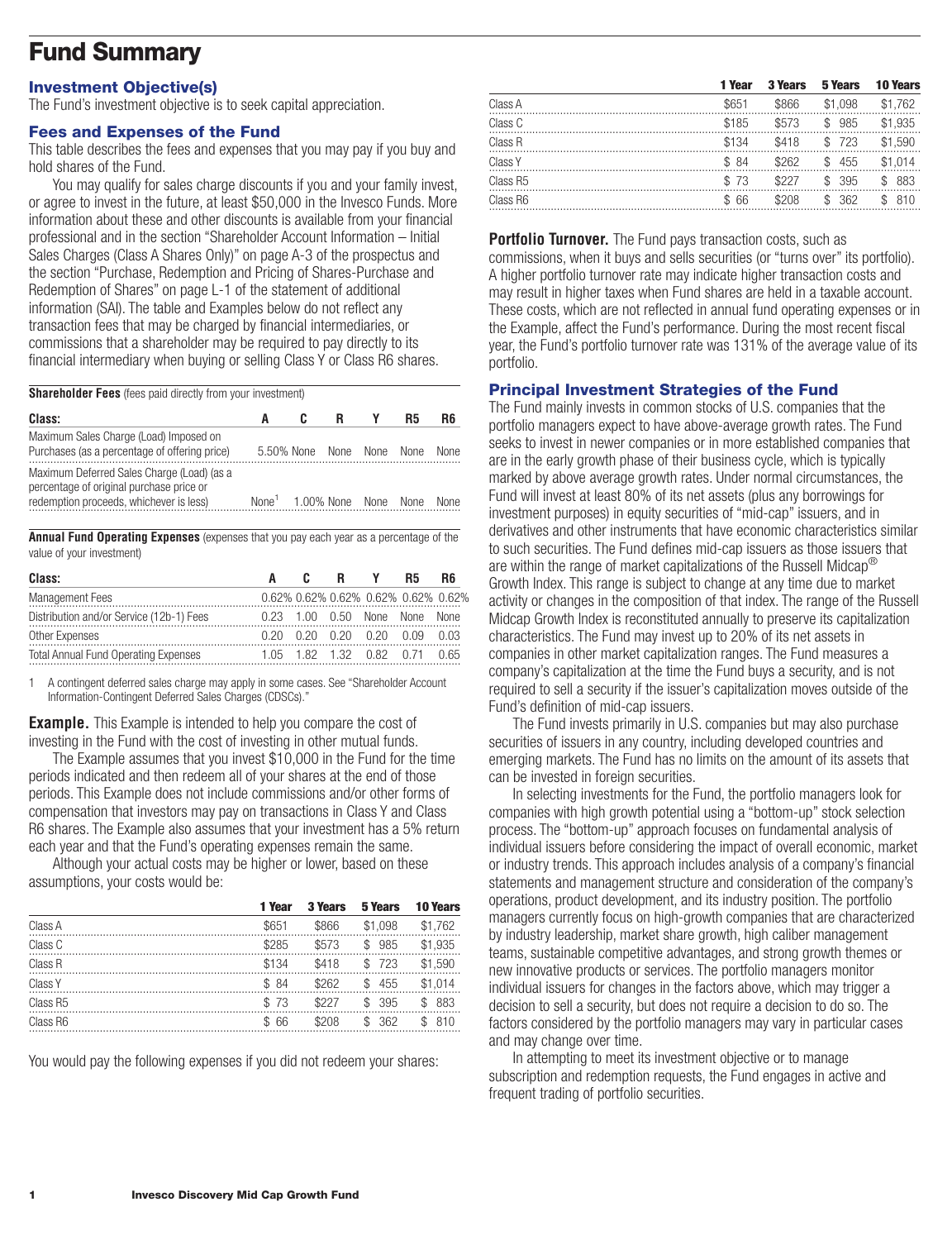#### **Principal Risks of Investing in the Fund**

As with any mutual fund investment, loss of money is a risk of investing. An investment in the Fund is not a deposit in a bank and is not insured or guaranteed by the Federal Deposit Insurance Corporation or any other governmental agency. The risks associated with an investment in the Fund can increase during times of significant market volatility. The principal risks of investing in the Fund are:

*Market Risk.* The market values of the Fund's investments, and therefore the value of the Fund's shares, will go up and down, sometimes rapidly or unpredictably. Market risk may affect a single issuer, industry or section of the economy, or it may affect the market as a whole. The value of the Fund's investments may go up or down due to general market conditions which are not specifically related to the particular issuer, such as real or perceived adverse economic conditions, changes in the general outlook for revenues or corporate earnings, changes in interest or currency rates, regional or global instability, natural or environmental disasters, widespread disease or other public health issues, war, acts of terrorism or adverse investor sentiment generally. During a general downturn in the financial markets, multiple asset classes may decline in value. When markets perform well, there can be no assurance that specific investments held by the Fund will rise in value.

*Investing in Stocks Risk.* The value of the Fund's portfolio may be affected by changes in the stock markets. Stock markets may experience significant short-term volatility and may fall or rise sharply at times. Adverse events in any part of the equity or fixed-income markets may have unexpected negative effects on other market segments. Different stock markets may behave differently from each other and U.S. stock markets may move in the opposite direction from one or more foreign stock markets.

The prices of individual stocks generally do not all move in the same direction at the same time. However, individual stock prices tend to go up and down more dramatically than those of certain other types of investments, such as bonds. A variety of factors can negatively affect the price of a particular company's stock. These factors may include, but are not limited to: poor earnings reports, a loss of customers, litigation against the company, general unfavorable performance of the company's sector or industry, or changes in government regulations affecting the company or its industry. To the extent that securities of a particular type are emphasized (for example foreign stocks, stocks of small- or mid-cap companies, growth or value stocks, or stocks of companies in a particular industry), fund share values may fluctuate more in response to events affecting the market for those types of securities.

*Risks of Mid-Cap Companies.* Mid-cap companies generally involve greater risk of loss than larger companies. The prices of securities issued by mid-sized companies may be more volatile and their securities may be less liquid and more difficult to sell than those of larger companies. They may have less established markets, fewer customers and product lines, less management depth and more limited access to financial resources. Mid-cap companies may not pay dividends for some time, if at all.

*Risks of Growth Investing.* If a growth company's earnings or stock price fails to increase as anticipated, or if its business plans do not produce the expected results, the value of its securities may decline sharply. Growth companies may be newer or smaller companies that may experience greater stock price fluctuations and risks of loss than larger, more established companies. Newer growth companies tend to retain a large part of their earnings for research, development or investments in capital assets. Therefore, they may not pay any dividends for some time. Growth investing has gone in and out of favor during past market cycles and is likely to continue to do so. During periods when growth investing is out of favor or when markets are unstable, it may be more difficult to sell growth company securities at an acceptable price. Growth stocks may also be more volatile than other securities because of investor speculation.

*Industry and Sector Focus.* The Fund may from time to time have a significant amount of its assets invested in a particular industry or sector. The prices of stocks of issuers in a particular industry or sector may go up and down in response to changes in economic conditions, government regulations, availability of basic resources or supplies, or other events that affect that industry or sector more than others. To the extent that the Fund has a significant amount of its assets invested in a particular industry or sector, its share values may fluctuate in response to events affecting that industry or sector. To some extent that risk may be limited by the Fund's policy of not concentrating its investments in any one industry.

*Risks of Foreign Investing.* Foreign securities are subject to special risks. Securities traded in foreign markets may be less liquid and more volatile than those traded in U.S. markets. Foreign issuers are usually not subject to the same accounting and disclosure requirements that U.S. companies are subject to, which may make it difficult for the Fund to evaluate a foreign company's operations or financial condition. A change in the value of a foreign currency against the U.S. dollar will result in a change in the U.S. dollar value of investments denominated in that foreign currency and in the value of any income or distributions the Fund may receive on those investments. The value of foreign investments may be affected by exchange control regulations, foreign taxes, higher transaction and other costs, delays in the settlement of transactions, changes in economic or monetary policy in the United States or abroad, expropriation or nationalization of a company's assets, or other political and economic factors. In addition, due to the inter-relationship of global economies and financial markets, changes in political and economic factors in one country or region could adversely affect conditions in another country or region. Investments in foreign securities may also expose the Fund to time-zone arbitrage risk. Foreign securities may trade on weekends or other days when the Fund does not price its shares. As a result, the value of the Fund's net assets may change on days when you will not be able to purchase or redeem the Fund's shares. At times, the Fund may emphasize investments in a particular country or region and may be subject to greater risks from adverse events that occur in that country or region. Foreign securities and foreign currencies held in foreign banks and securities depositories may be subject to only limited or no regulatory oversight.

*Risks of Developing and Emerging Markets.* Investments in developing and emerging markets are subject to all the risks associated with foreign investing, however, these risks may be magnified in developing and emerging markets. Developing or emerging market countries may have less well developed securities markets and exchanges that may be substantially less liquid than those of more developed markets, and investments in such securities markets may be subject to unexpected market closures. Settlement procedures in developing or emerging markets may differ from those of more established securities markets, and settlement delays may result in the inability to invest assets or to dispose of portfolio securities in a timely manner. Securities prices in developing or emerging markets may be significantly more volatile than is the case in more developed nations of the world, and governments of developing or emerging market countries may also be more unstable than the governments of more developed countries. Such countries' economies may be more dependent on relatively few industries or investors that may be highly vulnerable to local and global changes. Developing or emerging market countries also may be subject to social, political or economic instability. The value of developing or emerging market countries' currencies may fluctuate more than the currencies of countries with more mature markets. Investments in developing or emerging market countries may be subject to greater risks of government restrictions, including confiscatory taxation, expropriation or nationalization of a company's assets, restrictions on foreign ownership of local companies, restrictions on withdrawing assets from the country, protectionist measures, and practices such as share blocking. The ability to bring and enforce actions in developing and emerging market countries, or to obtain information needed to pursue or enforce such actions, may be limited. In addition, the ability of foreign entities to participate in privatization programs of certain developing or emerging market countries may be limited by local law. Other risks may include additional transaction costs and difficulty related to the quality, availability and timeliness of information. Investments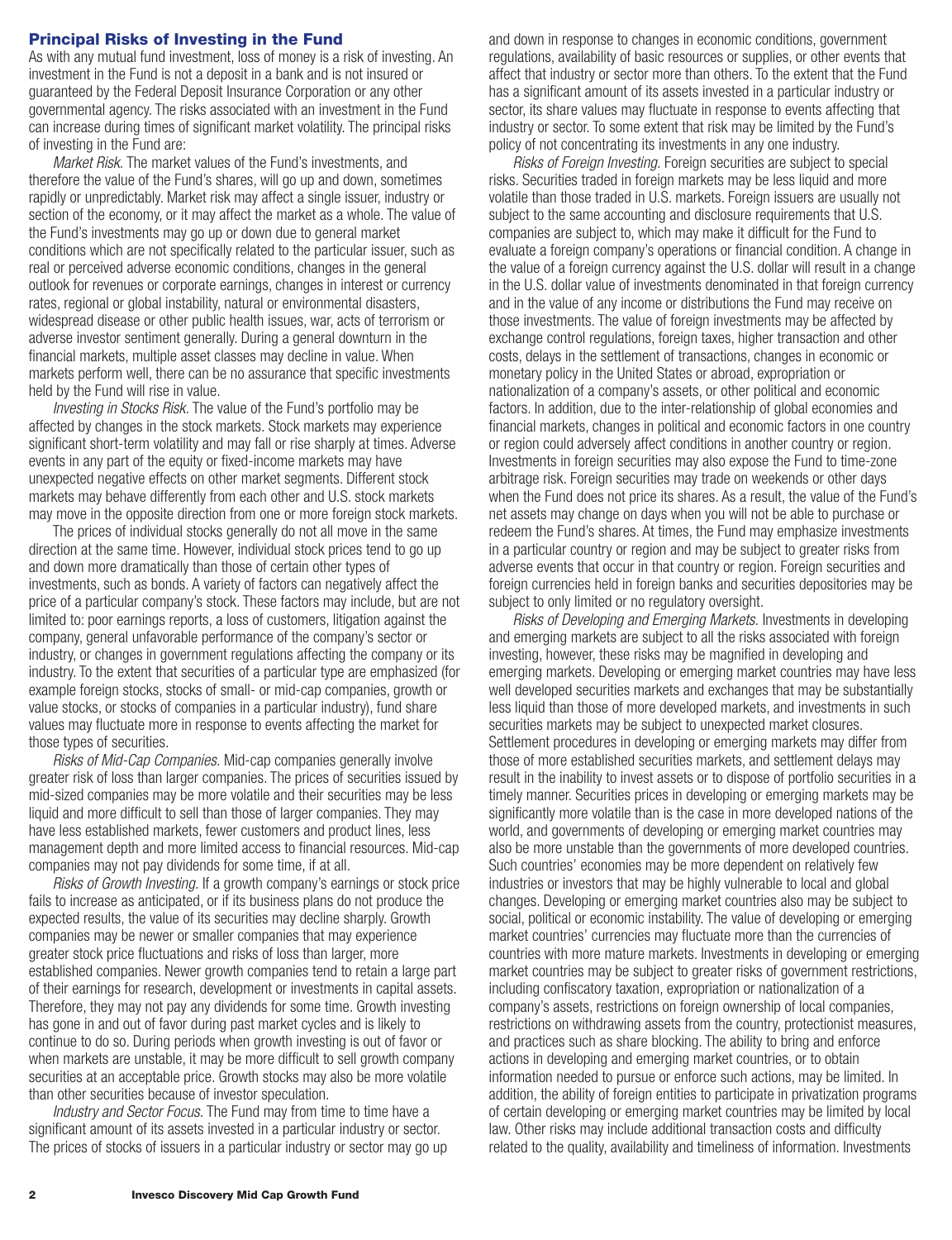in securities of issuers in developing or emerging market countries may be considered speculative. Companies in developing and emerging market countries may also generally be subject to less stringent regulatory, disclosure, financial reporting, accounting, auditing and recordkeeping standards than companies in more developed countries. As a result, information, including financial information, about such companies may be less available and reliable which can impede the Fund's ability to evaluate such companies.

*Cyclical Opportunities.* At times, the Fund might seek to take advantage of short-term market movements or changes in the business cycle by investing in companies or industries that are sensitive to those changes. For example, when the economy is expanding, companies in consumer durables and the technology sector might benefit. There is a risk that, if a cyclical event does not have the anticipated effect or when the issuer or industry is out of phase in the business cycle, the value of the Fund's investment could fall.

*Management Risk.* The Fund is actively managed and depends heavily on the Adviser's judgment about markets, interest rates or the attractiveness, relative values, liquidity, or potential appreciation of particular investments made for the Fund's portfolio. The Fund could experience losses if these judgments prove to be incorrect. Additionally, legislative, regulatory, or tax developments may adversely affect management of the Fund and, therefore, the ability of the Fund to achieve its investment objective.

*Active Trading Risk.* Active trading of portfolio securities may result in added expenses, a lower return and increased tax liability.

#### **Performance Information**

The bar chart and performance table provide an indication of the risks of investing in the Fund. The Fund has adopted the performance of the Oppenheimer Discovery Mid Cap Growth Fund (the predecessor fund) as the result of a reorganization of the predecessor fund into the Fund, which was consummated after the close of business on May 24, 2019 (the "Reorganization"). Prior to the Reorganization, the Fund had not yet commenced operations. The bar chart shows changes in the performance of the predecessor fund and the Fund from year to year as of December 31. The performance table compares the predecessor fund's and the Fund's performance to that of a broad-based securities market benchmark.

The Fund's (and the predecessor fund's) past performance (before and after taxes) is not necessarily an indication of how the Fund will perform in the future. The returns shown for periods ending on or prior to May 24, 2019 are those of the Class A, Class C, Class R, Class Y and Class I shares of the predecessor fund. Class A, Class C, Class R, Class Y and Class I shares of the predecessor fund were reorganized into Class A, Class C, Class R, Class Y and Class R6 shares, respectively, of the Fund after the close of business on May 24, 2019. Class A, Class C, Class R, Class Y and Class R6 shares' returns of the Fund will be different from the returns of the predecessor fund as they have different expenses. Class R5 shares' returns of the Fund will be different from Class A shares' returns of the Fund and the predecessor fund as they have different expenses. Performance for Class A shares has been restated to reflect the Fund's applicable sales charge.

Updated performance information is available on the Fund's website at www.invesco.com/us.

#### **Annual Total Returns**

The bar chart does not reflect sales loads. If it did, the annual total returns shown would be lower.



**Average Annual Total Returns** (for the periods ended December 31, 2020)

|                                                                              | Inception<br><b>Date</b> | 1<br>Year | 5<br>Years         | 10<br><b>Years</b> | Since<br>Inception |
|------------------------------------------------------------------------------|--------------------------|-----------|--------------------|--------------------|--------------------|
|                                                                              |                          |           |                    |                    |                    |
| Class A                                                                      |                          |           |                    |                    |                    |
| Return Before Taxes                                                          | 11/1/2000                | 32.41%    | 17.56%             | 14.67%             | $-$ %              |
| Return After Taxes on Distributions                                          |                          | 31.28     | 16.07              | 13.43              |                    |
| Return After Taxes on Distributions<br>and Sale of Fund Shares               |                          | 19.93     | 13.79              | 11.92              |                    |
| Class C                                                                      | 11/1/2000                | 38.22     | 18.03              | 14.61              |                    |
| Class R                                                                      | 3/1/2001                 | 39.82     | 18.60              | 15.01              |                    |
| Class Y                                                                      | 11/1/2000                | 40.51     | 19.20              | 15.67              |                    |
| Class R5                                                                     | 5/24/2019                | 40.69     | 19.05 <sup>1</sup> | 15.39 <sup>1</sup> |                    |
| Class R6                                                                     | 2/28/2013                | 40.73     | 19.41              |                    | 17.39              |
| Russell Midcap <sup>®</sup> Growth Index<br>(reflects no deduction for fees, |                          |           |                    |                    |                    |
| expenses or taxes)                                                           |                          | 35.59     | 18.66              | 15.04              |                    |

1 Performance shown prior to the inception date is that of the predecessor fund's Class A shares at net asset value and includes the 12b-1 fees applicable to that class. Class A

shares' performance reflects any applicable fee waivers and/or expense reimbursements. After-tax returns are calculated using the historical highest individual federal marginal income tax rates and do not reflect the impact of state and local taxes. Actual after-tax returns depend on an investor's tax situation and may differ from those shown, and after-tax returns shown are not relevant to investors who hold their Fund shares through tax-advantaged arrangements, such as 401(k) plans, 529 college savings plans or individual retirement accounts. After-tax returns are shown for Class A shares only and after-tax returns for other classes will vary.

#### **Management of the Fund**

Investment Adviser: Invesco Advisers, Inc.

| <b>Portfolio Managers</b> | Title                    | <b>Length of Service on the Fund</b> |
|---------------------------|--------------------------|--------------------------------------|
| Ronald J. Zibelli, Jr.    | Portfolio Manager (lead) | 2019 (predecessor fund 2007)         |
| Justin Livengood          | Portfolio Manager        | 2019 (predecessor fund 2014)         |

#### **Purchase and Sale of Fund Shares**

You may purchase, redeem or exchange shares of the Fund on any business day through your financial adviser or by telephone at 800-959-4246. Shares of the Fund, other than Class R5 and Class R6 shares, may also be purchased, redeemed or exchanged on any business day through our website at www.invesco.com/us or by mail to Invesco Investment Services, Inc., P.O. Box 219078, Kansas City, MO 64121-9078.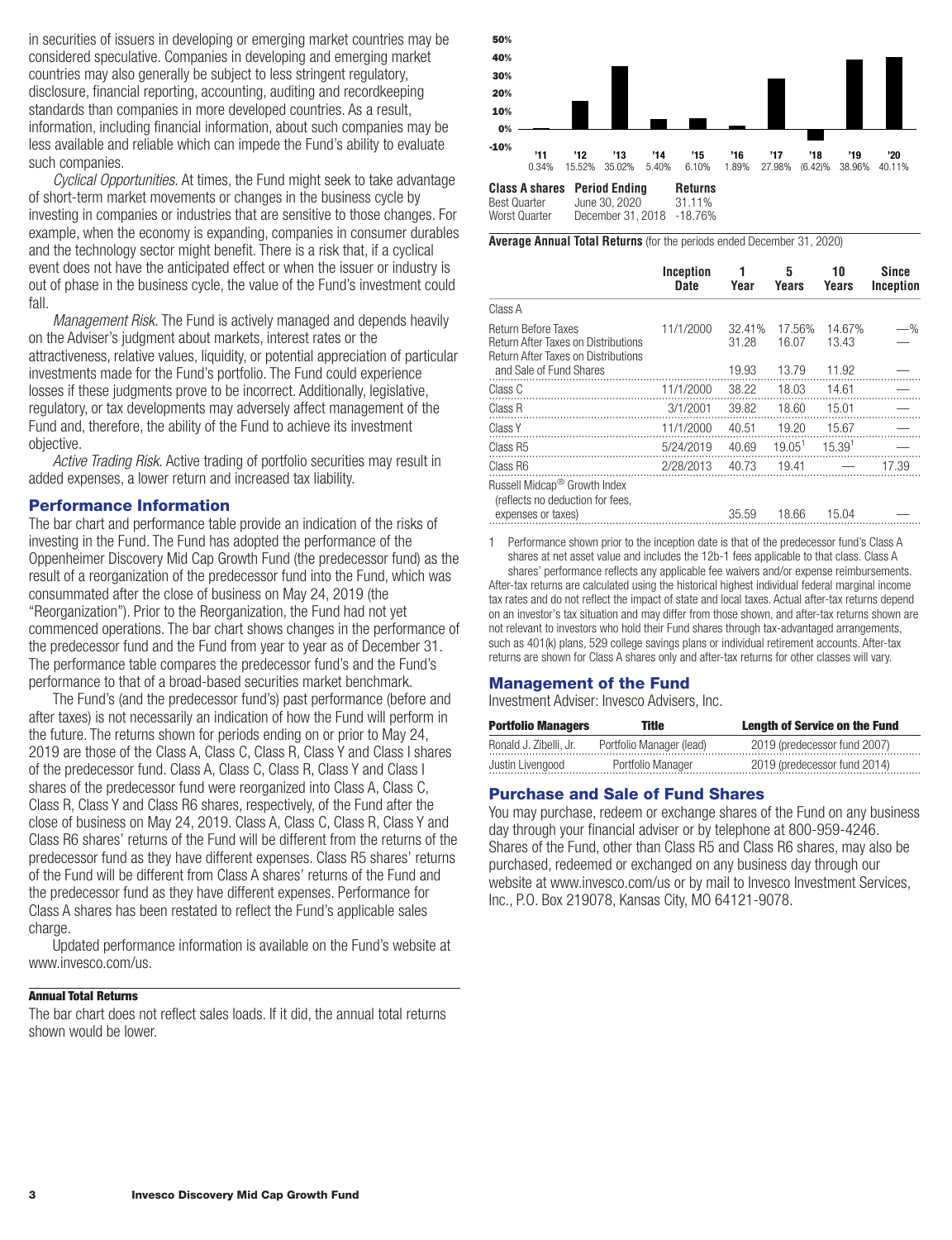The minimum investments for Class A, C, R and Y shares for fund accounts are as follows:

| <b>Type of Account</b>                                                                                 | <b>Initial</b><br><b>Investment</b><br><b>Per Fund</b> | <b>Additional</b><br><b>Investments</b><br><b>Per Fund</b> |
|--------------------------------------------------------------------------------------------------------|--------------------------------------------------------|------------------------------------------------------------|
| Asset or fee-based accounts managed by your financial adviser                                          | None                                                   | None                                                       |
| Employer Sponsored Retirement and Benefit Plans and<br><b>Employer Sponsored IRAs</b>                  | None                                                   | None                                                       |
| IRAs and Coverdell ESAs if the new investor is purchasing<br>shares through a systematic purchase plan | \$25                                                   | \$25                                                       |
| All other types of accounts if the investor is purchasing shares<br>through a systematic purchase plan | 50                                                     | 50                                                         |
| <b>IRAs and Coverdell ESAs</b>                                                                         | 250                                                    | 25                                                         |
| All other accounts                                                                                     | 1.000                                                  | 50                                                         |
|                                                                                                        |                                                        |                                                            |

With respect to Class R5 and Class R6 shares, there is no minimum initial investment for Employer Sponsored Retirement and Benefit Plans investing through a retirement platform that administers at least \$2.5 billion in retirement plan assets. All other Employer Sponsored Retirement and Benefit Plans must meet a minimum initial investment of at least \$1 million in each Fund in which it invests.

For all other institutional investors purchasing Class R5 or Class R6 shares, the minimum initial investment in each share class is \$1 million, unless such investment is made by (i) an investment company, as defined under the Investment Company Act of 1940, as amended (1940 Act), that is part of a family of investment companies which own in the aggregate at least \$100 million in securities, or (ii) an account established with a 529 college savings plan managed by Invesco, in which case there is no minimum initial investment.

There are no minimum investment amounts for Class R6 shares held through retail omnibus accounts maintained by an intermediary, such as a broker, that (i) generally charges an asset-based fee or commission in addition to those described in this prospectus, and (ii) maintains Class R6 shares and makes them available to retail investors.

#### **Tax Information**

The Fund's distributions generally are taxable to you as ordinary income, capital gains, or some combination of both, unless you are investing through a tax-advantaged arrangement, such as a 401(k) plan, 529 college savings plan or individual retirement account. Any distributions from a 401(k) plan or individual retirement account may be taxed as ordinary income when withdrawn from such plan or account.

#### **Payments to Broker-Dealers and Other Financial Intermediaries**

If you purchase the Fund through a broker-dealer or other financial intermediary (such as a bank), the Fund, the Fund's distributor or its related companies may pay the intermediary for the sale of Fund shares and related services. These payments may create a conflict of interest by influencing the broker-dealer or other intermediary and your salesperson or financial adviser to recommend the Fund over another investment. Ask your salesperson or financial adviser or visit your financial intermediary's website for more information.

# **Investment Objective(s), Strategies, Risks and Portfolio Holdings**

#### **Objective(s), Principal Investment Strategies and Risks**

The Fund's investment objective is to seek capital appreciation. The Fund's investment objective may be changed by the Board of Trustees (the Board) without shareholder approval.

The following strategies and types of investments are the ones that the Fund considers to be the most important in seeking to achieve its

investment objective and the following risks are those the Fund expects its portfolio to be subject to as a whole.

**Market Risk***.* The market values of the Fund's investments, and therefore the value of the Fund's shares, will go up and down, sometimes rapidly or unpredictably. Market risk may affect a single issuer, industry or section of the economy, or it may affect the market as a whole. The value of the Fund's investments may go up or down due to general market conditions which are not specifically related to the particular issuer, such as real or perceived adverse economic conditions, changes in the general outlook for revenues or corporate earnings, changes in interest or currency rates, regional or global instability, or adverse investor sentiment generally. The value of the Fund's investments may also go up or down due to factors that affect an individual issuer or a particular industry or sector, such as changes in production costs and competitive conditions within an industry. In addition, natural or environmental disasters, widespread disease or other public health issues, war, acts of terrorism or other events may have a significant impact on the value of the Fund's investments, as well as the financial markets and global economy generally. Such circumstances may also impact the ability of the Adviser to effectively implement the Fund's investment strategy. During a general downturn in the financial markets, multiple asset classes may decline in value. When markets perform well, there can be no assurance that specific investments held by the Fund will rise in value.

■ COVID-19. The "COVID-19" strain of coronavirus has resulted in instances of market closures and dislocations, extreme volatility, liquidity constraints and increased trading costs. Efforts to contain its spread have resulted in travel restrictions, disruptions of healthcare systems, business operations and supply chains, layoffs, lower consumer demand, and defaults, among other significant economic impacts that have disrupted global economic activity across many industries. Such economic impacts may exacerbate other pre-existing political, social and economic risks locally or globally. The ongoing effects of COVID-19 are unpredictable and may result in significant and prolonged effects on the Fund's performance.

**Investing in Stocks Risk**. Common stock represents an ownership interest in a company. It ranks below preferred stock and debt securities in claims for dividends and in claims for assets of the issuer in a liquidation or bankruptcy. Common stocks may be exchange-traded or over-the-counter securities. Over-the-counter securities may be less liquid than exchange-traded securities.

The value of the Fund's portfolio may be affected by changes in the stock markets. Stocks and other equity securities fluctuate in price in response to changes to equity markets in general. Stock markets may experience significant short-term volatility and may fall or rise sharply at times. Adverse events in any part of the equity or fixed-income markets may have unexpected negative effects on other market segments. Different stock markets may behave differently from each other and U.S. stock markets may move in the opposite direction from one or more foreign stock markets.

The prices of individual stocks generally do not all move in the same direction at the same time. However, individual stock prices tend to go up and down more dramatically than those of certain other types of investments, such as bonds. A variety of factors can negatively affect the price of a particular company's stock. These factors may include, but are not limited to: poor earnings reports, a loss of customers, litigation against the company, general unfavorable performance of the company's sector or industry, or changes in government regulations affecting the company or its industry. To the extent that securities of a particular type are emphasized (for example foreign stocks, stocks of small- or mid-sized companies, growth or value stocks, or stocks of companies in a particular industry), their share values may fluctuate more in response to events affecting the market for those types of securities.

**Mid-Cap Companies**. Mid-cap companies are generally companies that have completed their initial start-up cycle, and in many cases have established markets and developed seasoned management teams. While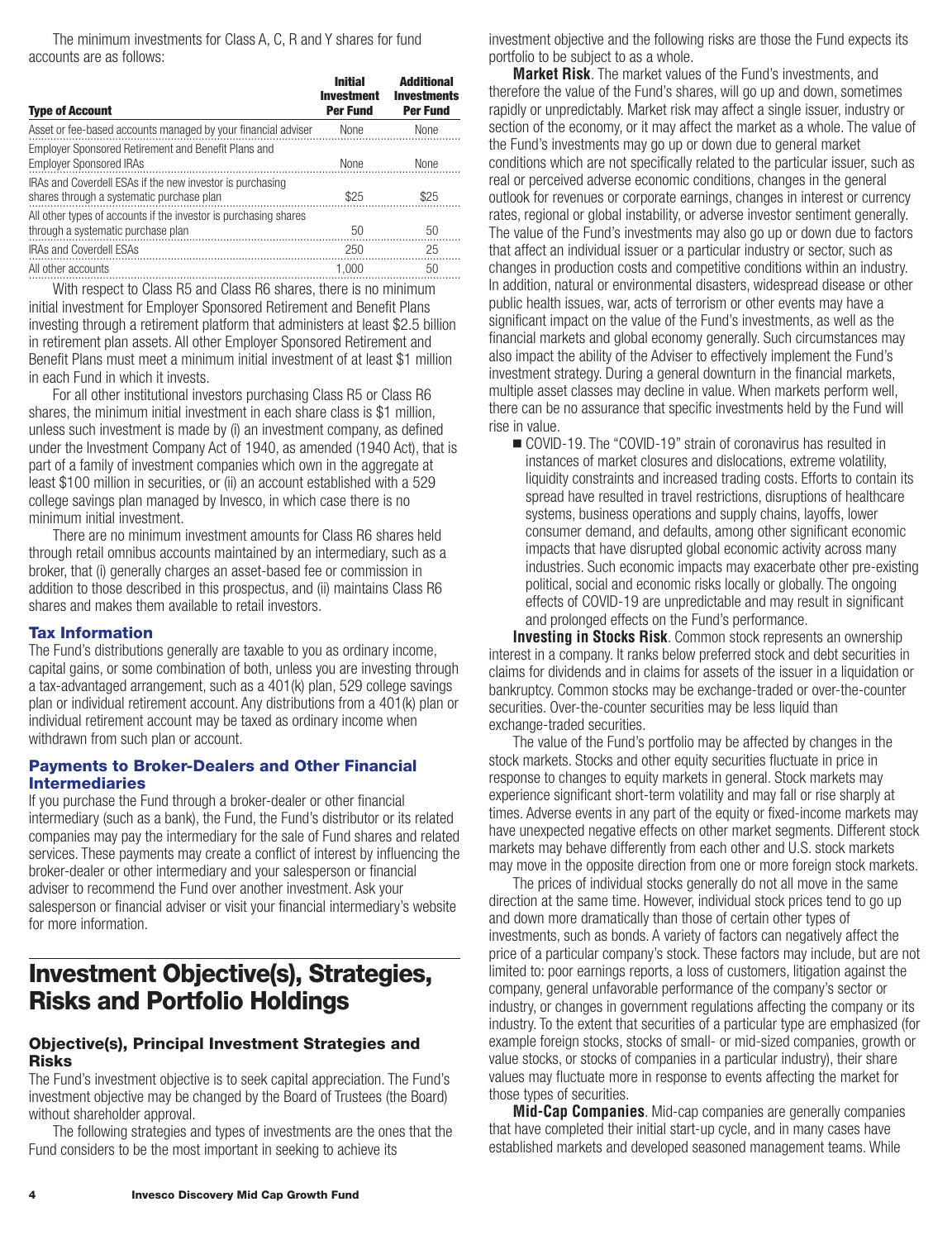midcap companies might offer greater opportunities for gain than larger companies, they also involve greater risk of loss. They may be more sensitive to changes in a company's earnings expectations and may experience more abrupt and erratic price movements than larger companies. Mid-cap companies' securities often trade in lower volumes and in many instances, are traded over-the-counter or on a regional securities exchange, where the frequency and volume of trading is substantially less than is typical for securities of larger companies traded on national securities exchanges. Therefore, the securities of mid-cap companies may be subject to wider price fluctuations and may be less liquid than securities of larger exchange-traded issuers, meaning it might be harder for the Fund to dispose of those holdings at an acceptable price when it wants to sell them. Mid-cap companies may have less established markets for their products or services and may have fewer customers and product lines than larger companies. They may have more limited access to financial resources and may not have the financial strength to sustain them through business downturns or adverse market conditions. Since mid-cap companies typically reinvest a high proportion of their earnings in their business, they may not pay dividends for some time, particularly if they are newer companies. Mid-cap companies may have unseasoned management or less depth in management skill than larger, more established companies. They may be more reliant on the efforts of particular members of their management team and management changes may pose a greater risk to the success of the business. Securities of unseasoned companies may be particularly volatile, especially in the short term and in periods of market instability, and may have limited liquidity in a declining market. It may take a substantial period of time to realize a gain on an investment in a mid-cap company, if any gain is realized at all.

The Fund measures the market capitalization of an issuer at the time of investment. Because the relative sizes of companies change over time as the securities market changes, the Fund's definition of what is a "mid-cap" company may change over time as well. After the Fund buys their securities, individual companies may grow and no longer fall within the Fund's definition of a "mid-cap" issuer. Although the Fund is not required to sell the securities of companies whose market capitalizations have grown beyond the Fund's mid-cap definition, it might sell some of those holdings to try to lower the dollar-weighted median capitalization of its portfolio. That might cause the Fund to realize capital gains on the investment and could increase taxable distributions to shareholders.

When the Fund invests in smaller company securities that might trade infrequently, investors might seek to trade fund shares based on their knowledge or understanding of the value of those securities (this is sometimes referred to as "price arbitrage"). If such price arbitrage were successful, it might interfere with the efficient management of the Fund's portfolio and the Fund may be required to sell securities at disadvantageous times or prices to satisfy the liquidity requirements created by that activity. Successful price arbitrage might also dilute the value of fund shares held by other shareholders.

**Growth Investing.** Growth companies are companies whose earnings and stock prices are expected to grow at a faster rate than the overall market. Growth companies can be new companies or established companies that may be entering a growth cycle in their business. Their anticipated growth may come from developing new products or services or from expanding into new or growing markets. Growth companies may be applying new technologies, new or improved distribution methods or new business models that could enable them to capture an important or dominant market position. They may have a special area of expertise or the ability to take advantage of changes in demographic or other factors in a more profitable way. Newer growth companies generally tend to invest a large part of their earnings into research, development or capital assets. Although newer growth companies may not pay any dividends for some time, their stocks may be valued because of their potential for price increases.

*Risks of Growth Investing.* If a growth company's earnings or stock price fails to increase as anticipated, or if its business plans do not produce the expected results, the value of its securities may decline sharply. Growth companies may be newer or smaller companies that may experience greater stock price fluctuations and risks of loss than larger, more established companies. Newer growth companies tend to retain a large part of their earnings for research, development or investments in capital assets. Therefore, they may not pay any dividends for some time. Growth investing has gone in and out of favor during past market cycles and is likely to continue to do so. During periods when growth investing is out of favor or when markets are unstable, it may be more difficult to sell growth company securities at an acceptable price. Growth stocks may also be more volatile than other securities because of investor speculation.

**Industry and Sector Focus**. The Fund may from time to time have a significant amount of its assets invested in a particular industry or sector. The prices of stocks of issuers in a particular industry or sector may go up and down in response to changes in economic conditions, government regulations, availability of basic resources or supplies, or other events that affect that industry or sector more than others. To the extent that the Fund has a significant amount of its assets invested in a particular industry or sector, its share values may fluctuate in response to events affecting that industry or sector. To some extent that risk may be limited by the Fund's policy of not concentrating its investments in any one industry.

**Foreign Investing***.* The Fund may buy stocks and other equity securities of companies that are organized under the laws of a foreign country or that have a substantial portion of their operations or assets in a foreign country or countries, or that derive a substantial portion of their revenue or profits from businesses, investments or sales outside of the United States. The Fund may also invest in foreign securities that are represented in the United States securities markets by American Depository Receipts (ADRs) or similar depository arrangements. The Fund also can invest in emerging markets, which have greater risks than developed markets. The Fund will hold foreign currency only in connection with buying and selling foreign securities.

*Risks of Foreign Investing.* Securities traded in foreign markets often involve special risks not present in U.S. investments that can increase the chances the Fund will lose money. Additional information regarding certain of the risks associated with foreign investing is provided below.

- *Foreign Market Risk*. If there are fewer investors in a particular foreign market, securities traded in that market may be less liquid and more volatile than U.S. securities and more difficult to price. Foreign markets may also be subject to delays in the settlement of transactions and difficulties in pricing securities. If the Fund is delayed in settling a purchase or sale transaction, it may not receive any return on the invested assets or it may lose money if the value of the security declines. It may also be more expensive for the Fund to buy or sell securities in certain foreign markets than in the United States, which may increase the Fund's expense ratio.
- *Foreign Economy Risk*. Foreign economies may be more vulnerable to political or economic changes than the U.S. economy. They may be more concentrated in particular industries or may rely on particular resources or trading partners to a greater extent. Certain foreign economies may be adversely affected by shortages of investment capital or by high rates of inflation. Changes in economic or monetary policy in the U.S. or abroad may also have a greater impact on the economies of certain foreign countries.
- *Foreign Governmental and Regulatory Risks*. Foreign companies may not be subject to the same accounting and disclosure requirements as U.S. companies. As a result there may be less accurate information available regarding a foreign company's operations and financial condition. Foreign companies may be subject to capital controls, nationalization, or confiscatory taxes. There may be less government regulation of foreign issuers, exchanges and brokers than in the United States. Some countries also have restrictions that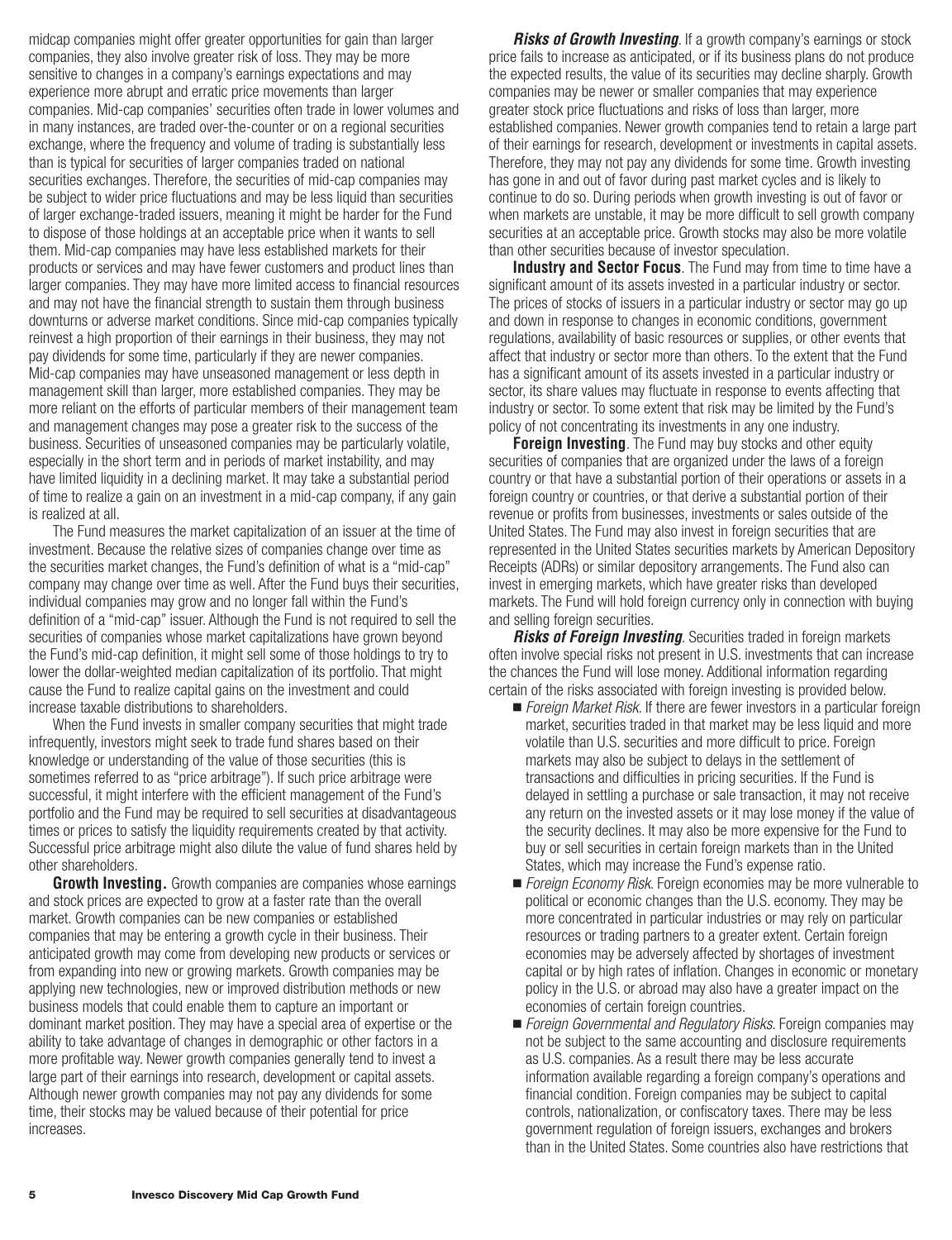limit foreign ownership and may impose penalties for increases in the value of the Fund's investment. The value of the Fund's foreign investments may be affected if it experiences difficulties in enforcing legal judgments in foreign courts.

- *Foreign Currency Risk*. A change in the value of a foreign currency against the U.S. dollar will result in a change in the U.S. dollar value of securities denominated in that foreign currency. If the U.S. dollar rises in value against a foreign currency, a security denominated in that currency will be worth less in U.S. dollars and if the U.S. dollar decreases in value against a foreign currency, a security denominated in that currency will be worth more in U.S. dollars. The dollar value of foreign investments may also be affected by exchange controls. Foreign currency exchange transactions may impose additional costs on the Fund. The Fund can also invest in derivative instruments linked to foreign currencies. The change in value of a foreign currency against the U.S. dollar will result in a change in the U.S. dollar value of derivatives linked to that foreign currency. The investment adviser's selection of foreign currency-denominated investments may not perform as expected. Currency derivative investments may be particularly volatile and subject to greater risks than other types of foreign currency-denominated investments.
- *Foreign Custody Risk*. There may be very limited regulatory oversight of certain foreign banks or securities depositories that hold foreign securities and foreign currency and the laws of certain countries may limit the ability to recover such assets if a foreign bank or depository or their agents goes bankrupt. There may also be an increased risk of loss of portfolio securities.
- *Time Zone Arbitrage.* If the Fund invests a significant amount of its assets in foreign securities, it may be exposed to "time-zone arbitrage" attempts by investors seeking to take advantage of differences in the values of foreign securities that might result from events that occur after the close of the foreign securities market on which a security is traded and before the close of the New York Stock Exchange that day, when the Fund's net asset value is calculated. If such time zone arbitrage were successful, it might dilute the interests of other shareholders. However, the Fund's use of "fair value pricing" under certain circumstances, to adjust the closing market prices of foreign securities to reflect what the investment adviser and the Board believe to be their fair value, may help deter those activities.
- *Globalization Risks.* The growing inter-relationship of global economies and financial markets has increased the effect of conditions in one country or region on issuers of securities in a different country or region. In particular, the adoption or prolongation of protectionist trade policies by one or more countries, changes in economic or monetary policy in the United States or abroad, or a slowdown in the U.S. economy, could lead to a decrease in demand for products and reduced flows of capital and income to companies in other countries.
- *Regional Focus.* At times, the Fund might increase the relative emphasis of its investments in a particular region of the world. Securities of issuers in a region might be affected by changes in economic conditions or by changes in government regulations, availability of basic resources or supplies, or other events that affect that region more than others. If the Fund has a greater emphasis on investments in a particular region, it may be subject to greater risks from adverse events that occur in that region than a fund that invests in a different region or that is more geographically diversified. Political, social or economic disruptions in the region may adversely affect the values of the Fund's holdings.

*Risks of Developing and Emerging Markets*. Investments in developing and emerging market countries are subject to all the risks associated with foreign investing, however, these risks may be magnified in developing and emerging markets. Investments in securities of issuers in developing or emerging market countries may be considered speculative.

Additional information regarding certain of the risks associated with investing in developing and emerging markets is provided below.

- Less Developed Securities Markets. Developing or emerging market countries may have less well-developed securities markets and exchanges. Consequently they have lower trading volume than the securities markets of more developed countries and may be substantially less liquid than those of more developed countries. Unexpected market closures may also affect investments in developing or emerging markets.
- *Transaction Settlement*. Settlement procedures in developing or emerging markets may differ from those of more established securities markets, and settlement delays may result in the inability to invest assets or to dispose of portfolio securities in a timely manner. As a result there could be subsequent declines in the value of the portfolio security, a decrease in the level of liquidity of the portfolio or, if there is a contract to sell the security, a possible liability to the purchaser.
- *Price Volatility*. Securities prices in developing or emerging markets may be significantly more volatile than is the case in more developed nations of the world, which may lead to greater difficulties in pricing securities. Developing or emerging market countries may also have higher rates of inflation and more rapid and extreme fluctuations in inflation rates and greater sensitivity to interest rate changes.
- *Less Developed Governments and Economies*. The governments of developing or emerging market countries may be more unstable than the governments of more developed countries. In addition, the economies of developing or emerging market countries may be more dependent on relatively few industries or investors that may be highly vulnerable to local and global changes and trade conditions. Developing or emerging market countries may be subject to social, political, or economic instability. Further, the value of the currency of a developing or emerging market country may fluctuate more than the currencies of countries with more mature markets, and there may be difficulty related to the quality, availability and timeliness of information. In addition, the taxation systems at the federal, regional and local levels in developing or emerging market countries may be less transparent and inconsistently enforced, and subject to sudden change. Developing or emerging market countries may have a higher degree of corruption and fraud than developed market countries, as well as counterparties and financial institutions with less financial sophistication, creditworthiness and/or resources.
- Less Developed Legal Systems. Developing or emerging market countries may have less developed legal systems allowing for enforcement of private property rights and/or redress for injuries to private property, such as bankruptcy. The ability to bring and enforce actions in developing or emerging market countries, or to obtain information needed to pursue or enforce such actions, may be limited and shareholder claims may be difficult or impossible to pursue.
- *Government Restrictions*. In certain developing or emerging market countries, government approval may be required for the repatriation of investment income, capital or the proceeds of sales of securities by foreign investors. Other government restrictions may include confiscatory taxation, expropriation or nationalization of company assets, restrictions on foreign ownership of local companies, protectionist measures, and practices such as share blocking.
- *Privatization Programs*. The governments in some developing or emerging market countries have been engaged in programs to sell all or part of their interests in government-owned or controlled enterprises. However, in certain developing or emerging market countries, the ability of foreign entities to participate in privatization programs may be limited by local law. There can be no assurance that privatization programs will be successful.
- Financial Reporting Standards. Companies in developing or emerging market countries generally may be subject to less stringent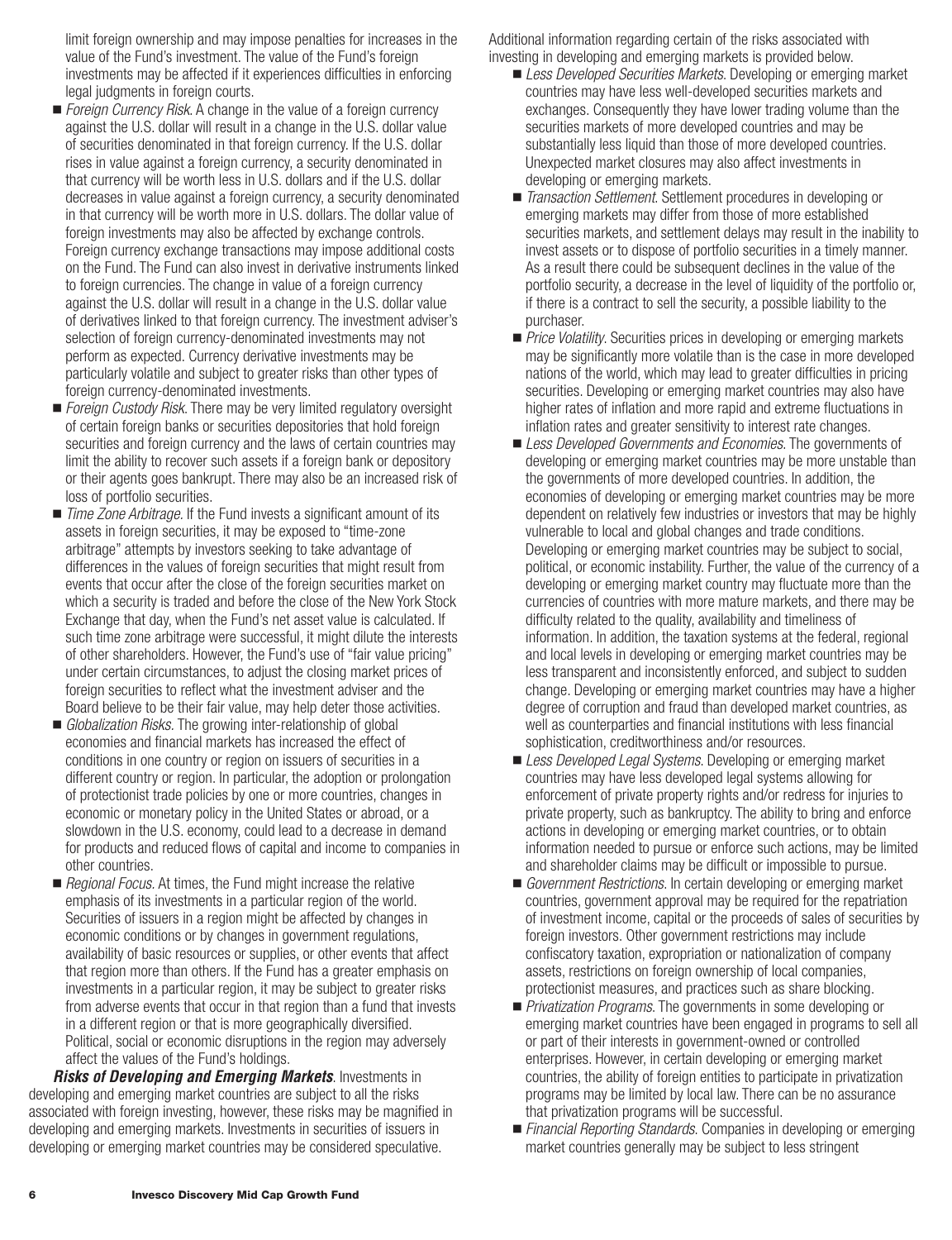regulatory, disclosure, financial reporting, accounting, auditing and recordkeeping standards than companies in more developed countries and, as a result, the nature and quality of such information may vary. Information about such companies may be less available and reliable and, therefore, the ability to conduct adequate due diligence in developing or emerging markets may be limited which can impede the Fund's ability to evaluate such companies. In addition, certain developing or emerging market countries have material limitations on Public Company Accounting Oversight Board ("PCAOB") inspection, investigation and enforcement capabilities which hinder the ability to engage in independent oversight or inspection of accounting firms located in or operating in certain developing or emerging markets; therefore, there is no guarantee that the quality of financial reporting or the audits conducted by audit firms of developing or emerging market issuers meet PCAOB standards.

**Cyclical Opportunities**. At times, the Fund might seek to take advantage of short-term market movements or changes in the business cycle by investing in companies or industries that are sensitive to those changes. For example, when the economy is expanding, companies in consumer durables and the technology sector might benefit. There is a risk that if a cyclical event does not have the anticipated effect, or when the issuer or industry is out of phase in the business cycle, the value of the Fund's investment could fall.

**Management Risk***.* The Fund is actively managed and depends heavily on the Adviser's judgment about markets, interest rates or the attractiveness, relative values, liquidity, or potential appreciation of particular investments made for the Fund's portfolio. The Fund could experience losses if these judgments prove to be incorrect. There can be no guarantee that the Adviser's investment techniques or investment decisions will produce the desired results. Additionally, legislative, regulatory, or tax developments may affect the investments or investment strategies available to the Adviser in connection with managing the Fund, which may also adversely affect the ability of the Fund to achieve its investment objective.

**Active Trading Risk***.* Active trading of portfolio securities may result in high brokerage costs, which may lower the Fund's actual return. Active trading also may increase the proportion of the Fund's gains that are short term, which are taxed at a higher rate than long term gains.

**Additional Investment Information**. In anticipation of or in response to market, economic, political, or other conditions, the Fund's portfolio managers may temporarily use a different investment strategy for defensive purposes. If the Fund's portfolio managers do so, different factors could affect the Fund's performance and the Fund may not achieve its investment objective.

The Fund's investments in the types of securities and other investments described in this prospectus vary from time to time, and, at any time, the Fund may not be invested in all of the types of securities and other investments described in this prospectus. The Fund may also invest in securities and other investments not described in this prospectus.

For more information, see "Description of the Funds and Their Investments and Risks" in the Fund's SAI.

#### **Other Investment Strategies and Risks**

The Fund can also use the investment techniques and strategies described below. The Fund might not use all of these techniques or strategies or might only use them from time to time.

**Other Equity Securities***.* In addition to common stocks, the Fund can invest in other equity or "equity equivalents" securities such as preferred stocks, convertible securities, rights or warrants.

**Preferred stock has a set dividend rate and ranks ahead of common** stocks and behind debt securities in claims for dividends and for assets of the issuer in a liquidation or bankruptcy. The dividends on preferred stock may be cumulative (they remain a liability of the company until paid) or non-cumulative. The fixed dividend rate of

preferred stocks may cause their prices to behave more like those of debt securities. If prevailing interest rates rise, the fixed dividend on preferred stock may be less attractive, which may cause the price of preferred stock to decline*.*

- Warrants are options to purchase equity securities at specific prices that are valid for a specific period of time. Their prices do not necessarily move parallel to the prices of the underlying securities, and can be more volatile than the price of the underlying securities. If the market price of the underlying security does not exceed the exercise price during the life of the warrant, the warrant will expire worthless and any amount paid for the warrant will be lost. The market for warrants may be very limited and it may be difficult to sell a warrant promptly at an acceptable price. Rights are similar to warrants, but normally have a short duration and are distributed directly by the issuer to its shareholders. Rights and warrants have no voting rights, receive no dividends and have no rights with respect to the assets of the issuer.
- A convertible security can be converted into or exchanged for a set amount of common stock of an issuer within a particular period of time at a specified price or according to a price formula. Convertible debt securities pay interest and convertible preferred stocks pay dividends until they mature or are converted, exchanged or redeemed. Some convertible debt securities may be considered "equity equivalents" because of the feature that makes them convertible into common stock. Convertible securities may offer the Fund the ability to participate in stock market movements while also seeking some current income. Convertible securities may provide more income than common stock but they generally provide less income than comparable non-convertible debt securities. Convertible securities are subject to credit and interest rate risk, however credit ratings of convertible securities generally have less impact on the value of the securities than they do for non-convertible debt securities.

**Small-Cap Companies**. Small-cap companies may be either established or newer companies, including "unseasoned" companies that have been in operation for less than three years. While smaller companies might offer greater opportunities for gain than larger companies, they also involve greater risk of loss. They may be more sensitive to changes in a company's earnings expectations and may experience more abrupt and erratic price movements. Smaller companies' securities often trade in lower volumes and in many instances, are traded over-the-counter or on a regional securities exchange, where the frequency and volume of trading is substantially less than is typical for securities of larger companies traded on national securities exchanges. Therefore, the securities of smaller companies may be subject to wider price fluctuations and it might be harder for the Fund to dispose of its holdings at an acceptable price when it wants to sell them. Smaller companies may not have established markets for their products or services and may have fewer customers and product lines. They may have more limited access to financial resources and may not have the financial strength to sustain them through business downturns or adverse market conditions. Since smaller companies typically reinvest a high proportion of their earnings in their business, they may not pay dividends for some time, particularly if they are newer companies. Smaller companies may have unseasoned management or less depth in management skill than larger, more established companies. They may be more reliant on the efforts of particular members of their management team and management changes may pose a greater risk to the success of the business. Securities of small, unseasoned companies may be particularly volatile, especially in the short- term, and may have very limited liquidity in a declining market. It may take a substantial period of time to realize a gain on an investment in a small-cap company, if any gain is realized at all.

The Fund measures the market capitalization of an issuer at the time of investment. Because the relative sizes of companies change over time as the securities market changes, the Fund's definition of what is a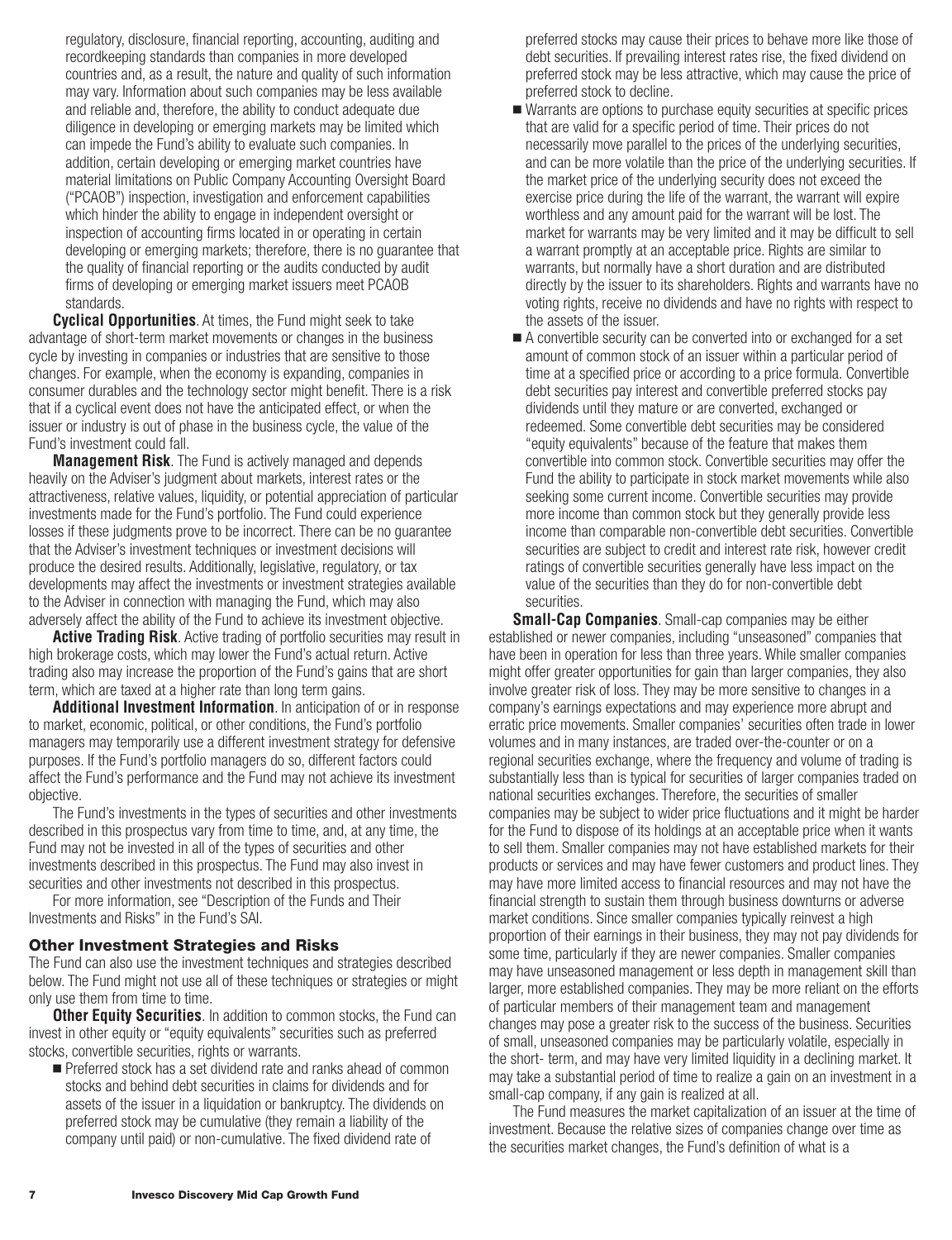"small-cap," "mid-cap" or "large-cap" company may change over time as well. After the Fund buys the security of an individual company, that company may expand or contract and no longer fall within the designated capitalization range. Although the Fund is not required to sell the securities of companies whose market capitalizations have grown or decreased beyond the Fund's capitalization-range definition, it might sell some of those holdings to try to adjust the dollar-weighted median capitalization of its portfolio. That might cause the Fund to realize capital gains on an investment and could increase taxable distributions to shareholders.

When the Fund invests in smaller company securities that might trade infrequently, investors might seek to trade Fund shares based on their knowledge or understanding of the value of those securities (this is sometimes referred to as "price arbitrage"). If such price arbitrage were successful, it might interfere with the efficient management of the Fund's portfolio and the Fund may be required to sell securities at disadvantageous times or prices to satisfy the liquidity requirements created by that activity. Successful price arbitrage might also dilute the value of fund shares held by other shareholders.

**Investing in Special Situations**. At times, the Fund may seek to benefit from what are considered to be "special situations," such as mergers, reorganizations, restructurings or other unusual events, that are expected to affect a particular issuer. There is a risk that the anticipated change or event might not occur, which could cause the price of the security to fall, perhaps sharply. In that case, the investment might not produce the expected gains or might cause a loss. This is an aggressive investment technique that may be considered speculative.

**Derivative Investments**. The Fund can invest in "derivative" instruments. A derivative is an instrument whose value depends on (or is derived from) the value of an underlying security, asset, interest rate, index or currency. Derivatives may allow the Fund to increase or decrease its exposure to certain markets or risks.

The Fund may use derivatives to seek to increase its investment return or for hedging purposes. The Fund is not required to use derivatives in seeking its investment objective or for hedging and might not do so.

Options, futures, and forward contracts are some of the derivatives that the Fund may use. The Fund may also use other types of derivatives that are consistent with its investment strategies or for hedging purposes.

**Hedging**. Hedging transactions are intended to reduce the risks of securities in the Fund's portfolio. At times, however, a hedging instrument's value might not be correlated with the investment it is intended to hedge, and the hedge might be unsuccessful. If the Fund uses a hedging instrument at the wrong time or judges market conditions incorrectly, the strategy could reduce its return or create a loss.

*Risks of Derivative Investments*. Derivatives may be volatile and may involve significant risks. The underlying security, obligor or other instrument on which a derivative is based, or the derivative itself, may not perform as expected. For some derivatives, it is possible to lose more than the amount invested in the derivative investment. In addition, some derivatives have the potential for unlimited loss, regardless of the size of the Fund's initial investment. Certain derivative investments held by the Fund may be illiquid, making it difficult to close out an unfavorable position. Derivative transactions may require the payment of premiums and may increase portfolio turnover. Derivatives are subject to credit risk, since the Fund may lose money on a derivative investment if the issuer or counterparty fails to pay the amount due. In addition, changes in government regulation of derivative instruments could affect the character, timing and amount of the Fund's taxable income or gains, and may limit or prevent the Fund from using certain types of derivative instruments as a part of its investment strategy, which could make the investment strategy more costly to implement or require the Fund to change its investment strategy. As a result of these risks, the Fund could realize little or no income or lose money from the investment, or the use of a derivative for hedging might be unsuccessful.

In addition, pursuant to rules implemented under financial reform legislation, certain over-the-counter derivatives, including certain interest rate swaps and certain credit default swaps, are required to be executed on a regulated market and/or cleared through a clearinghouse. Entering into a derivative transaction with a clearinghouse may entail further risks and costs, including the counterparty risk of the clearinghouse and the futures commission merchant through which the Fund accesses the clearinghouse.

**Illiquid and Restricted Investments**. Investments that do not have an active trading market, or that have legal or contractual limitations on their resale, may be considered to be "illiquid" investments. Illiquid investments may be difficult to value or to sell promptly at an acceptable price or may require registration under applicable securities laws before they can be sold publicly. Investments that have limitations on their resale are referred to as "restricted investments." Certain restricted investments that are eligible for resale to qualified institutional purchasers may not be regarded as illiquid.

The Fund will comply with Rule 22e-4 under the Investment Company Act of 1940 in managing its illiquid investments. The Fund's holdings of illiquid investments are monitored on an ongoing basis to determine whether to sell any of those investments to maintain adequate liquidity.

#### **Portfolio Holdings**

A description of Fund policies and procedures with respect to the disclosure of Fund portfolio holdings is available in the SAI, which is available at www.invesco.com/us.

# **Fund Management**

#### **The Adviser(s)**

Invesco Advisers, Inc. serves as the Fund's investment adviser. The Adviser manages the investment operations of the Fund as well as other investment portfolios that encompass a broad range of investment objectives, and has agreed to perform or arrange for the performance of the Fund's day-to-day management. The Adviser is located at 1555 Peachtree Street, N.E., Atlanta, Georgia 30309. The Adviser, as successor in interest to multiple investment advisers, has been an investment adviser since 1976.

*Sub-Advisers*. Invesco has entered into one or more Sub-Advisory Agreements with certain affiliates to serve as sub-advisers to the Fund (the Sub-Advisers). Invesco may appoint the Sub-Advisers from time to time to provide discretionary investment management services, investment advice, and/or order execution services to the Fund. The Sub-Advisers and the Sub-Advisory Agreements are described in the SAI.

*Potential New Sub-Advisers (Exemptive Order Structure)*. The SEC has also granted exemptive relief that permits the Adviser, subject to certain conditions, to enter into new sub-advisory agreements with affiliated or unaffiliated sub-advisers on behalf of the Fund without shareholder approval. The exemptive relief also permits material amendments to existing sub-advisory agreements with affiliated or unaffiliated sub-advisers (including the Sub-Advisory Agreements with the Sub-Advisers) without shareholder approval. Under this structure, the Adviser has ultimate responsibility, subject to oversight of the Board, for overseeing such sub-advisers and recommending to the Board their hiring, termination, or replacement. The structure does not permit investment advisory fees paid by the Fund to be increased without shareholder approval, or change the Adviser's obligations under the investment advisory agreement, including the Adviser's responsibility to monitor and oversee sub-advisory services furnished to the Fund.

#### **Exclusion of Adviser from Commodity Pool Operator Definition**

With respect to the Fund, the Adviser has claimed an exclusion from the definition of "commodity pool operator" (CPO) under the Commodity Exchange Act (CEA) and the rules of the Commodity Futures Trading Commission (CFTC) and, therefore, is not subject to CFTC registration or regulation as a CPO. In addition, the Adviser is relying upon a related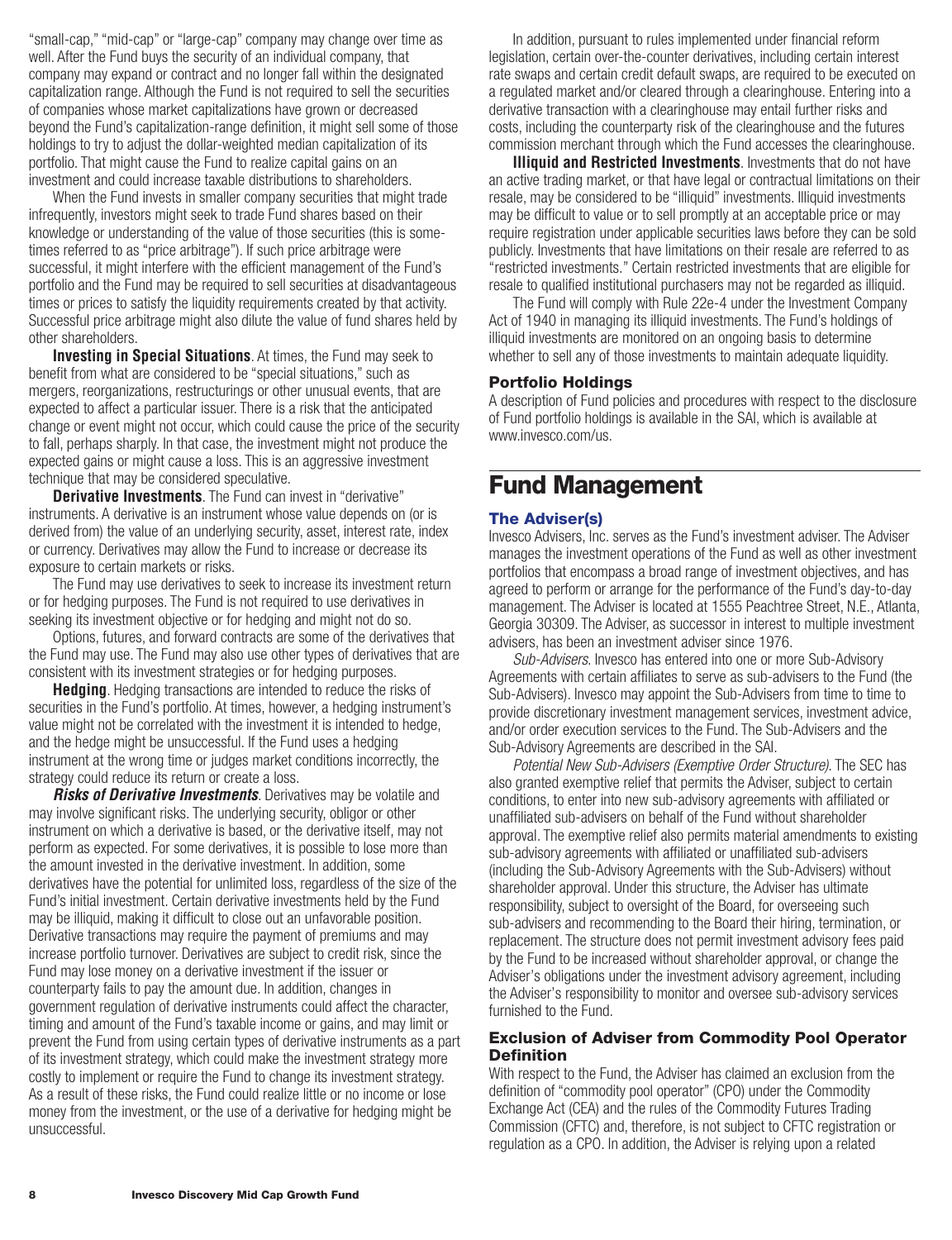exclusion from the definition of "commodity trading advisor" (CTA) under the CEA and the rules of the CFTC with respect to the Fund.

The terms of the CPO exclusion require the Fund, among other things, to adhere to certain limits on its investments in "commodity interests." Commodity interests include commodity futures, commodity options and swaps, which in turn include non-deliverable forwards. The Fund is permitted to invest in these instruments as further described in the Fund's SAI. However, the Fund is not intended as a vehicle for trading in the commodity futures, commodity options or swaps markets. The CFTC has neither reviewed nor approved the Adviser's reliance on these exclusions, or the Fund, its investment strategies or this prospectus.

# **Adviser Compensation**

During the fiscal year ended October 31, 2020, the Adviser received compensation of 0.62% of the Fund's average daily net assets, after fee waiver and/or expense reimbursement, if any.

A discussion regarding the basis for the Board's approval of the investment advisory agreement and investment sub-advisory agreements of the Fund is available in the Fund's most recent annual or semi-annual report to shareholders.

### **Portfolio Managers**

The following individuals are jointly and primarily responsible for the day-to-day management of the Fund's portfolio:

- Ronald J. Zibelli, Jr. (lead manager), Portfolio Manager, who has been responsible for the Fund since 2019 and has been associated with Invesco and/or its affiliates since 2019. Prior to the commencement of the Fund's operations, Mr. Zibelli managed the predecessor fund since 2007 and was associated with OppenheimerFunds, a global asset management firm, since 2006.
- Justin Livengood, Portfolio Manager, who has been responsible for the Fund since 2019 and has been associated with Invesco and/or its affiliates since 2019. Prior to the commencement of the Fund's operations, Mr. Livengood managed the predecessor fund since 2014 and was associated with OppenheimerFunds, a global asset management firm, since 2006.

A lead manager generally has final authority over all aspects of the Fund's investment portfolio, including but not limited to, purchases and sales of individual securities, portfolio construction techniques, portfolio risk assessment, and the management of daily cash flows in accordance with portfolio holdings. The degree to which a lead manager may perform these functions, and the nature of these functions, may change from time to time.

More information on the portfolio managers may be found at www.invesco.com/us. The website is not part of this prospectus.

The Fund's SAI provides additional information about the portfolio managers' investments in the Fund, a description of the compensation structure and information regarding other accounts managed.

# **Other Information**

# **Sales Charges**

Purchases of Class A shares of the Fund are subject to the maximum 5.50% initial sales charge as listed under the heading "Category I Initial Sales Charges" in the "Shareholder Account Information—Initial Sales Charges (Class A Shares Only)" section of the prospectus. Purchases of Class C shares are subject to a contingent deferred sales charge (CDSC). For more information on CDSCs, see the "Shareholder Account Information—Contingent Deferred Sales Charges (CDSCs)" section of this prospectus.

#### **Dividends and Distributions**

The Fund expects, based on its investment objective and strategies, that its distributions, if any, will consist of ordinary income, capital gains or some combination of both.

#### **Dividends**

The Fund generally declares and pays dividends from net investment income, if any, annually.

#### **Capital Gains Distributions**

The Fund generally distributes long-term and short-term capital gains (net of any available capital loss carryovers), if any, at least annually. Capital gains distributions may vary considerably from year to year as a result of the Fund's normal investment activities and cash flows. During a time of economic volatility, the Fund may experience capital losses and unrealized depreciation in value of investments, the effect of which may be to reduce or eliminate capital gains distributions for a period of time. Even though the Fund may experience a current year loss, it may nonetheless distribute prior year capital gains.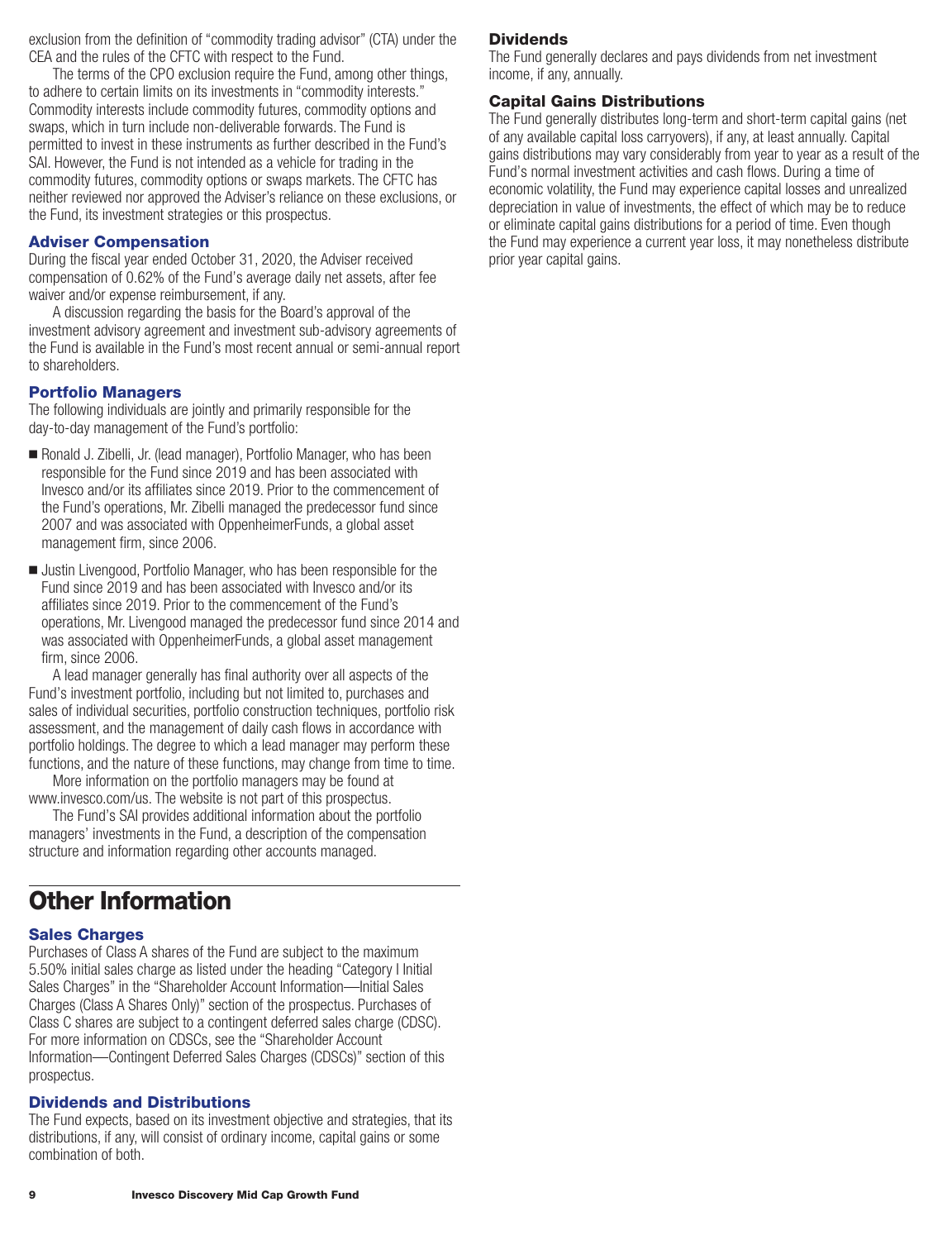# **Financial Highlights**

The financial highlights information presented for the Fund includes the financial history of the predecessor fund, which was reorganized into the Fund after the close of business on May 24, 2019. The financial highlights show the Fund's and predecessor fund's financial history for the past five fiscal years or, if shorter, the applicable period of operations since the inception of the Fund or predecessor fund or a class of Fund or predecessor fund shares. The financial highlights table is intended to help you understand the Fund's and the predecessor fund's financial performance. Certain information reflects financial results for a single Fund share.

The total returns in the table represent the rate that an investor would have earned (or lost) on an investment in the Fund or predecessor fund (assuming reinvestment of all dividends and distributions). The information for the fiscal years ended after May 24, 2019 has been audited by PricewaterhouseCoopers LLP, an independent registered public accounting firm, whose report, along with the Fund's financial statements, is included in the Fund's annual report, which is available upon request. The information for fiscal years ended prior to May 24, 2019 has been audited by the predecessor fund's auditor.

**Ratio of**

**Ratio of**

|                                      | <b>Net asset</b><br>value.<br>beginning<br>of period | <b>Net</b><br><b>investment</b><br>income<br>$(logs)^{(a)}$ | <b>Net gains</b><br>(losses)<br>on securities<br>(both<br>realized and<br>unrealized) | <b>Total from</b><br>investment<br>operations | <b>Distributions</b><br>from net<br>realized<br>gains | <b>Net asset</b><br>value, end<br>of period | <b>Total</b><br>return <sup>(b)</sup> | Net assets.<br>end of period<br>(000's omitted) | expenses<br>to average<br>net assets<br>with fee waivers<br>and/or<br>expenses<br>absorbed | expenses<br>to average net<br>assets without<br>fee waivers<br>and/or<br>expenses<br>absorbed <sup>(c)</sup> | <b>Ratio of net</b><br>investment<br>income<br>(loss)<br>to average<br>net assets | <b>Portfolio</b><br>turnover <sup>(d)</sup> |
|--------------------------------------|------------------------------------------------------|-------------------------------------------------------------|---------------------------------------------------------------------------------------|-----------------------------------------------|-------------------------------------------------------|---------------------------------------------|---------------------------------------|-------------------------------------------------|--------------------------------------------------------------------------------------------|--------------------------------------------------------------------------------------------------------------|-----------------------------------------------------------------------------------|---------------------------------------------|
| Class A                              |                                                      |                                                             |                                                                                       |                                               |                                                       |                                             |                                       |                                                 |                                                                                            |                                                                                                              |                                                                                   |                                             |
| Year ended 10/31/20                  | \$22.17                                              | \$(0.13)                                                    | \$5.60                                                                                | \$5.47                                        | \$(0.99)                                              | \$26.65                                     | 25.60% <sup>(e)</sup>                 | \$3,787,636                                     | $1.05\%$ <sup>(e)(f)</sup>                                                                 | $1.05\%$ <sup>(e)(f)</sup>                                                                                   | $(0.54)\%$ <sup>(e)(f)</sup>                                                      | 131%                                        |
| Year ended 10/31/19                  | 20.28                                                | (0.08)                                                      | 3.75                                                                                  | 3.67                                          | (1.78)                                                | 22.17                                       | 20.43                                 | 748.190                                         | 1.11                                                                                       | 1.11                                                                                                         | (0.37)                                                                            | 84                                          |
| Year ended 10/31/18                  | 21.45                                                | (0.12)                                                      | 0.81                                                                                  | 0.69                                          | (1.86)                                                | 20.28                                       | 3.52                                  | 604,414                                         | 1.11                                                                                       | 1.11                                                                                                         | (0.55)                                                                            | 108                                         |
| Year ended 10/31/17                  | 16.98                                                | (0.09)                                                      | 4.71                                                                                  | 4.62                                          | (0.15)                                                | 21.45                                       | 27.43                                 | 547,963                                         | 1.21                                                                                       | 1.21                                                                                                         | (0.48)                                                                            | 139                                         |
| Year ended 10/31/16                  | 17.74                                                | (0.09)                                                      | 0.05                                                                                  | (0.04)                                        | (0.72)                                                | 16.98                                       | (0.19)                                | 435,153                                         | 1.31                                                                                       | 1.31                                                                                                         | (0.52)                                                                            | 128                                         |
| Class C                              |                                                      |                                                             |                                                                                       |                                               |                                                       |                                             |                                       |                                                 |                                                                                            |                                                                                                              |                                                                                   |                                             |
| Year ended 10/31/20                  | 17.65                                                | (0.24)                                                      | 4.41                                                                                  | 4.17                                          | (0.99)                                                | 20.83                                       | 24.74                                 | 190,420                                         | $1.82$ <sup>(f)</sup>                                                                      | $1.82^{(f)}$                                                                                                 | $(1.31)^{(1)}$                                                                    | 131                                         |
| Year ended 10/31/19                  | 16.65                                                | (0.18)                                                      | 2.96                                                                                  | 2.78                                          | (1.78)                                                | 17.65                                       | 19.43                                 | 138,705                                         | 1.87                                                                                       | 1.87                                                                                                         | (1.12)                                                                            | 84                                          |
| Year ended 10/31/18                  | 18.06                                                | (0.23)                                                      | 0.68                                                                                  | 0.45                                          | (1.86)                                                | 16.65                                       | 2.79                                  | 153,263                                         | 1.86                                                                                       | 1.86                                                                                                         | (1.30)                                                                            | 108                                         |
| Year ended 10/31/17                  | 14.43                                                | (0.20)                                                      | 3.98                                                                                  | 3.78                                          | (0.15)                                                | 18.06                                       | 26.45                                 | 138,647                                         | 1.96                                                                                       | 1.96                                                                                                         | (1.24)                                                                            | 139                                         |
| Year ended 10/31/16                  | 15.30                                                | (0.18)                                                      | 0.03                                                                                  | (0.15)                                        | (0.72)                                                | 14.43                                       | (0.98)                                | 115,201                                         | 2.06                                                                                       | 2.06                                                                                                         | (1.28)                                                                            | 128                                         |
| <b>Class R</b>                       |                                                      |                                                             |                                                                                       |                                               |                                                       |                                             |                                       |                                                 |                                                                                            |                                                                                                              |                                                                                   |                                             |
| Year ended 10/31/20                  | 20.51                                                | (0.18)                                                      | 5.17                                                                                  | 4.99                                          | (0.99)                                                | 24.51                                       | 25.31                                 | 121,009                                         | $1.32$ <sup>(f)</sup>                                                                      | $1.32^{(f)}$                                                                                                 | $(0.81)^{(1)}$                                                                    | 131                                         |
| Year ended 10/31/19                  | 18.95                                                | (0.12)                                                      | 3.46                                                                                  | 3.34                                          | (1.78)                                                | 20.51                                       | 20.09                                 | 75,342                                          | 1.37                                                                                       | 1.37                                                                                                         | (0.62)                                                                            | 84                                          |
| Year ended 10/31/18                  | 20.21                                                | (0.16)                                                      | 0.76                                                                                  | 0.60                                          | (1.86)                                                | 18.95                                       | 3.27                                  | 63,189                                          | 1.36                                                                                       | 1.36                                                                                                         | (0.80)                                                                            | 108                                         |
| Year ended 10/31/17                  | 16.05                                                | (0.13)                                                      | 4.44                                                                                  | 4.31                                          | (0.15)                                                | 20.21                                       | 27.09                                 | 50,117                                          | 1.46                                                                                       | 1.46                                                                                                         | (0.70)                                                                            | 139                                         |
| Year ended 10/31/16                  | 16.85                                                | (0.12)                                                      | 0.04                                                                                  | (0.08)                                        | (0.72)                                                | 16.05                                       | (0.45)                                | 36.480                                          | 1.56                                                                                       | 1.56                                                                                                         | (0.77)                                                                            | 128                                         |
| <b>Class Y</b>                       |                                                      |                                                             |                                                                                       |                                               |                                                       |                                             |                                       |                                                 |                                                                                            |                                                                                                              |                                                                                   |                                             |
| Year ended 10/31/20                  | 25.15                                                | (0.08)                                                      | 6.40                                                                                  | 6.32                                          | (0.99)                                                | 30.48                                       | 25.95                                 | 538,205                                         | $0.82^{(f)}$                                                                               | 0.82 <sup>(f)</sup>                                                                                          | $(0.31)$ <sup>(f)</sup>                                                           | 131                                         |
| Year ended 10/31/19                  | 22.71                                                | (0.03)                                                      | 4.25                                                                                  | 4.22                                          | (1.78)                                                | 25.15                                       | 20.68                                 | 253,901                                         | 0.87                                                                                       | 0.87                                                                                                         | (0.13)                                                                            | 84                                          |
| Year ended 10/31/18                  | 23.74                                                | (0.07)                                                      | 0.90                                                                                  | 0.83                                          | (1.86)                                                | 22.71                                       | 3.79                                  | 243,035                                         | 0.87                                                                                       | 0.87                                                                                                         | (0.31)                                                                            | 108                                         |
| Year ended 10/31/17                  | 18.73                                                | (0.05)                                                      | 5.21                                                                                  | 5.16                                          | (0.15)                                                | 23.74                                       | 27.75                                 | 210,789                                         | 0.96                                                                                       | 0.96                                                                                                         | (0.25)                                                                            | 139                                         |
| Year ended 10/31/16                  | 19.45                                                | (0.05)                                                      | 0.05                                                                                  | 0.00                                          | (0.72)                                                | 18.73                                       | 0.04                                  | 158.471                                         | 1.06                                                                                       | 1.06                                                                                                         | (0.27)                                                                            | 128                                         |
| <b>Class R5</b>                      |                                                      |                                                             |                                                                                       |                                               |                                                       |                                             |                                       |                                                 |                                                                                            |                                                                                                              |                                                                                   |                                             |
| Year ended 10/31/20                  | 22.20                                                | (0.05)                                                      | 5.64                                                                                  | 5.59                                          | (0.99)                                                | 26.80                                       | 26.12                                 | 110,206                                         | $0.71^{(f)}$                                                                               | $0.71^{(f)}$                                                                                                 | $(0.20)$ <sup>(f)</sup>                                                           | 131                                         |
| Period ended 10/31/19 <sup>(g)</sup> | 20.60                                                | 0.00                                                        | 1.60                                                                                  | 1.60                                          |                                                       | 22.20                                       | 7.77                                  | 11                                              | $0.75^{(h)}$                                                                               | $0.75^{(h)}$                                                                                                 | $(0.01)^{(h)}$                                                                    | 84                                          |
| <b>Class R6</b>                      |                                                      |                                                             |                                                                                       |                                               |                                                       |                                             |                                       |                                                 |                                                                                            |                                                                                                              |                                                                                   |                                             |
| Year ended 10/31/20                  | 25.55                                                | (0.04)                                                      | 6.51                                                                                  | 6.47                                          | (0.99)                                                | 31.03                                       | 26.14                                 | 904,245                                         | $0.65^{(1)}$                                                                               | 0.65 <sup>(f)</sup>                                                                                          | $(0.14)^{(1)}$                                                                    | 131                                         |
| Year ended 10/31/19                  | 23.00                                                | 0.01                                                        | 4.32                                                                                  | 4.33                                          | (1.78)                                                | 25.55                                       | 20.92                                 | 345,282                                         | 0.69                                                                                       | 0.69                                                                                                         | 0.05                                                                              | 84                                          |
| Year ended 10/31/18                  | 23.98                                                | (0.03)                                                      | 0.91                                                                                  | 0.88                                          | (1.86)                                                | 23.00                                       | 3.97                                  | 199,881                                         | 0.70                                                                                       | 0.70                                                                                                         | (0.14)                                                                            | 108                                         |
| Year ended 10/31/17                  | 18.89                                                | (0.02)                                                      | 5.26                                                                                  | 5.24                                          | (0.15)                                                | 23.98                                       | 27.94                                 | 68,180                                          | 0.77                                                                                       | 0.77                                                                                                         | (0.07)                                                                            | 139                                         |
| Year ended 10/31/16                  | 19.57                                                | (0.01)                                                      | 0.05                                                                                  | 0.04                                          | (0.72)                                                | 18.89                                       | 0.25                                  | 33.128                                          | 0.87                                                                                       | 0.87                                                                                                         | (0.07)                                                                            | 128                                         |
|                                      |                                                      |                                                             |                                                                                       |                                               |                                                       |                                             |                                       |                                                 |                                                                                            |                                                                                                              |                                                                                   |                                             |

(a) Calculated using average shares outstanding.

(b) Includes adjustments in accordance with accounting principles generally accepted in the United States of America and as such, the net asset value for financial reporting purposes and the returns based upon those net asset values may differ from the net asset value and returns for shareholder transactions. Does not include sales charges and is not annualized for periods less than one year, if applicable.

(c) Does not include indirect expenses from affiliated fund fees and expenses of 0.00% for the years ended October 31, 2019, 2018, 2017, and 2016, respectively.

(d) Portfolio turnover is calculated at the fund level and is not annualized for periods less than one year, if applicable. For the year ended October 31, 2020, the portfolio turnover calculation excludes the value of securities purchased of \$2,263,197,717 in connection with the acquisition of Invesco Mid Cap Growth Fund into the Fund.

(e) The total return, ratio of expenses to average net assets and ratio of net investment income (loss) to average net assets reflect actual 12b-1 fees of 0.23% for the year ended October 31, 2020. (f) Ratios are based on average daily net assets (000's omitted) of \$2,277,253, \$165,786, \$97,357, \$389,210, \$56,258 and \$538,223 for Class A, Class C, Class R, Class Y, Class R5 and Class R6 shares, respectively.

(g) Commencement date after the close of business on May 24, 2019.

(h) Annualized.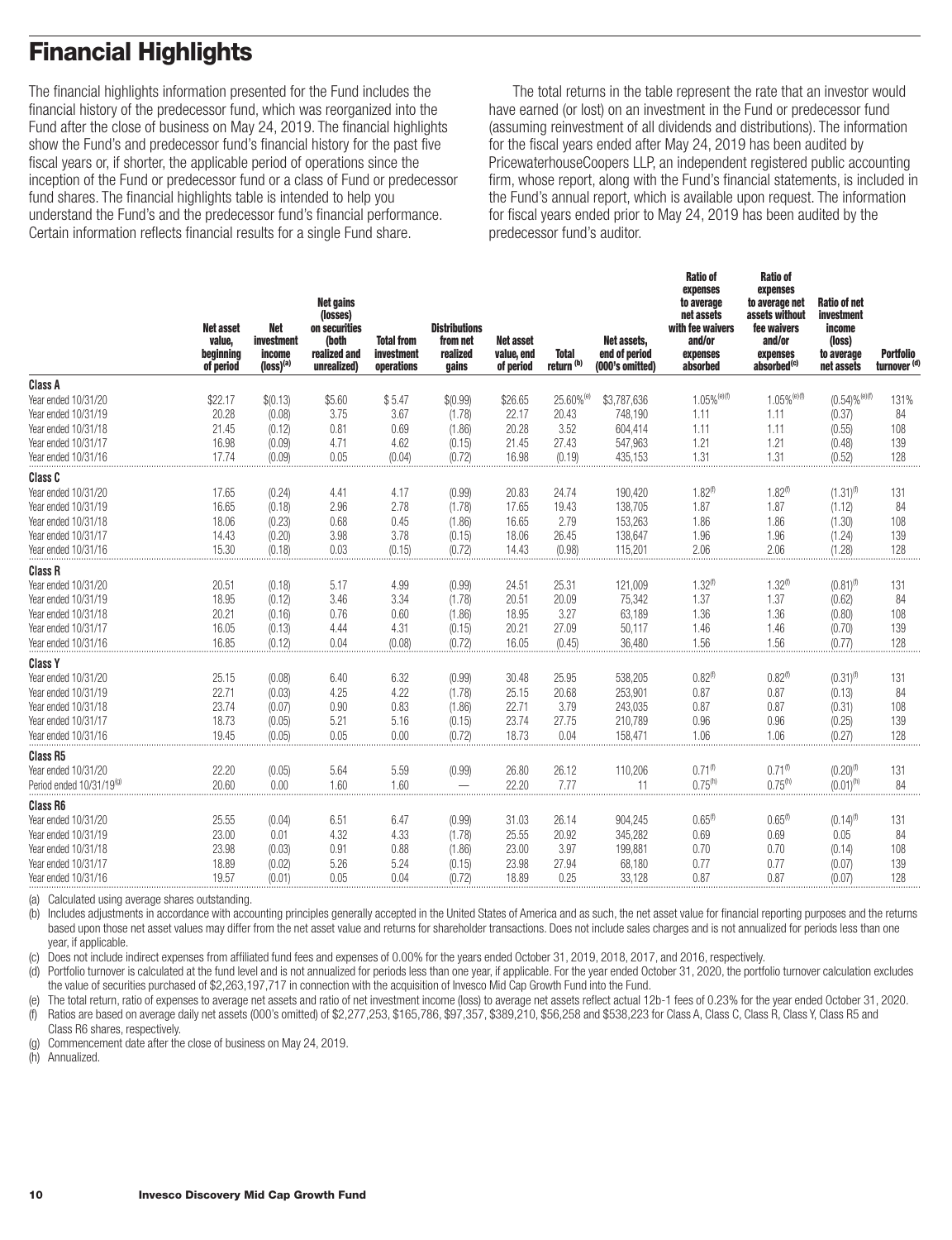# **Hypothetical Investment and Expense Information**

In connection with the final settlement reached between Invesco and certain of its affiliates with certain regulators, including the New York Attorney General's Office, the SEC and the Colorado Attorney General's Office (the settlement) arising out of certain market timing and unfair pricing allegations made against Invesco and certain of its affiliates, Invesco and certain of its affiliates agreed, among other things, to disclose certain hypothetical information regarding investment and expense information to Fund shareholders. The chart below is intended to reflect the annual and cumulative impact of the Fund's expenses, including investment advisory

fees and other Fund costs, on the Fund's returns over a 10-year period. The example reflects the following:

- You invest \$10,000 in the Fund and hold it for the entire 10-year period;
- Your investment has a 5% return before expenses each year;
- Hypotheticals both with and without any applicable initial sales charge applied; and
- There is no sales charge on reinvested dividends.

There is no assurance that the annual expense ratio will be the expense ratio for the Fund's classes for any of the years shown. This is only a hypothetical presentation made to illustrate what expenses and returns would be under the above scenarios; your actual returns and expenses are likely to differ (higher or lower) from those shown below.

| Class A (Includes Maximum Sales)<br>Charge) | Year 1     | Year 2      | Year <sub>3</sub> | Year 4      | Year 5      | Year 6      | Year 7      | Year 8      | Year 9      | Year 10     |
|---------------------------------------------|------------|-------------|-------------------|-------------|-------------|-------------|-------------|-------------|-------------|-------------|
| Annual Expense Ratio <sup>1</sup>           | .05%       | $0.05\%$    | .05%              | .05%        | .05%        | .05%        | .05%        | .05%        | .05%        | .05%        |
| Cumulative Return Before Expenses           | 5.00%      | 10.25%      | 15.76%            | 21.55%      | 27.63%      | 34.01%      | 40.71%      | 47.75%      | 55.13%      | 62.89%      |
| Cumulative Return After Expenses            | $(1.77\%)$ | $2.11\%$    | 6.15%             | 10.34%      | 14.70%      | 19.23%      | 23.94%      | 28.83%      | 33.92%      | 39.21%      |
| End of Year Balance                         | \$9.823.28 | \$10.211.29 | \$10,614.64       | \$11.033.92 | \$11.469.76 | \$11,922.81 | \$12,393,77 | \$12,883.32 | \$13.392.21 | \$13.921.20 |
| Estimated Annual Expenses                   | \$651.18   | 105.18      | 109.34            | $113.65$ \$ | $118.14$ \$ | 122.81      | 127.66      | 132.70      | 137.95      | 143.40      |
|                                             |            |             |                   |             |             |             |             |             |             |             |

| <b>Class A (Without Maximum Sales)</b><br><b>Charge</b> ) | Year 1      | Year 2      | Year 3      | Year 4           | Year 5      | Year 6      | Year 7      | Year 8      | Year 9      | Year 10     |
|-----------------------------------------------------------|-------------|-------------|-------------|------------------|-------------|-------------|-------------|-------------|-------------|-------------|
| Annual Expense Ratio <sup>1</sup>                         | .05%        | .05%        | 1.05%       | .05%             | .05%        | .05%        | .05%        | .05%        | .05%        | $0.05\%$    |
| Cumulative Return Before Expenses                         | 5.00%       | 10.25%      | 15.76%      | 21.55%           | 27.63%      | 34.01%      | 40.71%      | 47.75%      | 55.13%      | 62.89%      |
| <b>Cumulative Return After Expenses</b>                   | 3.95%       | 8.06%       | 12.32%      | 16.76%           | 21.37%      | 26.17%      | 31.15%      | 36.33%      | 41.72%      | 47.31%      |
| End of Year Balance                                       | \$10.395.00 | \$10,805.60 | \$11.232.42 | 1.676.10<br>\$11 | \$12.137.31 | \$12,616.73 | \$13,115.10 | \$13.633.14 | \$14.171.65 | \$14.731.43 |
| <b>Estimated Annual Expenses</b>                          | 107.07      | -30         | 15.70       | 120.27           | 125.02      | 129.96      | 135.09      | 140.43      | 145.98      | 151.74      |

| Class $C^2$                             | Year   | Year 2    | Year 3      | Year 4      | Year 5      | Year 6      | Year 7      | Year 8      | Year 9      | Year 10     |
|-----------------------------------------|--------|-----------|-------------|-------------|-------------|-------------|-------------|-------------|-------------|-------------|
| Annual Expense Ratio <sup>1</sup>       | .82%   | .82%      | .82%        | .82%        | .82%        | .82%        | .82%        | .82%        | .05%        | .05%        |
| Cumulative Return Before Expenses       | 5.00%  | 10.25%    | 15.76%      | 21.55%      | 27.63%      | 34.01%      | 40.71%      | 47.75%      | 55.13%      | 62.89%      |
| <b>Cumulative Return After Expenses</b> | 3.18%  | 6.46%     | 9.85%       | 13.34%      | 16.94%      | 20.66%      | 24.50%      | 28.46%      | 33.53%      | 38.81%      |
| End of Year Balance                     |        | \$10.646. | \$10.984.66 | \$11,333.97 | \$11.694.39 | \$12,066,27 | \$12,449.98 | \$12,845.89 | \$13.353.30 | \$13,880.76 |
| <b>Estimated Annual Expenses</b>        | 184.89 | 190.77    | 196.84      | 203.10      | 209.56      | 216.22      | 223.10      | 230.19      | 137.55      | 142.98      |

| <b>Class R</b>                    | Year        | Year 2            | Year 3  | Year 4      | Year 5      | Year 6      | Year '      | Year 8      | Year 9      | Year 10     |
|-----------------------------------|-------------|-------------------|---------|-------------|-------------|-------------|-------------|-------------|-------------|-------------|
| Annual Expense Ratio <sup>1</sup> | .32%        | .32%              | .32%    | $.32\%$     | .32%        | .32%        | .32%        | $.32\%$     | .32%        | .32%        |
| Cumulative Return Before Expenses | 5.00%       | 10.25%            | 15.76%  | 21.55%      | 27.63%      | 34.01%      | 40.71%      | 47.75%      | 55.13%      | 62.89%      |
| Cumulative Return After Expenses  | 3.68%       | 7.50%             | 45%     | 15.55%      | 19.80%      | 24.21%      | 28.78%      | 33.52%      | 38.44%      | 43.53%      |
| End of Year Balance               | \$10,368,00 | 1.749.54<br>\$10. | .145.13 | \$11.555.27 | \$11,980.50 | \$12,421.38 | \$12,878,49 | \$13,352.42 | \$13.843.79 | \$14,353,24 |
| <b>Estimated Annual Expenses</b>  | 134.43      | 139.38            | 144.50  | 149.82      | 155.34      | $161.05$ \$ | 166.98      |             | 179.49      | 186.10      |

| <b>Class Y</b>                           | Year 1      | Year 2      | Year 3                    | Year 4          | Year 5      | Year 6      | Year <sub>7</sub> | Year 8      | Year 9      | Year 10     |
|------------------------------------------|-------------|-------------|---------------------------|-----------------|-------------|-------------|-------------------|-------------|-------------|-------------|
| Annual Expense Ratio <sup>1</sup>        | 0.82%       | 0.82%       | 0.82%                     | 0.82%           | 0.82%       | 0.82%       | 0.82%             | 0.82%       | 0.82%       | 0.82%       |
| <b>Cumulative Return Before Expenses</b> | 5.00%       | 10.25%      | 15.76%                    | 21.55%          | 27.63%      | 34.01%      | 40.71%            | 47.75%      | 55.13%      | 62.89%      |
| <b>Cumulative Return After Expenses</b>  | 4.18%       | 8.53%       | 13.07%                    | 17.80%          | 22.72%      | 27.85%      | 33.20%            | 38.76%      | 44.56%      | 50.61%      |
| End of Year Balance                      | \$10,418.00 | \$10.853.47 | $$1^{\degree}$<br>.307.15 | \$11<br>779.79  | \$12,272.18 | \$12,785.16 | \$13,319.58       | \$13,876,34 | \$14,456.37 | \$15,060.64 |
| <b>Estimated Annual Expenses</b>         | 83.71       | 87.21       | 90.86                     | 94.66           | 98.61       | 102.74      | 107.03            | .50<br>111  | 16.16       | 121.02      |
| <b>Class R5</b>                          | Year 1      | Year 2      | Year 3                    | Year 4          | Year 5      | Year 6      | Year <sub>7</sub> | Year 8      | Year 9      | Year 10     |
| Annual Expense Ratio <sup>1</sup>        | 0.71%       | 0.71%       | 0.71%                     | 0.71%           | 0.71%       | 0.71%       | 0.71%             | 0.71%       | 0.71%       | 0.71%       |
| <b>Cumulative Return Before Expenses</b> | 5.00%       | 10.25%      | 15.76%                    | 21.55%          | 27.63%      | 34.01%      | 40.71%            | 47.75%      | 55.13%      | 62.89%      |
| <b>Cumulative Return After Expenses</b>  | 4.29%       | 8.76%       | 13.43%                    | 18.30%          | 23.37%      | 28.66%      | 34.18%            | 39.94%      | 45.94%      | 52.20%      |
| End of Year Balance                      | \$10,429.00 | \$10,876.40 | .343.00<br>\$11           | \$11<br>.829.62 | \$12,337.11 | \$12,866.37 | \$13,418.34       | \$13,993.98 | \$14,594.32 | \$15,220.42 |
| <b>Estimated Annual Expenses</b>         | 72.52       | 75.63       | 78.88                     | 82.26           | 85.79       | 89.47       | 93.31             | 97.31       | 101.49      | 105.84      |
| <b>Class R6</b>                          | Year 1      | Year 2      | Year 3                    | Year 4          | Year 5      | Year 6      | Year <sub>7</sub> | Year 8      | Year 9      | Year 10     |
| Annual Expense Ratio <sup>1</sup>        | 0.65%       | 0.65%       | 0.65%                     | 0.65%           | 0.65%       | 0.65%       | 0.65%             | 0.65%       | 0.65%       | 0.65%       |
| <b>Cumulative Return Before Expenses</b> | 5.00%       | 10.25%      | 15.76%                    | 21.55%          | 27.63%      | 34.01%      | 40.71%            | 47.75%      | 55.13%      | 62.89%      |
| <b>Cumulative Return After Expenses</b>  | 4.35%       | 8.89%       | 13.63%                    | 18.57%          | 23.73%      | 29.11%      | 34.72%            | 40.59%      | 46.70%      | 53.08%      |
| End of Year Balance                      | \$10,435.00 | \$10,888.92 | .362.59<br>\$1            | \$11<br>.856.86 | \$12,372.64 | \$12,910.85 | \$13,472.47       | \$14,058.52 | \$14,670.07 | \$15,308.21 |
| <b>Estimated Annual Expenses</b>         | 66.41       | 69.30       | 72.32                     | 75.46           | 78.75       | 82.1        | 85.75             | 89.48       | 93.37       | 97.43       |

1 Your actual expenses may be higher or lower than those shown.

2 The hypothetical assumes you hold your investment for a full 10 years. Therefore, any applicable deferred sales charge that might apply in year one for Class C has not been deducted.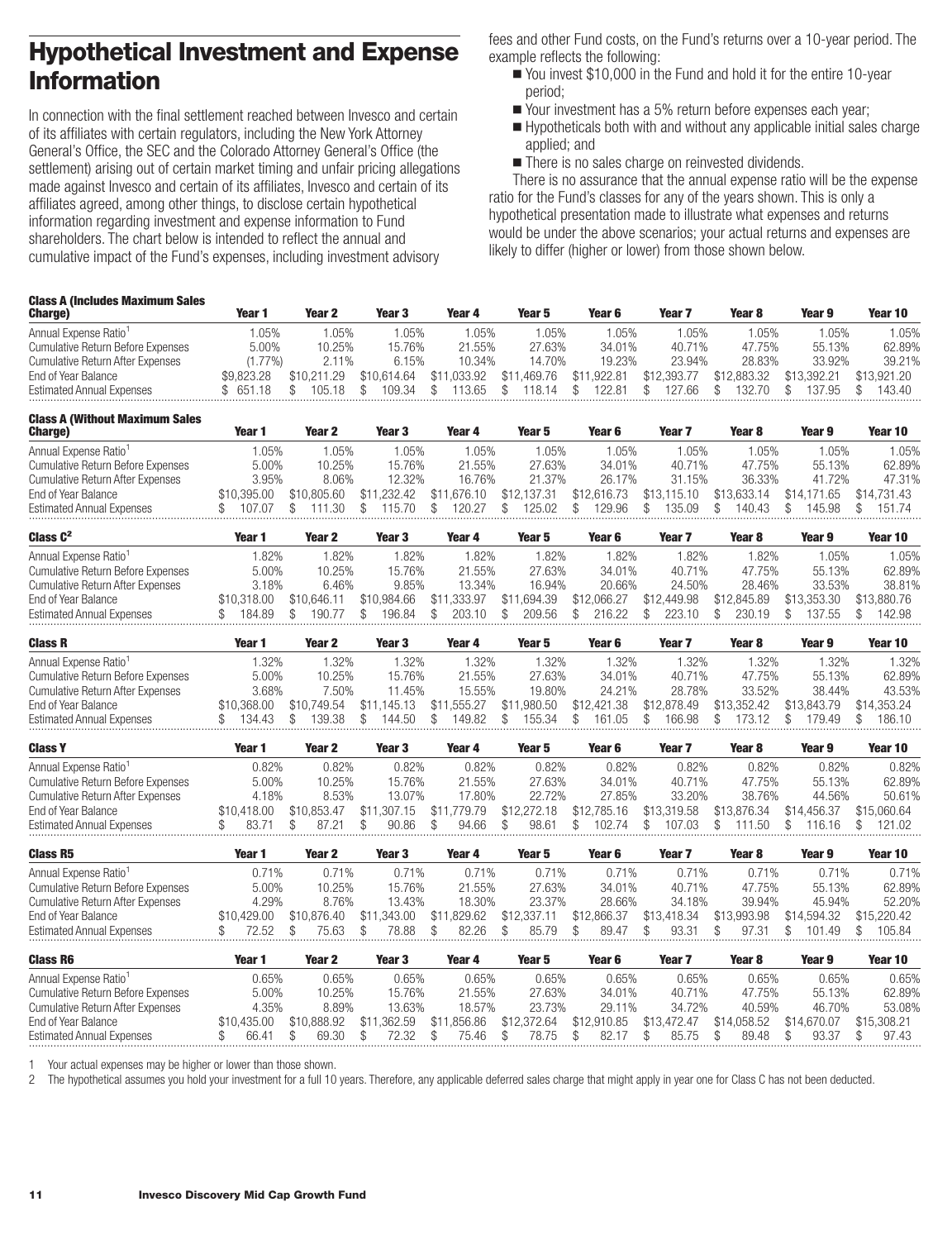# **Shareholder Account Information**

In addition to the Fund(s), the Adviser serves as investment adviser to many other Invesco mutual funds that are offered to investors (Invesco Funds or Funds). The following information is about all of the Invesco Funds and their share classes that have different fees and expenses.

Some investments in the Funds are made through accounts that are maintained by intermediaries (and not in the name of an individual investor) and some investments are made indirectly through products that use the Funds as underlying investments, such as Retirement and Benefit Plans, funds of funds, qualified tuition plans, and variable insurance contracts (these products are generally referred to as conduit investment vehicles). If shares of the Funds are held in an account maintained by an intermediary or in the name of a conduit investment vehicle (and not in the name of an individual investor), the intermediary or conduit investment vehicle may impose rules that differ from, and/or charge a transaction or other fee in addition to, those described in this prospectus. As a result, the availability of certain share classes and/or shareholder privileges or services described in this prospectus will depend on the policies, procedures and trading platforms of the financial intermediary or conduit investment vehicle. Accordingly, through your financial intermediary you may be invested in a share class that is subject to higher annual fees and expenses than other share classes that are offered in this prospectus. Investing in a share class subject to higher annual fees and expenses may have an adverse impact on your investment return. Please consult your financial adviser to consider your options, including your eligibility to qualify for the share classes and/or shareholder privileges or services described in this prospectus.

The Fund is not responsible for any additional share class eligibility requirements, investment minimums, exchange privileges, or other policies imposed by financial intermediaries or for notifying shareholders of any changes to them. Please consult your financial adviser or other financial intermediary for details.

Unless otherwise provided, the following are certain defined terms used throughout this prospectus:

■ Employer Sponsored Retirement and Benefit Plans include (i) employer sponsored pension or profit sharing plans that qualify under section 401(a) of the Internal Revenue Code of 1986, as amended (the Code),

> financial intermediary that allows for new accounts in Class C shares to be opened. This restriction does not apply to Employer Sponsored Retirement and Benefit Plans.

including 401(k), money purchase pension, profit sharing and defined benefit plans; (ii) 403(b) and non-qualified deferred compensation arrangements that operate similar to plans described under (i) above, such as 457 plans and executive deferred compensation arrangements; (iii) health savings accounts maintained pursuant to Section 223 of the Code; and (iv) voluntary employees' beneficiary arrangements maintained pursuant to Section 501(c)(9) of the Code.

- Individual Retirement Accounts (IRAs) include Traditional and Roth IRAs.
- Employer Sponsored IRAs include Simplified Employee Pension (SEP), Salary Reduction Simplified Employee Pension (SAR-SEP), and Savings Incentive Match Plan for Employees of Small Employers (SIMPLE) IRAs.
- Retirement and Benefit Plans include Employer Sponsored Retirement and Benefit Plans, IRAs and Employer Sponsored IRAs.

Shareholder Account Information and additional information is available on the Internet at www.invesco.com/us. To access your account, go to the tab for "Account access," then click on "Account Access" under "Accounts & Services." For additional information about Invesco Funds, consult the Fund's prospectus and SAI, which are available on that same website or upon request free of charge. The website is not part of this prospectus.

### **Choosing a Share Class**

Each Fund may offer multiple classes of shares and not all Funds offer all share classes discussed herein. Each class represents an interest in the same portfolio of investments. Certain classes have higher expenses than other classes which may lower the return on your investment when compared to a less expensive class. In deciding which class of shares to purchase, you should consider the following attributes of the various share classes, among other things: (i) the eligibility requirements that apply to purchases of a particular class and any eligibility requirements of your financial intermediary, (ii) the initial sales charges and contingent deferred sales charges (CDSCs), if any, applicable to the class, (iii) the 12b-1 fee, if any, paid by the class, and (iv) any services you may receive from a financial intermediary. Please contact your financial adviser to assist you in making your decision. Please refer to the prospectus fee table for more information on the fees and expenses of a particular Fund's share classes.

| <b>Share Classes</b>                                                |                                                                                              |                                         |                                      |                                      |
|---------------------------------------------------------------------|----------------------------------------------------------------------------------------------|-----------------------------------------|--------------------------------------|--------------------------------------|
| <b>Class A</b>                                                      | <b>Class C</b>                                                                               | <b>Class R</b>                          | <b>Class Y</b>                       | Class R5 and R6                      |
| Initial sales charge which may be<br>waived or reduced <sup>1</sup> | ■ No initial sales charge                                                                    | ■ No initial sales charge               | ■ No initial sales charge            | ■ No initial sales charge            |
| $\blacksquare$ CDSC on certain redemptions <sup>1</sup>             | • CDSC on redemptions within one<br>vear <sup>3</sup>                                        | $\blacksquare$ No CDSC                  | $\blacksquare$ No CDSC               | $\blacksquare$ No CDSC               |
| $\blacksquare$ 12b-1 fee of up to 0.25% <sup>2</sup>                | $\blacksquare$ 12b-1 fee of up to 1.00% <sup>4</sup>                                         | $\blacksquare$ 12b-1 fee of up to 0.50% | $No$ 12b-1 fee                       | $No$ 12b-1 fee                       |
|                                                                     | Investors may only open an<br>account to purchase Class C<br>shares if they have appointed a | • Does not convert to Class A shares    | ■ Does not convert to Class A shares | • Does not convert to Class A shares |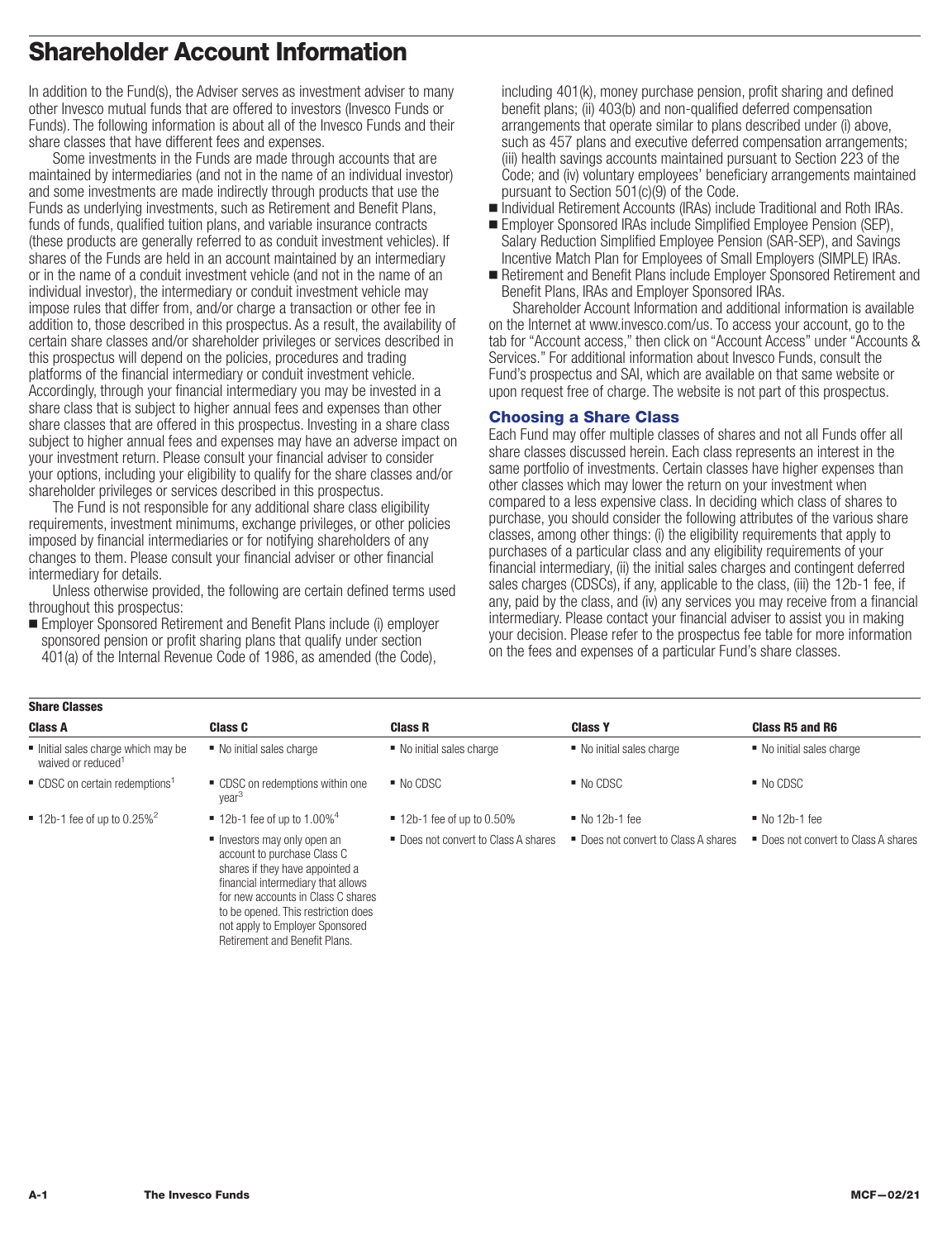| <b>Share Classes</b> |                           |                                                           |                |                                                                          |
|----------------------|---------------------------|-----------------------------------------------------------|----------------|--------------------------------------------------------------------------|
| <b>Class A</b>       | Class C                   | <b>Class R</b>                                            | <b>Class Y</b> | Class R5 and R6                                                          |
|                      | • Purchase maximums apply | Intended for Retirement and<br>Benefit Plans <sup>5</sup> |                | • Special eligibility requirements and<br>investment minimums apply (see |

- "Share Class Eligibility Class R5 and R6 shares" below)
- 1 Invesco Conservative Income Fund, Invesco Government Money Market Fund and Invesco Short Term Municipal Fund do not have initial sales charges or CDSCs on redemptions.
- 2 Class A2 shares of Invesco Limited Term Municipal Income Fund and Investor Class shares of Invesco Government Money Market Fund, Invesco Premier Portfolio, Invesco Premier Tax-Exempt Portfolio and Invesco Premier U.S. Government Money Portfolio do not have a 12b-1 fee; Invesco Short Term Bond Fund Class A shares and Invesco Short Duration Inflation Protected Fund Class A2 shares have a 12b-1 fee of 0.15%; and Invesco Conservative Income Fund Class A shares have a 12b-1 fee of 0.10%.
- 3 CDSC does not apply to redemption of Class C shares of Invesco Short Term Bond Fund unless you received Class C shares of Invesco Short Term Bond Fund through an exchange from Class C shares from another Invesco Fund that is still subject to a CDSC.
- 4 The 12b-1 fee for Class C shares of certain Funds is less than 1.00%. The "Fees and Expenses of the Fund—Annual Fund Operating Expenses" section of this prospectus reflects the actual 12b-1 fees paid by a Fund.
- 5 Your financial intermediary may have additional eligibility criteria for Class R shares. Please see the "Financial Intermediary- Specific Arrangements" section of this prospectus for further information.

In addition to the share classes shown in the chart above, the following Funds offer the following additional share classes further described in this prospectus:

- Investor Class shares: Invesco Diversified Dividend Fund, Invesco Dividend Income Fund, Invesco Energy Fund, Invesco European Growth Fund, Invesco Health Care Fund, Invesco High Yield Fund, Invesco Income Fund, Invesco International Core Equity Fund, Invesco Low Volatility Equity Yield Fund, Invesco Government Money Market Fund, Invesco Municipal Income Fund, Invesco Real Estate Fund, Invesco Small Cap Growth Fund, Invesco Technology Fund, Invesco Premier Portfolio, Invesco Premier Tax-Exempt Portfolio and Invesco Premier U.S. Government Money Portfolio.
- Class A2 shares: Invesco Short Duration Inflation Protected Fund and Invesco Limited Term Municipal Income Fund;
- Class AX shares: Invesco Government Money Market Fund;
- Class CX shares: Invesco Government Money Market Fund;
- Class P shares: Invesco Summit Fund;
- Class S shares: Invesco Charter Fund, Invesco Select Risk: Moderately Conservative Investor Fund, Invesco Select Risk: Growth Investor Fund, Invesco Select Risk: Moderate Investor Fund and Invesco Summit Fund; and
- Invesco Cash Reserve Shares: Invesco Government Money Market Fund and Invesco U.S. Government Money Portfolio.

# **Share Class Eligibility**

The availability of certain share classes will depend on how you purchased your shares. Intermediaries may have different policies regarding the availability of certain share classes than those described below. You should consult your financial adviser to consider your options, including your eligibility to qualify for the share classes described below. The Fund is not responsible for eligibility requirements imposed by financial intermediaries or for notifying shareholders of any changes to them. See "Financial Intermediary-Specific Arrangements" for more information on certain intermediary-specific eligibility requirements. Please consult with your financial intermediary if you have any questions regarding their policies.

# **Class A, C and Invesco Cash Reserve Shares**

Class A, C and Invesco Cash Reserve Shares are generally available to all retail investors, including individuals, trusts, corporations, business and charitable organizations and Retirement and Benefit Plans. Investors may only open an account to purchase Class C shares if they have appointed a financial intermediary that allows for new accounts in Class C shares to be opened. This restriction does not apply to Employer Sponsored Retirement and Benefit Plans. The share classes offer different fee structures that are intended to compensate financial intermediaries for services provided in connection with the sale of shares and continued maintenance of the customer relationship. You should consider the services provided by your financial adviser and any other financial intermediaries who will be involved in the servicing of your account when choosing a share class.

# **Class A2 Shares**

Class A2 shares, which are offered only on Invesco Short Duration Inflation Protected Fund and Invesco Limited Term Municipal Income Fund, are closed to new investors. All references in this "Shareholder Account Information" section of this prospectus to Class A shares shall include Class A2 shares, unless otherwise noted.

### **Class AX, CX and RX Shares**

Class AX, CX and RX shares are closed to new investors. Only investors who have continuously maintained an account in Class AX, CX or RX of a specific Fund may make additional purchases into Class AX, CX and RX, respectively, of such specific Fund. All references in this "Shareholder Account Information" section of this prospectus to Class A, C or R shares of the Invesco Funds shall include Class AX (excluding Invesco Government Money Market Fund), CX, or RX shares, respectively, of the Invesco Funds, unless otherwise noted. All references in this "Shareholder Account Information" section of this prospectus to Invesco Cash Reserve Shares of Invesco Government Money Market Fund shall include Class AX shares of Invesco Government Money Market Fund, unless otherwise noted.

#### **Class P Shares**

In addition to the other share classes discussed herein, the Invesco Summit Fund offers Class P shares, which were historically sold only through the AIM Summit Investors Plans I and II (each a Plan and, collectively, the Summit Plans). Class P shares are sold with no initial sales charge and have a 12b-1 fee of 0.10%. However, Class P shares are not sold to members of the general public. Only shareholders who had accounts in the Summit Plans at the close of business on December 8, 2006 may purchase Class P shares and only until the total of their combined investments in the Summit Plans and in Class P shares directly equals the face amount of their former Plan under the 30 year extended investment option. The face amount of a Plan is the combined total of all scheduled monthly investments under the Plan. For a Plan with a scheduled monthly investment of \$100.00, the face amount would have been \$36,000.00 under the 30 year extended investment option.

#### **Class R Shares**

Class R shares are intended for Retirement and Benefit Plans. Certain financial intermediaries have additional eligibility criteria regarding Class R shares. If you received Class R shares as a result of a merger or reorganization of a predecessor fund into any of the Funds, you will be permitted to make additional Class R shares purchases.

#### **Class R5 and R6 Shares**

Class R5 and R6 shares of the Funds (except for the Invesco Master Loan Fund) are available for use by Employer Sponsored Retirement and Benefit Plans, held either at the plan level or through omnibus accounts, that generally process no more than one net redemption and one net purchase transaction each day.

Class R5 and R6 shares of the Funds are also available to institutional investors. Institutional investors are: banks, trust companies, collective trust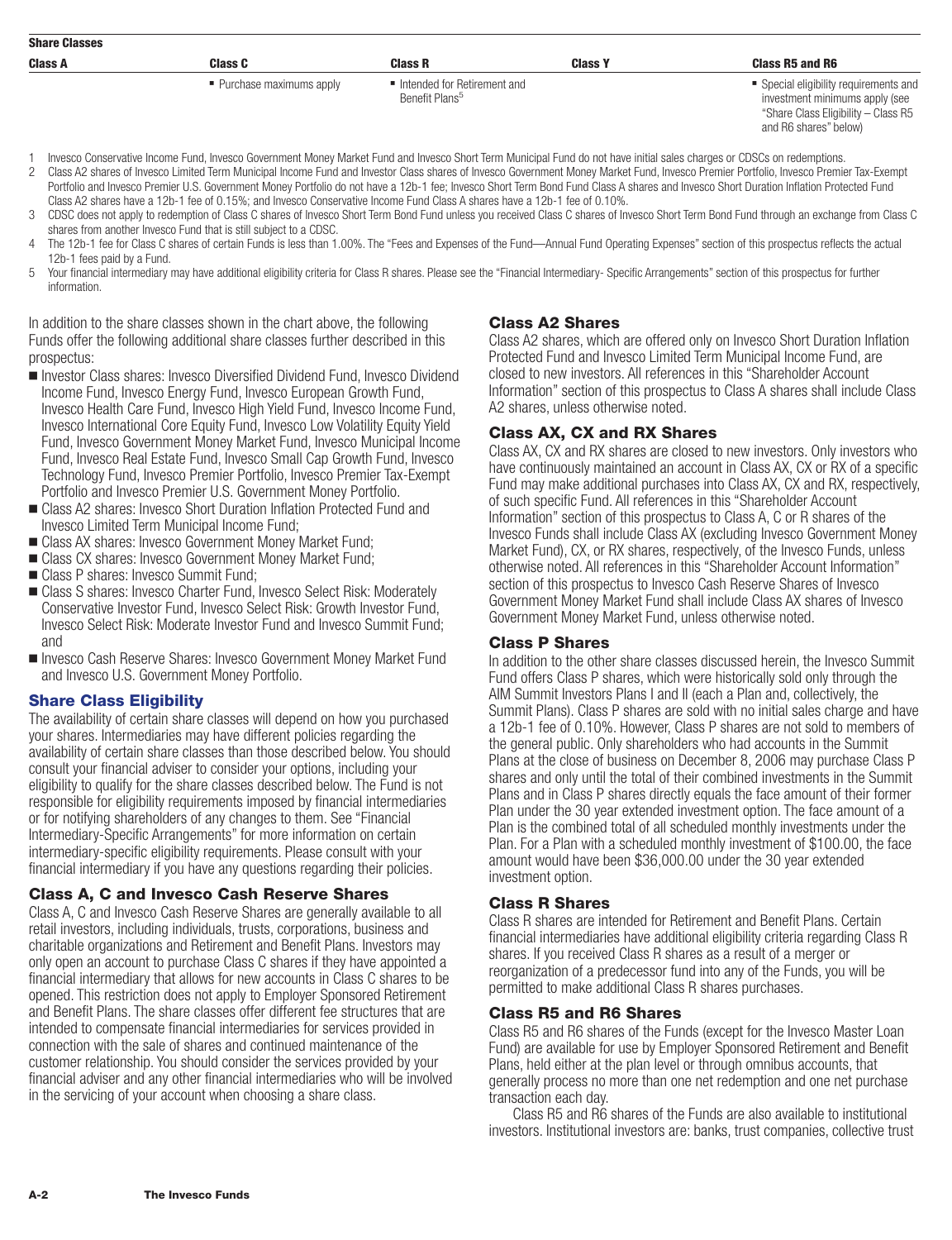funds, entities acting for the account of a public entity (e.g., Taft-Hartley funds, states, cities or government agencies), funds of funds or other pooled investment vehicles, 529 college savings plans, financial intermediaries and corporations investing for their own accounts, endowments and foundations. For information regarding investment minimums for Class R5 and R6 shares, please see "Minimum Investments" below.

Class R6 shares of the Funds are also available through an intermediary that has agreed with Invesco Distributors, Inc. to make such shares available for use in retail omnibus accounts that generally process no more than one net redemption and one net purchase transaction each day.

The Invesco Master Loan Fund is only available for purchase by other Funds in the Invesco fund family and other Invesco pooled investment vehicles.

Shareholders eligible to purchase Class R6 Shares must meet the requirements specified by their intermediary. Not all intermediaries offer Class R6 Shares to their customers.

#### **Class S Shares**

Class S shares are limited to investors who purchase shares with the proceeds received from a systematic contractual investment plan redemption within the 12 months prior to purchasing Class S shares, and who purchase through an approved financial intermediary that has an agreement with the distributor to sell Class S shares. Class S shares are not otherwise sold to members of the general public. An investor purchasing Class S shares will not pay an initial sales charge. The investor will no longer be eligible to purchase additional Class S shares at that point where the value of the contributions to the prior systematic contractual investment plan combined with the subsequent Class S share contributions equals the face amount of what would have been the investor's systematic contractual investment plan under the 30-year investment option. The face amount of a systematic contractual investment plan is the combined total of all scheduled monthly investments under that plan. For a plan with a scheduled monthly investment of \$100.00, the face amount would have been \$36,000.00 under the 30-year extended investment option.

#### **Class Y Shares**

Class Y shares are available to (i) investors who purchase through an account that is charged an asset-based fee or commission by a financial intermediary, including through brokerage platforms, where a broker is acting as the investor's agent, that may require the payment by the investor of a commission and/or other form of compensation to that broker, (ii) endowments, foundations, or Employer Sponsored Retirement and Benefit Plans (with the exception of "Solo 401(k)" Plans and 403(b) custodial accounts held directly at Invesco), (iii) banks or bank trust departments acting on their own behalf or as trustee or manager for trust accounts, or (iv) any current, former or retired trustee, director, officer or employee (or immediate family members of a current, former or retired trustee, director, officer or employee) of any Invesco Fund or of Invesco Ltd. or any of its subsidiaries.

Subject to any conditions or limitations imposed on the servicing of Class Y shares by your financial adviser, if you received Class Y shares as a result of a merger or reorganization of a predecessor fund into any of the Funds, you will be permitted to make additional Class Y share purchases. In addition, you will be permitted to make additional Class Y shares purchases if you owned Class Y shares in a "Solo 401(k)" Plan or 403(b) custodial account held directly at Invesco if you held such shares in your account on or prior to May 24, 2019.

#### **Investor Class Shares**

Investor Class shares are sold with no initial sales charge and have a maximum 12b-1 fee of 0.25%. Only the following persons may purchase Investor Class shares:

Investors who established accounts prior to April 1, 2002, in Investor Class shares with Invesco Distributors, Inc. (Invesco Distributors) who have continuously maintained an account in Investor Class shares (this includes anyone listed in the registration of an account, such as a joint owner, trustee or custodian, and immediate family members of such persons) without a designated intermediary. These investors are referred to as "Investor Class grandfathered investors."

- Customers of a financial intermediary that has had an agreement with the Funds' distributor or any Funds that offered Investor Class shares prior to April 1, 2002, that has continuously maintained such agreement. These intermediaries are referred to as "Investor Class grandfathered intermediaries."
- Any current, former or retired trustee, director, officer or employee (or immediate family member of a current, former or retired trustee, director, officer or employee) of any Invesco Fund or of Invesco Ltd. or any of its subsidiaries.

For additional shareholder eligibility requirements with respect to Invesco Premier Portfolio, please see "Shareholder Account Information – Purchasing Shares and Shareholder Eligibility – Invesco Premier Portfolio."

# **Distribution and Service (12b-1) Fees**

Except as noted below, each Fund has adopted a service and/or distribution plan pursuant to SEC Rule 12b-1. A 12b-1 plan allows a Fund to pay distribution and service fees to Invesco Distributors to compensate or reimburse, as applicable, Invesco Distributors for its efforts in connection with the sale and distribution of the Fund's shares, all or a substantial portion of which are paid to the dealer of record. Because the Funds pay these fees out of their assets on an ongoing basis, over time these fees will increase the cost of your investment and may cause you to pay more than the maximum permitted initial sales charges described in this prospectus.

- The following Funds and share classes do not have 12b-1 plans:
- Invesco Limited Term Municipal Income Fund, Class A2 shares.
- Invesco Government Money Market Fund, Investor Class shares.
- Invesco Premier Portfolio, Investor Class shares.
- Invesco Premier U.S. Government Money Portfolio, Investor Class shares.
- Invesco Premier Tax-Exempt Portfolio, Investor Class shares.
- All Funds, Class Y, Class R5 and Class R6 shares

Under the applicable service and/or distribution plan, the Funds may pay distribution and/or service fees up to the following annual rates with respect to each Fund's average daily net assets with respect to such class (subject to the exceptions noted on page A-1):

- Class A shares: 0.25%
- Class C shares: 1.00%
- Class P shares: 0.10%
- Class R shares: 0.50%
- Class S shares: 0.15%
- Invesco Cash Reserve Shares: 0.15%
- Investor Class shares: 0.25%

Please refer to the prospectus fee table for more information on a particular Fund's 12b-1 fees.

#### **Initial Sales Charges (Class A Shares Only)**

The Funds are grouped into six categories for determining initial sales charges. The "Other Information" section of each Fund's prospectus will tell you the sales charge category in which the Fund is classified. Additionally, Class A shares of Invesco Conservative Income Fund and Invesco Short Term Municipal Fund do not have initial sales charges. As used below, the term "offering price" with respect to all categories of Class A shares includes the initial sales charge.

If you purchase \$1,000,000 or more of Class A shares of Category I, II or V Funds or \$250,000 or more of Class A shares of Category IV or VI Funds (a Large Purchase) the initial sales charge set forth below will be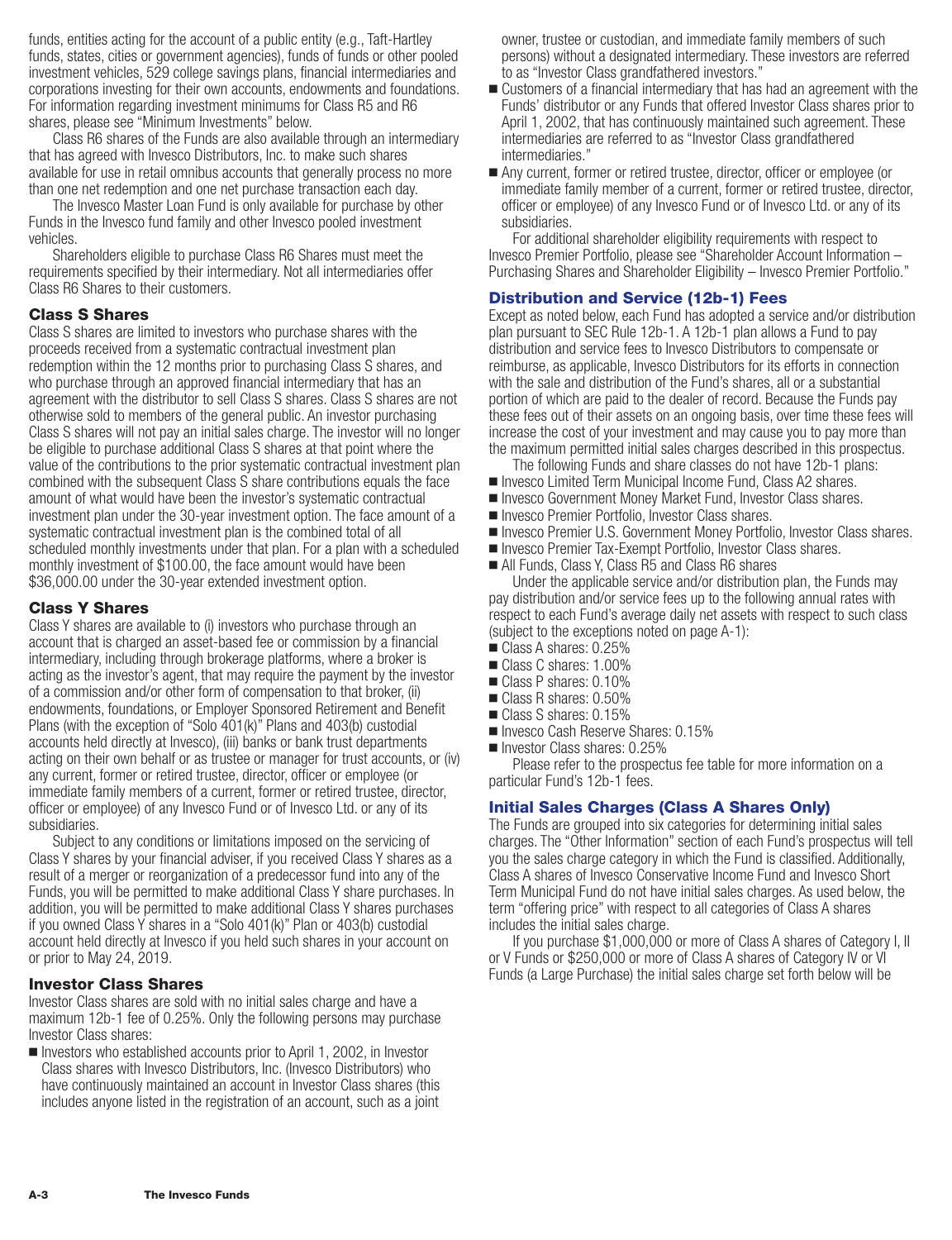waived; though your shares will be subject to a 1% CDSC if you don't hold such shares for at least 18 months.

#### **Category I Initial Sales Charges**

|                                     | <b>Investor's Sales Charge</b>     |                                |  |  |
|-------------------------------------|------------------------------------|--------------------------------|--|--|
| <b>Amount invested</b>              | As a % of<br><b>Offering Price</b> | As a % of<br><b>Investment</b> |  |  |
| Less than $$50.000$                 | 5.50%                              | 5.82%                          |  |  |
| \$50,000 but less than \$ 100,000   | 4.50                               | 4.71                           |  |  |
| \$100,000 but less than \$250,000   | 3.50                               | 3.63                           |  |  |
| \$250,000 but less than \$ 500,000  | 2.75                               | 2.83                           |  |  |
| \$500,000 but less than \$1,000,000 | 2 UU                               | 2 N.A                          |  |  |

#### **Category II Initial Sales Charges**

|                                     | <b>Investor's Sales Charge</b>                |           |  |  |
|-------------------------------------|-----------------------------------------------|-----------|--|--|
| <b>Amount invested</b>              | As a % of<br><b>Offering Price Investment</b> | As a % of |  |  |
| Less than \$ 100,000                | 4.25%                                         | 4.44%     |  |  |
| \$100,000 but less than \$250,000   | 3.50                                          | 3.63      |  |  |
| \$250,000 but less than \$ 500,000  | 2.50                                          | 2.56      |  |  |
| \$500,000 but less than \$1,000,000 | 2 VV                                          | 2 04      |  |  |

#### **Category III Initial Sales Charges**

|                                     | <b>Investor's Sales Charge</b>     |                                |
|-------------------------------------|------------------------------------|--------------------------------|
| <b>Amount invested</b>              | As a % of<br><b>Offering Price</b> | As a % of<br><b>Investment</b> |
| Less than \$ 100,000                | 1 በበ%                              | 1 01%                          |
| \$100,000 but less than \$250,000   | በ 75                               | በ 76                           |
| \$250,000 but less than \$1,000,000 | 0.50                               | N 50.                          |

#### **Category IV Initial Sales Charges**

|                                   | <b>Investor's Sales Charge</b> |                                |
|-----------------------------------|--------------------------------|--------------------------------|
| <b>Amount invested</b>            | As a % of<br>Offering Price    | As a % of<br><b>Investment</b> |
| Less than \$100,000               | 2.50%                          | 2.56%                          |
| \$100,000 but less than \$250,000 | 175                            | 1 78.                          |

#### **Category V Initial Sales Charges**

|                                     | <b>Investor's Sales Charge</b>     |                                |  |  |
|-------------------------------------|------------------------------------|--------------------------------|--|--|
| <b>Amount invested</b>              | As a % of<br><b>Offering Price</b> | As a % of<br><b>Investment</b> |  |  |
| Less than $$100,000$                | 3.25%                              | 3.36%                          |  |  |
| \$100,000 but less than \$250,000   | 2.75                               | 283                            |  |  |
| \$250,000 but less than \$ 500,000  | 1.75                               | 1.78                           |  |  |
| \$500,000 but less than \$1,000,000 | 1.50                               | 1.52                           |  |  |

#### **Category VI Initial Sales Charges**

|                                   |                                    | <b>Investor's Sales Charge</b> |  |  |  |
|-----------------------------------|------------------------------------|--------------------------------|--|--|--|
| <b>Amount invested</b>            | As a % of<br><b>Offering Price</b> | As a % of<br><b>Investment</b> |  |  |  |
| Less than $$50,000$               | 5.50%                              | 582%                           |  |  |  |
| \$50,000 but less than \$100,000  | 4.50                               | 4 71                           |  |  |  |
| \$100,000 but less than \$250,000 | 3.50                               | 3 63                           |  |  |  |

# **Class A Shares Sold Without an Initial Sales Charge**

The availability of certain sales charge waivers and discounts will depend on how you purchase your shares. Intermediaries may have different policies and procedures regarding the availability of front-end sales load waivers or contingent deferred (back-end) sales load ("CDSC") waivers, exchanges or conversions between classes or exchanges between Funds; account investment minimums; and minimum account balances, which are

discussed below. In all instances, it is the purchaser's responsibility to notify the Fund or the purchaser's financial intermediary at the time of purchase of any relationship or other facts qualifying the purchaser for sales charge waivers, discounts or other special arrangements. For waivers and discounts not available through a particular intermediary, shareholders should consult their financial advisor to consider their options.

The following types of investors may purchase Class A shares without paying an initial sales charge:

#### **Waivers Offered by the Fund**

- **n** Investors who purchase shares through a fee-based advisory account with an approved financial intermediary. In a fee based advisory program, a financial intermediary typically charges each investor a fee based on the value of the investor's account in exchange for servicing that account.
- Employer Sponsored Retirement and Benefit Plans maintained on retirement platforms or by the Funds' transfer agent or its affiliates (but not including plans utilizing the Invesco 403(b)(7) Custodial Account program, or the individual custodial accounts thereunder):
	- with assets of at least \$1 million; or
	- with at least 100 employees eligible to participate in the plan; or
	- that execute plan level or multiple-plan level transactions through a single omnibus account per Fund.
- Any investor who purchases his or her shares with the proceeds of an in kind rollover, transfer or distribution from a Retirement and Benefit Plan where the account being funded by such rollover is to be maintained by the same financial intermediary, trustee, custodian or administrator that maintained the plan from which the rollover distribution funding such rollover originated, or an affiliate thereof.
- Investors who own Investor Class shares of a Fund, who purchase Class A shares of a different Fund through the same account in which the Investor Class Shares were first purchased.
- **Example 3 Funds or other pooled investment vehicles.**
- Insurance company separate accounts.
- Any current or retired trustee, director, officer or employee of any Invesco Fund or of Invesco Ltd. or any of its subsidiaries.
- Any registered representative or employee of any financial intermediary who has an agreement with Invesco Distributors to sell shares of the Invesco Funds (this includes any members of his or her immediate family).
- Any investor purchasing shares through a financial intermediary that has a written arrangement with the Funds' distributor in which the Funds' distributor has agreed to participate in a no transaction fee program in which the financial intermediary will make Class A shares available without the imposition of a sales charge.
- Former shareholders of Atlas Strategic Income Fund who purchase shares of a Fund into which shareholders of Invesco Global Strategic Income Fund may exchange if permitted by the intermediary's policies.
- Former shareholders of Oppenheimer Total Return Fund Periodic Investment Plan who purchase shares of a Fund into which shareholders of Invesco Main Street Fund may exchange if permitted by the intermediary's policies.

In addition, investors may acquire Class A shares without paying an initial sales charge in connection with:

- **nd** reinvesting dividends and distributions;
- **Exchanging shares of one Fund that were previously assessed a sales** charge for shares of another Fund;
- **purchasing shares in connection with the repayment of an Employer** Sponsored Retirement and Benefit Plan loan administered by the Funds' transfer agent; and
- purchasing Class A shares with proceeds from the redemption of Class C, Class R, Class R5, Class R6 or Class Y shares where the redemption and purchase are effectuated on the same business day due to the distribution of a Retirement and Benefit Plan maintained by the Funds' transfer agent or one of its affiliates.

Invesco Distributors also permits certain other investors to invest in Class A shares without paying an initial charge as a result of the investor's current or former relationship with the Invesco Funds. For additional information about such eligibility, please reference the Funds' SAI.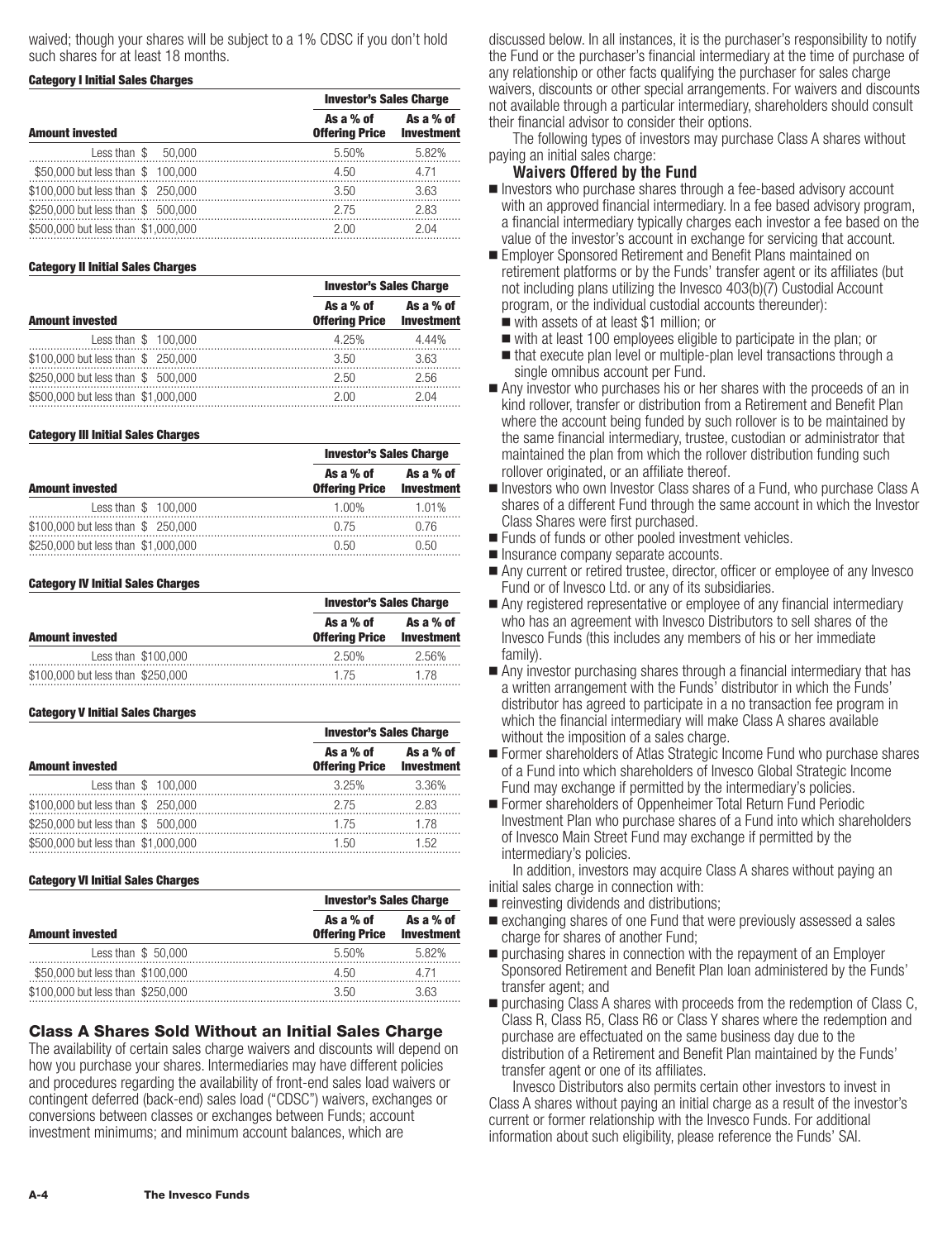# **Financial Intermediary-Specific Arrangements**

The financial intermediary-specific waivers, discounts, policies regarding exchanges and conversions, account investment minimums, minimum account balances, and share class eligibility requirements that follow are only available to clients of those financial intermediaries specifically named below. Please contact your financial intermediary for questions regarding your eligibility and for more information with respect to your financial intermediary's sales charge waivers, discounts, investment minimums, minimum account balances, and share class eligibility requirements and other special arrangements. Financial intermediary-specific sales charge waivers, discounts, investment minimums, minimum account balances, and share class eligibility requirements and other special arrangements are implemented and administered by each financial intermediary. It is the responsibility of your financial intermediary (and not the Funds) to ensure that you obtain proper financial intermediary-specific waivers, discounts, investment minimums, minimum account balances and other special arrangements and that you are placed in the proper share class for which you are eligible through your financial intermediary. In all instances, it is the purchaser's responsibility to notify the Fund or the purchaser's financial intermediary at the time of purchase of any relationship or other facts qualifying the purchaser for sales charge waivers or discounts or other financial intermediary-specific arrangements as disclosed herein. Please contact your financial intermediary for more information regarding the sales charge waivers, discounts, investment minimums, minimum account balances, share class eligibility requirements and other special arrangements available to you and to ensure that you understand the steps you must take to qualify for such arrangements. The terms and availability of these waivers and special arrangements may be amended or terminated at any time.

#### *Merrill Lynch*

Shareholders purchasing Fund shares through a **Merrill Lynch** platform or account will be eligible only for the following load waivers (front-end sales charge waivers and contingent deferred, or back-end, sales charge waivers) and discounts, which may differ from those disclosed elsewhere in this Fund's prospectus or SAI.

- Front-end Sales Load Waivers on Class A Shares available at Merrill Lynch ■ Employer-sponsored retirement, deferred compensation and employee benefit plans (including health savings accounts) and trusts used to fund those plans, provided that the shares are not held in a commission-based brokerage account and shares are held for the
- benefit of the plan; ■ Shares purchased by a 529 Plan (does not include 529 Plan unit or 529-specific share classes or equivalents);
- Shares purchased through a Merrill Lynch affiliated investment advisory program;
- Shares exchanged due to the holdings moving from a Merrill Lynch affiliated investment advisory program to a Merrill Lynch brokerage (non-advisory) account pursuant to Merrill Lynch's policies relating to sales load discounts and waivers;
- Shares purchased by third party investment advisors on behalf of their advisory clients through Merrill Lynch's platform;
- Shares of funds purchased through the Merrill Edge Self-Directed platform (if applicable);
- Shares purchased through reinvestment of capital gains distributions and dividend reinvestment when purchasing shares of the same fund (but not any other fund within the fund family);
- Shares exchanged from Class C (*i.e.* level-load) shares of the same fund pursuant to Merrill Lynch's policies relating to sales load discounts and waivers;
- Employees and registered representatives of Merrill Lynch or its affiliates and their family members;
- Directors or Trustees of the Fund, and employees of the Fund's investment adviser or any of its affiliates, as described in this prospectus; and
- Eligible shares purchased from the proceeds of redemptions within the same fund family, provided (1) the repurchase occurs within 90 days

following the redemption, (2) the redemption and purchase occur in the same account, and (3) redeemed shares were subject to a front-end or deferred sales load (known as Rights of Reinstatement). Automated transactions (i.e. systematic purchases and withdrawals) and purchases made after shares are automatically sold to pay Merrill Lynch's account maintenance fees are not eligible for reinstatement.

- **DEACORTA CONTROG CONTROLLY CONTROLLY CONTROLLY CONTROLLY CONTROLLY CONTROLLY CONTROLLY CONTROLLY CONTROLLY CONTROLLY CONTROLLY CONTROLLY CONTROLLY CONTROLLY CONTROLLY CONTROLLY CONTROLLY CONTROLLY CONTROLLY CONTROLLY CONT** 
	- **Death or disability of the shareholder;**
	- Shares sold as part of a systematic withdrawal plan as described in the Fund's prospectus;
	- Return of excess contributions from an IRA Account;
	- Shares sold as part of a required minimum distribution for IRA and retirement accounts pursuant to the Internal Revenue Code;
	- Shares sold to pay Merrill Lynch fees but only if the transaction is initiated by Merrill Lynch;
	- Shares acquired through a right of reinstatement;
	- Shares held in retirement brokerage accounts, that are converted to a lower cost share class due to transfer to a fee based account or platform (applicable to A and C shares only); and
	- Shares received through an exchange due to the holdings moving from a Merrill Lynch affiliated investment advisory program to a Merrill Lynch brokerage (non-advisory) account pursuant to Merrill Lynch's policies relating to sales load discounts and waivers.
- Front-end load Discounts Available at Merrill Lynch: Breakpoints, Rights of Accumulation & Letters of Intent
	- **Breakpoints as described in this prospectus;**
- Rights of Accumulation (ROA) which entitle shareholders to breakpoint discounts as described in the Fund's prospectus will be automatically calculated based on the aggregated holding of fund family assets held by accounts (including 529 program holdings, where applicable) within the purchaser's household at Merrill Lynch. Eligible fund family assets not held at Merrill Lynch may be included in the ROA calculation only if the shareholder notifies his or her financial advisor about such assets; and
- Letters of Intent (LOI) which allow for breakpoint discounts based on anticipated purchases within a fund family, through Merrill Lynch, over a 13-month period of time (if applicable).

# *Ameriprise Financial*

*The following information applies to Class A shares purchases if you have an account with or otherwise purchase Fund shares through Ameriprise Financial:*

Shareholders purchasing Fund shares through an **Ameriprise Financial** retail brokerage account are eligible for the following front-end sales charge waivers, which may differ from those disclosed elsewhere in this Fund's prospectus or SAI.

- Employer-sponsored retirement plans (e.g., 401(k) plans, 457 plans, employer-sponsored 403(b) plans, profit sharing and money purchase pension plans and defined benefit plans). For purposes of this provision, employer-sponsored retirement plans do not include SEP IRAs, Simple IRAs or SAR-SEPs.
- Shares purchased through reinvestment of capital gains distributions and dividend reinvestment when purchasing shares of the same Fund (but not any other fund within the same fund family).
- Shares exchanged from Class C shares of the same fund in the month of or following the 7-year anniversary of the purchase date. To the extent that this prospectus elsewhere provides for a waiver with respect to exchanges of Class C shares or conversion of Class C shares following a shorter holding period, that waiver will apply.
- Employees and registered representatives of Ameriprise Financial or its affiliates and their immediate family members.
- Shares purchased by or through qualified accounts (including IRAs, Coverdell Education Savings Accounts, 401(k)s, 403(b) TSCAs subject to ERISA and defined benefit plans) that are held by a covered family member, defined as an Ameriprise financial advisor and/or the advisor's spouse, advisor's lineal ascendant (mother, father, grandmother, grandfather, great grandmother, great grandfather), advisor's lineal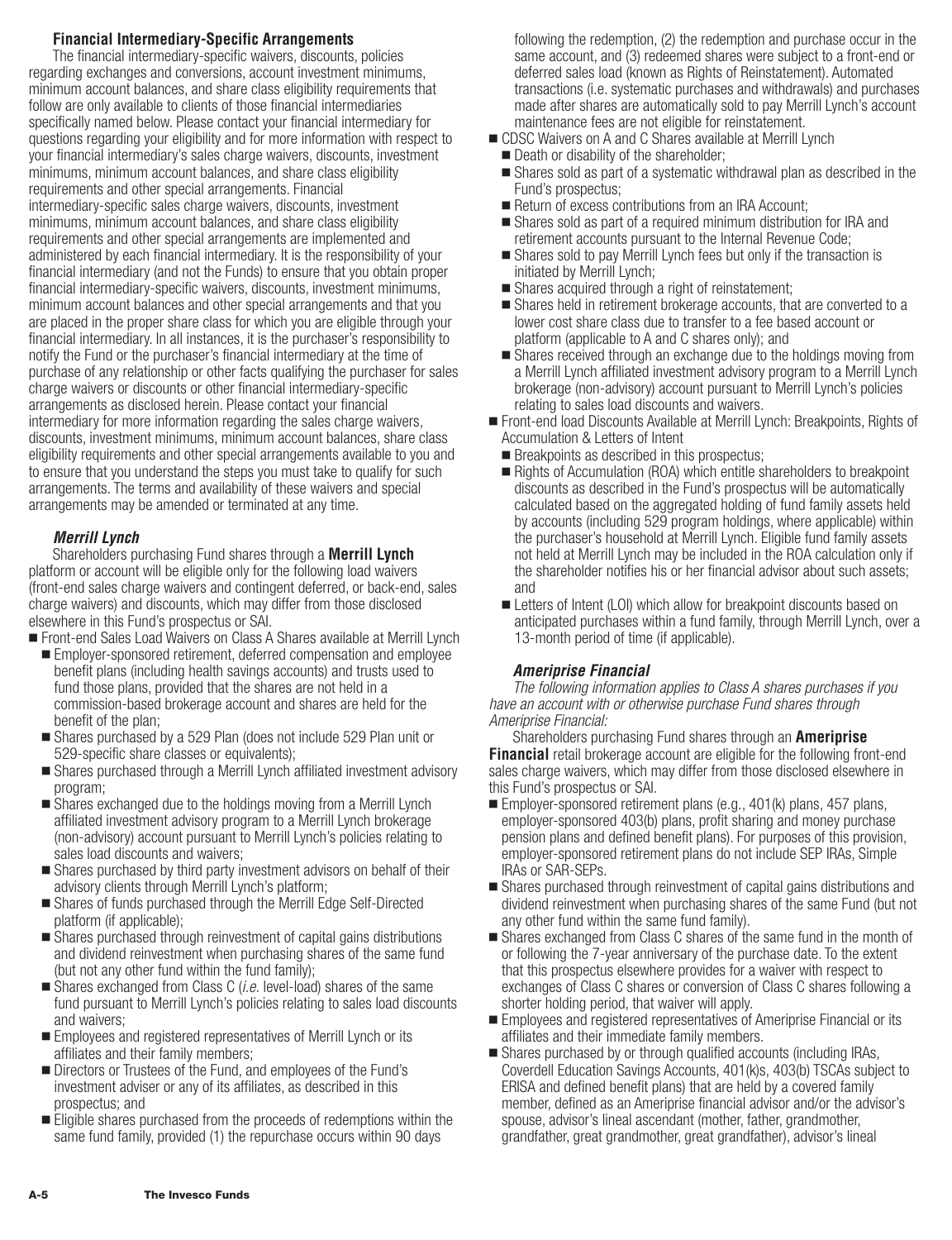descendant (son, step-son, daughter, step-daughter, grandson, granddaughter, great grandson, great granddaughter) or any spouse of a covered family member who is a lineal descendant.

**Shares purchased from the proceeds of redemptions within the same** fund family, provided (1) the repurchase occurs within 90 days following the redemption, (2) the redemption and purchase occur in the same account, and (3) redeemed shares were subject to a front-end or deferred sales load (i.e. Rights of Reinstatement).

# *Morgan Stanley Wealth Management*

Shareholders purchasing Fund shares through a **Morgan Stanley Wealth Management** transactional brokerage account will be eligible only for the following front-end sales charge waivers with respect to Class A shares, which may differ from and may be more limited than those disclosed elsewhere in this Fund's Prospectus or SAI.

- Front-end Sales Charge Waivers on Class A Shares available at Morgan Stanley Wealth Management
- Employer-sponsored retirement plans (e.g., 401(k) plans, 457 plans, employer-sponsored 403(b) plans, profit sharing and money purchase pension plans and defined benefit plans). For purposes of this provision, employer-sponsored retirement plans do not include SEP IRAs, Simple IRAs, SAR-SEPs or Keogh plans;
- Morgan Stanley employee and employee-related accounts according to Morgan Stanley's account linking rules;
- **Shares purchased through reinvestment of dividends and capital gains** distributions when purchasing shares of the same fund;
- Shares purchased through a Morgan Stanley self-directed brokerage account;
- Class C (i.e., level-load) shares that are no longer subject to a contingent deferred sales charge and are converted to Class A shares of the same fund pursuant to Morgan Stanley Wealth Management's share class conversion program; and
- Shares purchased from the proceeds of redemptions within the same fund family, provided (i) the repurchase occurs within 90 days following the redemption, (ii) the redemption and purchase occur in the same account, and (iii) redeemed shares were subject to a front-end or deferred sales charge.

# *Raymond James Financial Services, Inc.*

Shareholders purchasing Fund shares through a **Raymond James Financial Services, Inc.**, Raymond James affiliates and each entity's affiliates (Raymond James) platform or account, or through an introducing broker-dealer or independent registered investment adviser for which Raymond James provides trade execution, clearance, and/or custody services, will be eligible only for the following load waivers (front-end sales charge waivers and contingent deferred, or back-end, sales charge waivers) and discounts, which may differ from those disclosed elsewhere in this Fund's prospectus or SAI.

- Front-end sales load waivers on Class A shares available at Raymond James
- Shares purchased in an investment advisory program.
- Shares purchased within the same fund family through a systematic reinvestment of capital gains distributions and dividend distributions.
- **Employees and registered representatives of Raymond James or its** affiliates and their family members as designated by Raymond James.
- Shares purchased from the proceeds of redemptions within the same fund family, provided (1) the repurchase occurs within 90 days following the redemption, (2) the redemption and purchase occur in the same account, and (3) redeemed shares were subject to a front-end or deferred sales load (known as Rights of Reinstatement).
- A shareholder in the Fund's Class C shares will have their shares converted at net asset value to Class A shares (or the appropriate share class) of the Fund if the shares are no longer subject to a CDSC and the conversion is in line with the policies and procedures of Raymond James.
- CDSC Waivers on Classes A and C shares available at Raymond James **Death or disability of the shareholder.**
- Shares sold as part of a systematic withdrawal plan as described in the fund's prospectus.
- Return of excess contributions from an IRA Account.
- Shares sold as part of a required minimum distribution for IRA and retirement accounts due to the shareholder reaching the qualified age based on applicable IRS regulations as described in the fund's prospectus.
- Shares sold to pay Raymond James fees but only if the transaction is initiated by Raymond James.
- Shares acquired through a right of reinstatement.
- Front-end load discounts available at Raymond James: breakpoints, rights of accumulation, and/or letters of intent
	- **Breakpoints as described in this prospectus.**
	- Rights of accumulation which entitle shareholders to breakpoint discounts will be automatically calculated based on the aggregated holding of fund family assets held by accounts within the purchaser's household at Raymond James. Eligible fund family assets not held at Raymond James may be included in the calculation of rights of accumulation only if the shareholder notifies his or her financial advisor about such assets.
	- **Example 1** Letters of intent which allow for breakpoint discounts based on anticipated purchases within a fund family, over a 13-month time period. Eligible fund family assets not held at Raymond James may be included in the calculation of letters of intent only if the shareholder notifies his or her financial advisor about such assets.

# *D.A. Davidson &. Co. ("D.A. Davidson")*

Shareholders purchasing fund shares including existing fund shareholders through a **D.A. Davidson** platform or account, or through an introducing broker-dealer or independent registered investment advisor for which D.A. Davidson provides trade execution, clearance, and/or custody services, will be eligible for the following sales charge waivers (front-end sales charge waivers and contingent deferred, or back-end, sales charge waivers) and discounts, which may differ from those disclosed elsewhere in this Fund's prospectus or SAI.

- Front-End Sales Charge Waivers on Class A Shares available at D.A. Davidson
	- **Shares purchased within the same fund family through a systematic** reinvestment of capital gains and dividend distributions.
	- Employees and registered representatives of D.A. Davidson or its affiliates and their family members as designated by D.A. Davidson.
	- Shares purchased from the proceeds of redemptions within the same fund family, provided (1) the repurchase occurs within 90 days following the redemption, (2) the redemption and purchase occur in the same account, and (3) redeemed shares were subject to a front-end or deferred sales charge (known as Rights of Reinstatement).
- A shareholder in the Fund's Class C shares will have their shares converted at net asset value to Class A shares (or the appropriate share class) of the Fund if the shares are no longer subject to a CDSC and the conversion is consistent with D.A. Davidson's policies and procedures.
- CDSC Waivers on Classes A and C shares available at D.A. Davidson
	- **Death or disability of the shareholder.**
	- Shares sold as part of a systematic withdrawal plan as described in the fund's prospectus.
	- Return of excess contributions from an IRA Account.
	- Shares sold as part of a required minimum distribution for IRA or other qualifying retirement accounts as described in the fund's prospectus beginning in the calendar year the shareholder turns age 72.
- Shares acquired through a right of reinstatement.
- Front-end sales charge discounts available at D.A. Davidson: breakpoints, rights of accumulation and/or letters of intent
	- **Breakpoints as described in this prospectus.**
	- Rights of accumulation which entitle shareholders to breakpoint discounts will be automatically calculated based on the aggregated holding of fund family assets held by accounts within the purchaser's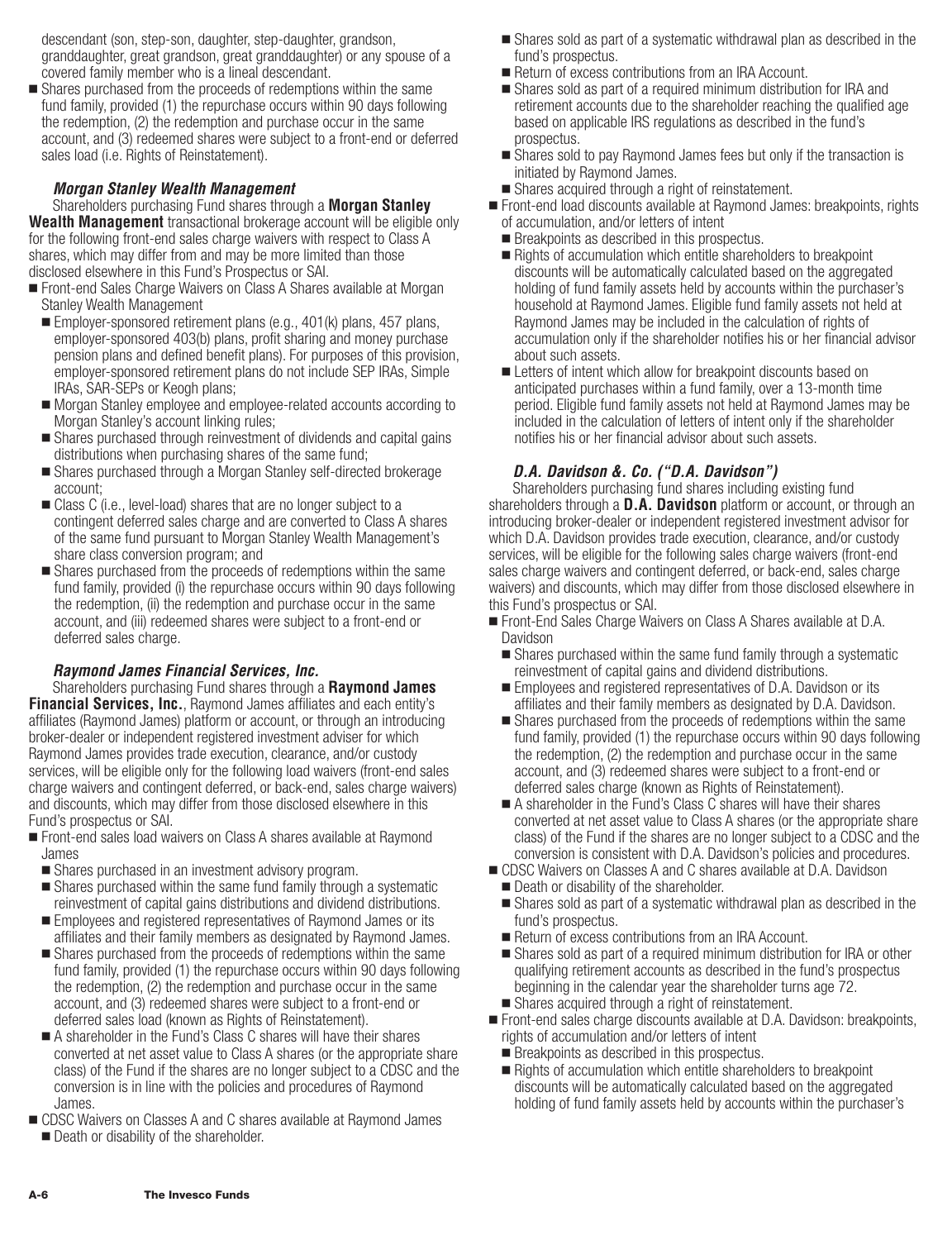household at D.A. Davidson. Eligible fund family assets not held at D.A. Davidson may be included in the calculation of rights of accumulation only if the shareholder notifies his or her financial advisor about such assets.

**Examped Letters of intent which allow for breakpoint discounts based on** anticipated purchases within a fund family, over a 13-month time period. Eligible fund family assets not held at D.A. Davidson may be included in the calculation of letters of intent only if the shareholder notifies his or her financial advisor about such assets.

# *Janney Montgomery Scott LLC ("Janney")*

Shareholders purchasing shares through a **Janney** brokerage account will be eligible for the following load waivers (front-end sales charge waivers and contingent deferred sales charge ("CDSC"), or back-end sales charge, waivers) and discounts, which may differ from those disclosed elsewhere in this fund's Prospectus or SAI.

■ Front-end sales charge waivers on Class A shares available at Janney

- Shares purchased through reinvestment of capital gains distributions and dividend reinvestment when purchasing shares of the same fund (but not any other fund within the fund family).
- Shares purchased by employees and registered representatives of Janney or its affiliates and their family members as designated by Janney.
- Shares purchased from the proceeds of redemptions within the same fund family, provided (1) the repurchase occurs within ninety (90) days following the redemption, (2) the redemption and purchase occur in the same account, and (3) redeemed shares were subject to a front-end or deferred sales load (i.e., right of reinstatement).
- Employer-sponsored retirement plans (e.g., 401(k) plans, 457 plans, employer-sponsored 403(b) plans, profit sharing and money purchase pension plans and defined benefit plans). For purposes of this provision, employer-sponsored retirement plans do not include SEP IRAs, Simple IRAs, SAR-SEPs or Keogh plans.
- Shares acquired through a right of reinstatement.
- Class C shares that are no longer subject to a contingent deferred sales charge and are converted to Class A shares of the same fund pursuant to Janney's policies and procedures.
- CDSC waivers on Class A and C shares available at Janney
	- **Shares sold upon the death or disability of the shareholder.**
	- Shares sold as part of a systematic withdrawal plan as described in the fund's Prospectus.
	- Shares purchased in connection with a return of excess contributions from an IRA account.
	- Shares sold as part of a required minimum distribution for IRA and other retirement accounts due to the shareholder reaching the qualified age based on applicable IRS regulations as described in the fund's Prospectus.
	- Shares sold to pay Janney fees but only if the transaction is initiated by Janney.
	- Shares acquired through a right of reinstatement.
- Shares exchanged into the same share class of a different fund.
- Front-end sales charge discounts available at Janney: breakpoints, rights of accumulation, and/or letters of intent
- **Breakpoints as described in the fund's Prospectus.**
- Rights of accumulation ("ROA"), which entitle shareholders to breakpoint discounts, will be automatically calculated based on the aggregated holding of fund family assets held by accounts within the purchaser's household at Janney. Eligible fund family assets not held at Janney may be included in the ROA calculation only if the shareholder notifies his or her financial advisor about such assets.
- **Examped Letters of intent which allow for breakpoint discounts based on** anticipated purchases within a fund family, over a 13-month time period. Eligible fund family assets not held at Janney Montgomery Scott may be included in the calculation of letters of intent only if the shareholder notifies his or her financial advisor about such assets.

# *Oppenheimer & Co. Inc. ("OPCO")*

Shareholders purchasing Fund shares through an **OPCO** platform or account are eligible only for the following load waivers (front-end sales charge waivers and contingent deferred, or back-end, sales charge waivers) and discounts, which may differ from those disclosed elsewhere in this Fund's prospectus or SAI.

- Front-end Sales Load Waivers on Class A Shares available at OPCO
	- Employer-sponsored retirement, deferred compensation and employee benefit plans (including health savings accounts) and trusts used to fund those plans, provided that the shares are not held in a commission-based brokerage account and shares are held for the benefit of the plan
	- Shares purchased by or through a 529 Plan
	- Shares purchased through an OPCO affiliated investment advisory program
	- Shares purchased through reinvestment of capital gains distributions and dividend reinvestment when purchasing shares of the same fund (but not any other fund within the fund family)
	- Shares purchased from the proceeds of redemptions within the same fund family, provided (1) the repurchase occurs within 90 days following the redemption, (2) the redemption and purchase occur in the same account, and (3) redeemed shares were subject to a front-end or deferred sales load (known as Rights of Reinstatement).
	- A shareholder in the Fund's Class C shares will have their shares converted at net asset value to Class A shares (or the appropriate share class) of the Fund if the shares are no longer subject to a CDSC and the conversion is in line with the policies and procedures of OPCO
	- Employees and registered representatives of OPCO or its affiliates and their family members
	- Directors or Trustees of the Fund, and employees of the Fund's investment adviser or any of its affiliates, as described in this prospectus
- CDSC Waivers on A and C Shares available at OPCO
	- **Death or disability of the shareholder**
- Shares sold as part of a systematic withdrawal plan as described in the Fund's prospectus
- Return of excess contributions from an IRA Account
- Shares sold as part of a required minimum distribution for IRA and retirement accounts due to the shareholder reaching the qualified age based on applicable IRS regulations as described in the prospectus
- Shares sold to pay OPCO fees but only if the transaction is initiated by OPCO Shares acquired through a right of reinstatement
- Front-end load Discounts Available at OPCO: Breakpoints, Rights of Accumulation & Letters of Intent
- **Breakpoints as described in this prospectus.**
- Rights of Accumulation (ROA) which entitle shareholders to breakpoint discounts will be automatically calculated based on the aggregated holding of fund family assets held by accounts within the purchaser's household at OPCO. Eligible fund family assets not held at OPCO may be included in the ROA calculation only if the shareholder notifies his or her financial advisor about such assets.

# *Robert W. Baird & Co. Incorporated ("Baird")*

Shareholders purchasing fund shares through a **Baird** platform or account will only be eligible for the following sales charge waivers (front-end sales charge waivers and CDSC waivers) and discounts, which may differ from those disclosed elsewhere in this prospectus or the SAI.

- Front-End Sales Charge Waivers on Class A-shares Available at Baird
	- Shares purchased through reinvestment of capital gains distributions and dividend reinvestment when purchasing shares of the same fund.
	- Shares purchased by employees and registered representatives of Baird or its affiliate and their family members as designated by Baird.
	- Shares purchased from the proceeds of redemptions within the same fund family, provided (1) the repurchase occurs within 90 days following the redemption, (2) the redemption and purchase occur in the same account, and (3) redeemed shares were subject to a front-end or deferred sales charge (known as rights of reinstatement).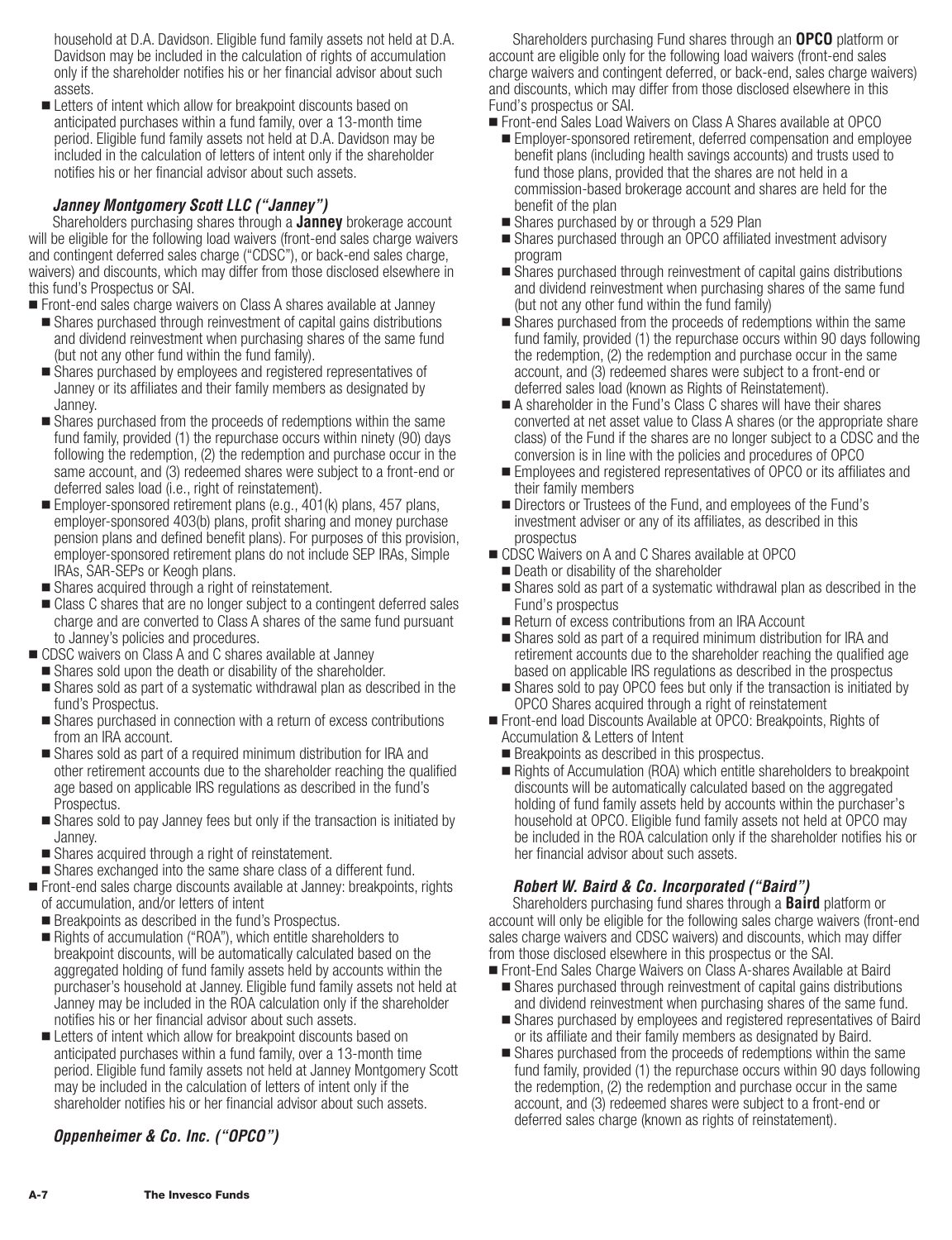- A shareholder in the Fund's Class C Shares will have their shares converted at net asset value to Class A shares of the fund if the shares are no longer subject to CDSC and the conversion is in line with the policies and procedures of Baird.
- Employer-sponsored retirement plans or charitable accounts in a transactional brokerage account at Baird, including 401(k) plans, 457 plans, employer-sponsored 403(b) plans, profit sharing and money purchase pension plans and defined benefit plans. For purposes of this provision, employer-sponsored retirement plans do not include SEP IRAs, Simple IRAs or SAR-SEPs.
- CDSC Waivers on Classes A and C shares Available at Baird
- **Shares sold due to death or disability of the shareholder.**
- Shares sold as part of a systematic withdrawal plan as described in the Fund's Prospectus.
- Return of excess contributions from an IRA Account.
- Shares sold as part of a required minimum distribution for IRA and retirement accounts due to the shareholder reaching age 72 as described in the Fund's prospectus.
- Shares sold to pay Baird fees but only if the transaction is initiated by Baird.
- Shares acquired through a right of reinstatement.
- Front-End Sales Charge Discounts Available at Baird: Breakpoints, Rights of Accumulation and/or letters of intent
	- **Breakpoints as described in this prospectus.**
	- Rights of accumulation which entitle shareholders to breakpoint discounts will be automatically calculated based on the aggregated holding of fund family assets held by accounts within the purchaser's household at Baird. Eligible fund family assets not held at Baird may be included in the rights of accumulation calculation only if the shareholder notifies his or her financial advisor about such assets.
	- Letters of Intent (LOI) allow for breakpoint discounts based on anticipated purchases of within a fund family through Baird, over a 13-month period of time.

# *Edward D. Jones & Co., L.P. ("Edward Jones")* **Policies Regarding Transactions Through Edward Jones**

*The following information has been provided by Edward Jones:* The following information supersedes prior information with respect to transactions and positions held in fund shares through an Edward Jones system. Shareholders purchasing Fund shares through the **Edward Jones** commission and fee-based platforms will be eligible for the following load waivers (front- end sales charge waivers and contingent deferred, or back-end, sales charge waivers) and discounts, which may differ from those disclosed elsewhere in this Fund's prospectus or statement of additional information ("SAI"). In all instances, it is the shareholder's responsibility to inform Edward Jones at the time of purchase of any relationship, holdings of Invesco Funds, or other facts qualifying the purchaser for discounts or waivers. Edward Jones can ask for documentation of such circumstance. Shareholders should contact Edward Jones if they have questions regarding their eligibility for these discounts and waivers.

- Front-end sales load waivers on Class A shares available at Edward Jones ■ Associates of Edward Jones and its affiliates and their family members

- who are in the same pricing group (as determined by Edward Jones under its policies and procedures) as the associate. This waiver will continue for the remainder of the associate's life if the associate retires from Edward Jones in good-standing and remains in good standing pursuant to Edward Jones' policies and procedures.
- Shares purchased in an Edward Jones fee-based program.
- Shares purchased through reinvestment of capital gains distributions and dividend reinvestment.
- **Shares purchased from the proceeds of redeemed shares of the same** fund family so long as the following conditions are met: 1) the proceeds are from the sale of shares within 60 days of the purchase, and 2) the sale and purchase are made in the same share class and the same account or the purchase is made in an individual retirement account with proceeds from liquidations in a non-retirement account.
- Shares exchanged into Class A shares from another share class so long as the exchange is into the same fund and was initiated at the discretion of Edward Jones. Edward Jones is responsible for any remaining CDSC due to the fund company, if applicable. Any future purchases are subject to the applicable sales charge as disclosed in the prospectus.
- Exchanges from Class C shares to Class A shares of the same fund, generally, in the 84th month following the anniversary of the purchase date or earlier at the discretion of Edward Jones.
- **DICO SC Waivers on Classes A and C shares available at Edward Jones** 
	- **Death or disability of the shareholder.**
	- Systematic withdrawals with up to 10% per year of the account value.
	- Return of excess contributions from an Individual Retirement Account (IRA).
	- Shares sold as part of a required minimum distribution for IRA and retirement accounts if the redemption is taken in or after the year the shareholder reaches the qualified age based on applicable IRS regulations.
	- **Shares sold to pay Edward Jones fees or costs in such cases where the** transaction is initiated by Edward Jones.
	- Shares exchanged in an Edward Jones fee-based program.
	- **Shares acquired through NAV reinstatement.**
- Shares redeemed at the discretion of Edward Jones for Minimum Balances, as described below.
- Front-end load discounts available at Edward Jones: Breakpoints, Rights of Accumulation & Letters of Intent
	- Breakpoint pricing, otherwise known as volume pricing, at dollar thresholds as described in the prospectus.
	- Rights of Accumulation ("ROA") which entitles the shareholder to the applicable sales charge on a purchase of Class A shares will be determined by taking into account all share classes (except certain money market funds and any assets held in group retirement plans) of Invesco Funds held by the shareholder or in an account grouped by Edward Jones with other accounts for the purpose of providing certain pricing considerations ("pricing groups"). If grouping assets as a shareholder, this includes all share classes held on the Edward Jones platform and/or held on another platform. The inclusion of eligible fund family assets in the ROA calculation is dependent on the shareholder notifying Edward Jones of such assets at the time of calculation. Money market funds are included only if such shares were sold with a sales charge at the time of purchase or acquired in exchange for shares purchased with a sales charge.
	- The employer maintaining a SEP IRA plan and/or SIMPLE IRA plan may elect to establish or change ROA for the IRA accounts associated with the plan to a plan-level grouping as opposed to including all share classes at a shareholder or pricing group level.
	- ROA is determined by calculating the higher of cost minus redemptions or market value (current shares x NAV).
	- **Example 1** Letters of Intent ("LOI") allow shareholders to receive sales charge and breakpoint discounts for purchases shareholders intend to make over a 13- month period from the date Edward Jones receives the LOI. The LOI is determined by calculating the higher of cost or market value of qualifying holdings at LOI initiation in combination with the value that the shareholder intends to buy over a 13-month period to calculate the front-end sales charge and any breakpoint discounts. Each purchase the shareholder makes during that 13-month period will receive the sales charge and breakpoint discount that applies to the total amount. The inclusion of eligible fund family assets in the LOI calculation is dependent on the shareholder notifying Edward Jones of such assets at the time of calculation. Purchases made before the LOI is received by Edward Jones are not adjusted under the LOI and will not reduce the sales charge previously paid. Sales charges will be adjusted if LOI is not met.
	- If the employer maintaining a SEP IRA plan and/or SIMPLE IRA plan has elected to establish or change ROA for the IRA accounts associated with the plan to a plan-level grouping, LOIs will also be at the plan-level and may only be established by the employer.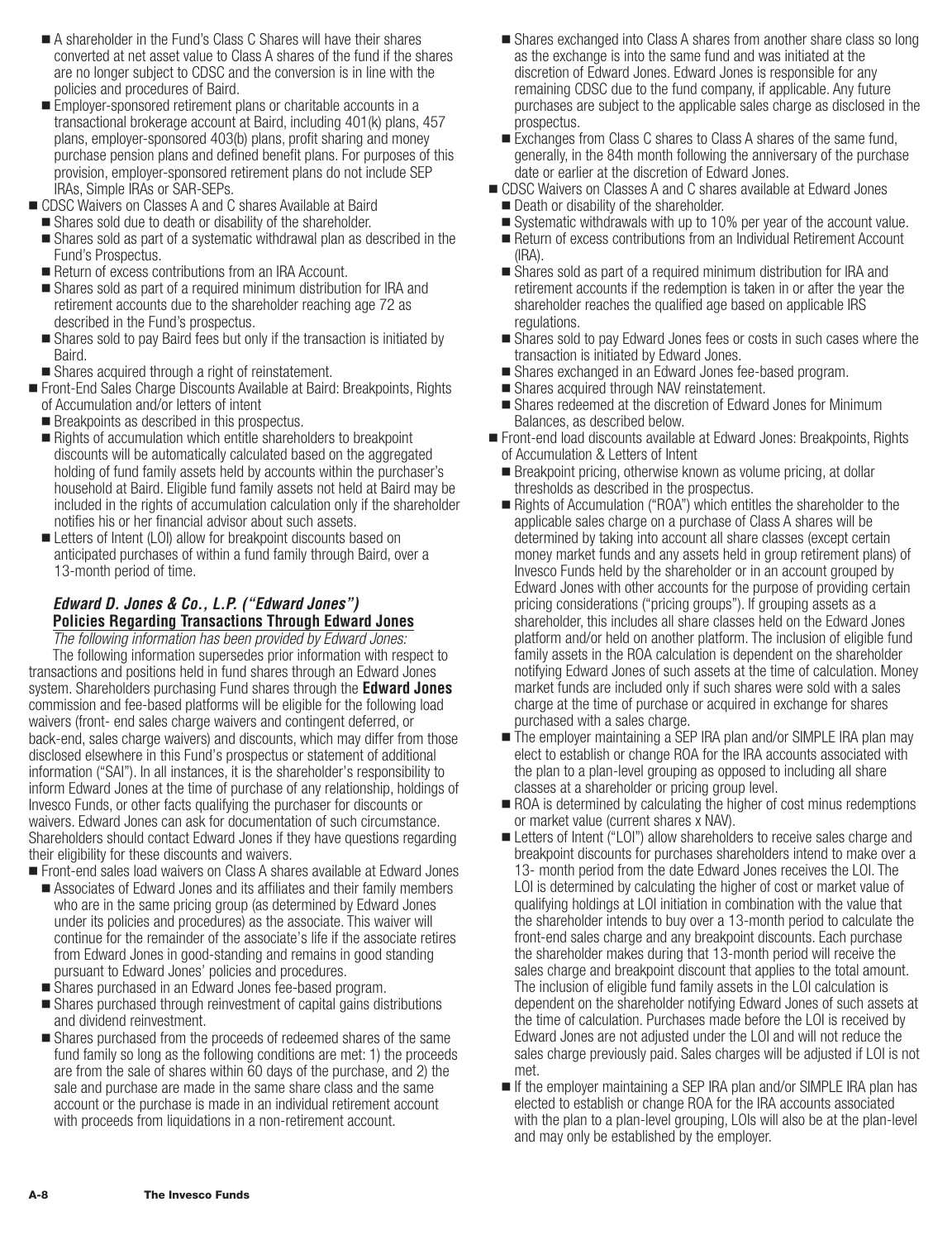# **Other Important Information Regarding Transactions Through Edward Jones**

# **Minimum Purchase Amounts**

- Initial purchase minimum: \$250
- Subsequent purchase minimum: none

# **Minimum Balances**

- Edward Jones has the right to redeem at its discretion fund holdings with a balance of \$250 or less. The following are examples of accounts that are not included in this policy:  $\circ$  A fee-based account held on an Edward Jones platform
	- A 529 account held on an Edward Jones platform
	- $\circ$  An account with an active systematic investment plan or letter of intent (LOI)

# **Exchanging Share Classes**

• At any time it deems necessary, Edward Jones has the authority to exchange at NAV a shareholder's holdings in a fund to Class A shares of the same fund.

# *Stifel, Nicolaus & Company ("Stifel")*

Shareholders purchasing Fund shares through a **Stifel** platform or account will be eligible only for the following front-end sales charge waivers and discounts, which may differ from those disclosed elsewhere in this Fund's prospectus or SAI.

- Front-end Sales Load Waivers on Class A Shares available at Stifel: Breakpoints, Rights of Accumulation & Letters of Intent
	- **Breakpoints as described in this prospectus;**
	- Rights of Accumulation (ROA) which entitle shareholders to breakpoint discounts as described in the Fund's prospectus will be automatically calculated based on the aggregated holding of fund family assets held by accounts within the purchaser's household at Stifel. Eligible fund family assets not held at Stifel may be included in the ROA calculation only if the shareholder notifies his or her financial advisor about such assets; and
	- Letters of Intent (LOI) which allow for breakpoint discounts based on anticipated purchases within a fund family, through Stifel, over a 13-month period of time (if applicable).
	- Shares converted from Class C (i.e. level-load) shares of the same fund pursuant to Stifel policies relating to sales load discounts and waivers.

# *PFS Investments Inc. ("PFSI")* **Policies Regarding Transactions Through PFSI**

Shareholders purchasing Fund shares through PFSI are eligible only for the following share classes:

- Class A shares: in non-retirement accounts, individual retirement accounts (IRA), SEP IRAs, SIMPLE IRAs, Keogh Plans, and other account types unless expressly provided for below.
- Class R shares: only in 401(k) plans covering a business owner with no employees, commonly referred to as a one-participant 401(k) plan or solo 401(k).
- Class C shares: only in accounts with existing Class C share holdings.

#### **Qualifying for Reduced Sales Charges and Sales Charge Exceptions**

The following types of accounts qualify for reduced sales charges or sales charge exceptions under ROAs and LOIs:

- 1. an individual account owner;
- 2. immediate family of the individual account owner (which includes the individual's spouse or domestic partner; the individual's children, step-children or grandchildren; the spouse or domestic partner of the individual's children, step-children or grandchildren; the individual's parents and step-parents; the parents or step-parents of the individual's spouse or domestic partner; the individual's grandparents; and the individual's siblings);
- 3. a Retirement and Benefit Plan so long as the plan is established exclusively for the benefit of an individual account owner; and
- 4. a Coverdell Education Savings Account (Coverdell ESA), maintained

pursuant to Section 530 of the Code (in either case, the account must be established by an individual account owner or have an individual account owner named as the beneficiary thereof). Alternatively, an Employer Sponsored Retirement and Benefit Plan (but not including plans utilizing the Invesco 403(b)(7) Custodial Account program, or the individual custodial accounts thereunder) or Employer Sponsored IRA may be eligible to purchase shares pursuant to a ROA at the plan level, and receive a reduced applicable initial sales charge for a new purchase based on the total value of the current purchase and the value of other shares owned by the plan's participants if:

- a) the employer or plan sponsor submits all contributions for all participating employees in a single contribution transmittal (the Invesco Funds will not accept separate contributions submitted with respect to individual participants);
- b) each transmittal is accompanied by checks or wire transfers; and
- c) if the Invesco Funds are expected to carry separate accounts in the names of each of the plan participants, (i) the employer or plan sponsor notifies Invesco Distributors or its designee in writing that the separate accounts of all plan participants should be linked, and (ii) all new participant accounts are established by submitting an appropriate Account Application on behalf of each new participant with the contribution transmittal.

Participant accounts in a retirement plan that are eligible to purchase shares pursuant to a ROA at the plan level may not also be considered eligible to do so for the benefit of an individual account owner.

In all instances, it is the purchaser's responsibility to notify Invesco Distributors or its designee of any relationship or other facts qualifying the purchaser as eligible for reduced sales charges and/or sales charge exceptions and to provide all necessary documentation of such facts in order to qualify for reduced sales charges or sales charge exceptions. For additional information on linking accounts to qualify for ROA or LOI, please see the Funds' SAI.

Purchases of Class A shares of Invesco Conservative Income Fund, Invesco Government Money Market Fund and Invesco Short Term Municipal Fund, Class AX shares or Invesco Cash Reserve Shares of Invesco Government Money Market Fund and Invesco U.S. Government Money Portfolio, as applicable, or Investor Class shares of any Fund will not be taken into account in determining whether a purchase qualifies for a reduction in initial sales charges pursuant to ROAs or LOIs.

# **Rights of Accumulation**

Purchasers that qualify for ROA may combine new purchases of Class A shares of a Fund with shares of the Fund or other open-end Invesco Funds currently owned (Class A, C, IB, IC, P, R, S or Y) for the purpose of qualifying for the lower initial sales charge rates that apply to larger purchases. The applicable initial sales charge for the new purchase will be based on the total of your current purchase and the value of other shares owned based on their current public offering price. The Funds' transfer agent may automatically link certain accounts registered in the same name with the same taxpayer identification number for the purpose of qualifying you for lower initial sales charge rates.

# **Letters of Intent**

Under a LOI, you commit to purchase a specified dollar amount of Class A shares of one or more Funds during a 13-month period. The amount you agree to purchase determines the initial sales charge you pay. If the full amount committed to in the LOI is not invested by the end of the 13-month period, your account will generally be assessed the higher initial sales charge that would normally be applicable to the total amount actually invested. Shares equal in value to 5% of the intended purchase amount will be held in escrow for this purpose.

# **Reinstatement Following Redemption**

If you redeem any class of shares of a Fund, you may reinvest all or a portion of the proceeds from the redemption (and may include that amount necessary to acquire a fractional Share to round off his or her purchase to the next full Share) in the same share class of any Fund within 180 days of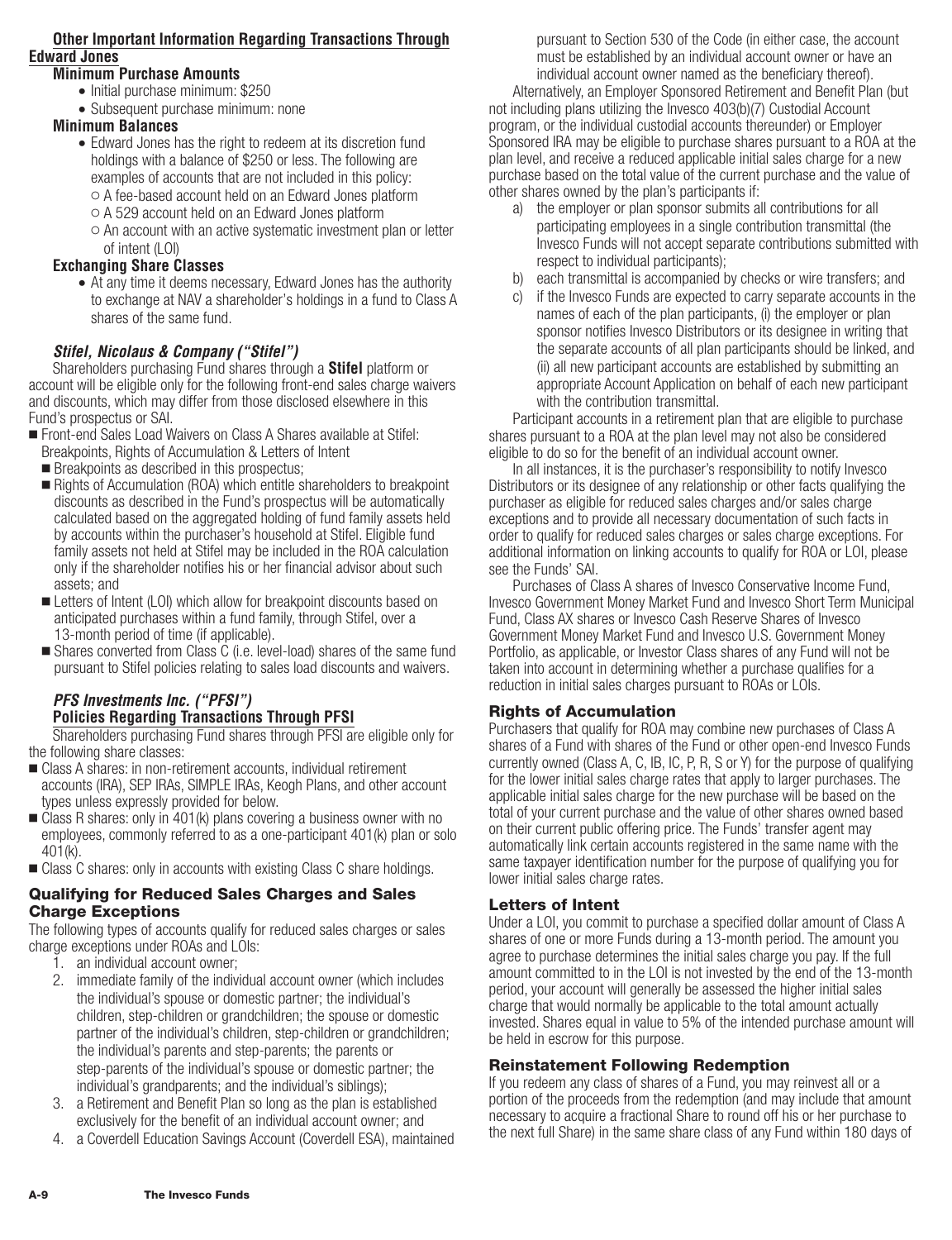the redemption without paying an initial sales charge. Class P, S, and Y redemptions may be reinvested into Class A shares without an initial sales charge.

This reinstatement privilege does not apply to a purchase made through a regularly scheduled automatic investment plan, such as a purchase by a regularly scheduled payroll deduction or transfer from a bank account.

This reinstatement privilege shall be suspended for the period of time in which a purchase block is in place on a shareholder's account. Please see "Purchase Blocking Policy" discussed below.

In order to take advantage of this reinstatement privilege, you must inform your financial adviser or the Funds' transfer agent that you wish to do so at the time of your reinvestment.

# **Contingent Deferred Sales Charges (CDSCs)**

#### **CDSCs on Class A Shares and Invesco Cash Reserve Shares**

Any shares of a Large Purchase of Class A shares redeemed prior to 18 months after the date of purchase will be subject to a CDSC of 1% with the exception of Class A shares of Invesco Conservative Income Fund and Invesco Short Term Municipal Fund which do not have CDSCs on redemptions.

If Invesco Distributors pays a concession to a financial intermediary in connection with a Large Purchase of Class A shares by an Employer Sponsored Retirement and Benefit Plan or SIMPLE IRA Plan, the Class A shares will be subject to a 1% CDSC if all of the Employer Sponsored Retirement and Benefit Plan's or SIMPLE IRA's shares are redeemed within one year from the date of initial purchase.

If you acquire Invesco Cash Reserve Shares or Class A shares of Invesco Government Money Market Fund or Invesco Cash Reserve Shares of Invesco U.S. Government Money Portfolio through an exchange involving Class A shares that were subject to a CDSC, the shares acquired as a result of the exchange will continue to be subject to that same CDSC.

### **CDSCs on Class C Shares**

Class C shares are subject to a CDSC. If you redeem your shares during the first year since your purchase has been made you will be assessed a 1% CDSC, unless you qualify for one of the CDSC exceptions outlined below.

#### **CDSCs on Class C Shares – Employer Sponsored Retirement and Benefit Plans and Employer Sponsored IRAs**

Class C shares are subject to a 1.00% CDSC at the time of redemption if all of the Employer Sponsored Retirement and Benefit Plan's or Employer Sponsored IRA's shares are redeemed within one year from the date of initial purchase.

### **CDSCs on Class C Shares of Invesco Short Term Bond Fund**

While Class C shares of Invesco Short Term Bond Fund are not subject to a CDSC, if you acquired shares of Invesco Short Term Bond Fund through an exchange, and the shares originally purchased were subject to a CDSC, the shares acquired as a result of the exchange will continue to be subject to that same CDSC. Conversely, if you acquire Class C shares of any other Fund as a result of an exchange involving Class C shares of Invesco Short Term Bond Fund that were not subject to a CDSC, then the shares acquired as a result of the exchange will not be subject to a CDSC.

# **Computing a CDSC**

The CDSC on redemptions of shares is computed based on the lower of their original purchase price or current net asset value, net of reinvested dividends and capital gains distributions. In determining whether to charge a CDSC, shares are accounted for on a first-in, first-out basis, which means that you will redeem shares on which there is no CDSC first, and then shares in the order of their purchase.

# **CDSC Exceptions**

Investors who own shares that are otherwise subject to a CDSC will not pay a CDSC in the following circumstances:

- If you participate in the Systematic Redemption Plan and withdraw up to 12% of the value of your shares that are subject to a CDSC in any twelve-month period.
- If you redeem shares to pay account fees.
- If you are the executor, administrator or beneficiary of an estate or are otherwise entitled to assets remaining in an account following the death or post-purchase disability of a shareholder or beneficial owner and you choose to redeem those shares.

There are other circumstances under which you may be able to redeem shares without paying CDSCs. For additional information about such circumstances, please see the Appendix entitled "Purchase, Redemption and Pricing of Shares" in each Fund's SAI.

Shares acquired through the reinvestment of dividends and distributions are not subject to CDSCs.

- The following share classes are sold without a CDSC:
- Class C shares of Invesco Short Term Bond Fund
- Class A2 shares of Invesco Short Duration Inflation Protected Fund and Invesco Limited Term Municipal Income Fund
- Class A shares of Invesco Government Money Market Fund
- Invesco Cash Reserve Shares of Invesco Government Money Market Fund and Invesco U.S. Government Money Portfolio
- Investor Class shares of any Fund
- Class P shares of Invesco Summit Fund
- Class R5 and R6 shares of any Fund
- Class S shares of Invesco Charter Fund, Invesco Select Risk: Moderately Conservative Investor Fund, Invesco Select Risk: Growth Investor Fund, Invesco Select Risk: Moderate Investor Fund and Invesco Summit Fund ■ Class Y shares of any Fund
- **Purchasing Shares and Shareholder Eligibility**

# **Invesco Premier U.S. Government Money Portfolio**

For Invesco Premier U.S. Government Money Portfolio, you may purchase shares using one of the options below. Unless the Fund closes early on a business day, the Fund's transfer agent will generally accept any purchase order placed until 5:00 p.m. Eastern Time on a business day and may accept a purchase order placed until 5:30 p.m. Eastern Time on a business day. If you wish to place an order between 5:00 p.m. and 5:30 p.m. Eastern Time on a business day, you must place such order by telephone; however, the Fund's transfer agent reserves the right to reject or limit the amount of orders placed during this time. If the Fund closes early on a business day, the Fund's transfer agent must receive your purchase order prior to such closing time. Purchase orders will not be processed unless the account application and purchase payment are received in good order. In accordance with the USA PATRIOT Act, if you fail to provide all the required information requested in the current account application, your purchase order will not be processed. Additionally, federal law requires that the Fund verifies and records your identifying information.

#### **Invesco Premier Tax-Exempt Portfolio**

For Invesco Premier Tax-Exempt Portfolio, you may purchase shares using one of the options below. Unless the Fund closes early on a business day, the Fund's transfer agent will generally accept any purchase order placed until 3:00 p.m. Eastern Time on a business day. If the Fund closes early on a business day, the Fund's transfer agent must receive your purchase order prior to such closing time. Purchase orders will not be processed unless the account application and purchase payment are received in good order. In accordance with the USA PATRIOT Act, if you fail to provide all the required information requested in the current account application, your purchase order will not be processed. Additionally, federal law requires that the Fund verify and record your identifying information.

#### **Invesco Premier Portfolio**

Only accounts beneficially owned by natural persons will be permitted to retain their shares. The Fund has implemented policies and procedures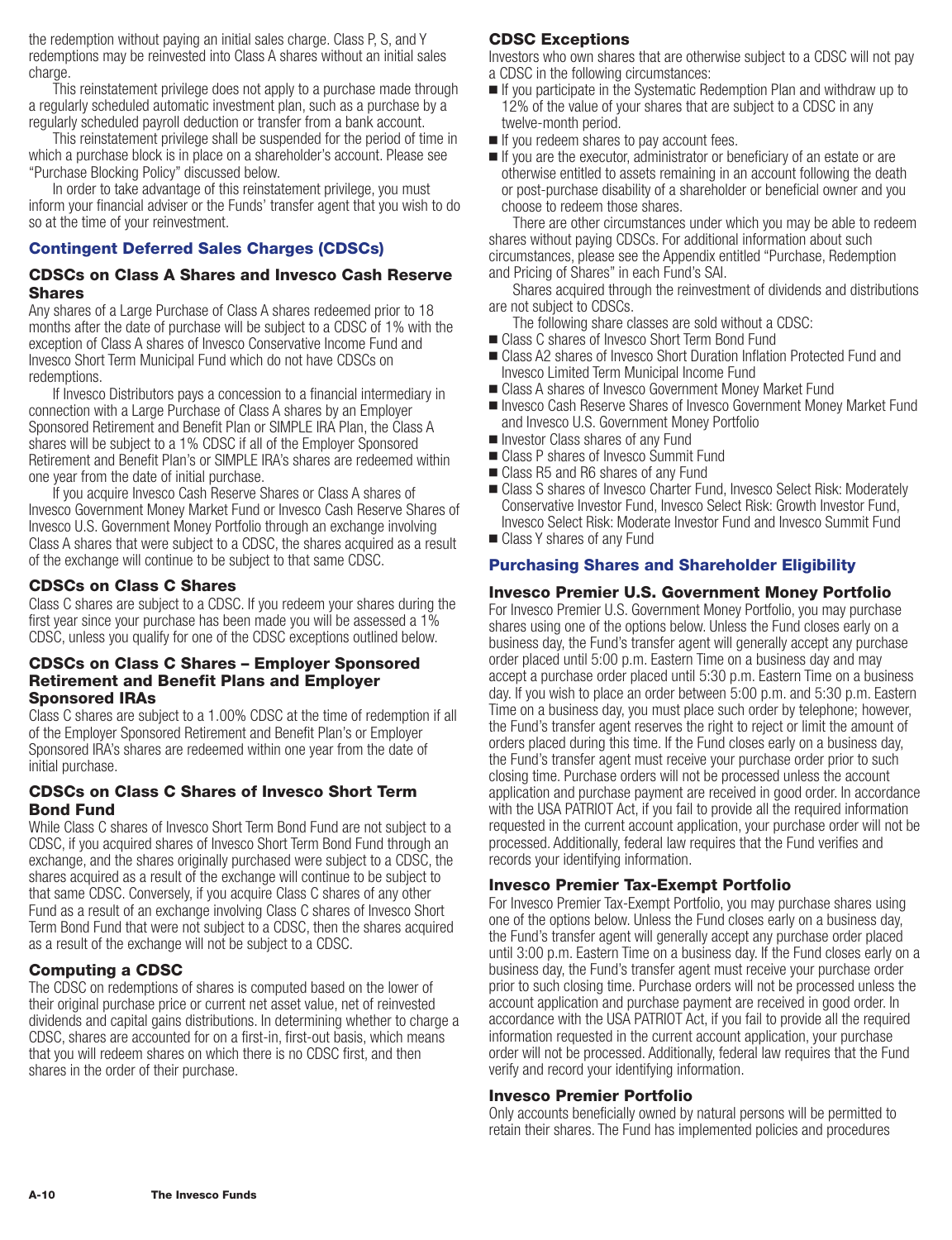reasonably designed to limit all beneficial owners of the Fund to natural persons, and investments in the Fund are limited to accounts beneficially owned by natural persons. Natural persons may invest in the Fund through certain tax-advantaged savings accounts, trusts and other retirement and investment accounts, which may include, among others: participant-directed defined contribution plans; individual retirement accounts; simplified employee pension arrangements; simple retirement accounts; custodial accounts; deferred compensation plans for government or tax-exempt organization employees; Archer medical savings accounts; college savings plans; health savings account plans; ordinary trusts and estates of natural persons; or certain other retirement and investment accounts with ultimate investment authority held by the natural person beneficial owner, notwithstanding having an institutional decision maker making day-to-day decisions (e.g., a plan sponsor in certain retirement arrangements or an investment adviser managing discretionary investment accounts).

Further, financial intermediaries may only submit purchase orders if they have implemented policies and procedures reasonably designed to limit all investors on behalf of whom they submit orders to accounts beneficially owned by natural persons. Financial intermediaries may be required to provide a written statement or other representation that they have in place, and operate in compliance with, such policies and procedures prior to submitting purchase orders. Such policies and procedures may include provisions for the financial intermediary to promptly report to the Fund or the transfer agent the identification of any shareholder of the Fund that does not qualify as a natural person of whom they are aware and promptly take steps to redeem any such shareholder's shares of the Fund upon request by the Fund or the transfer agent, in such manner as it may reasonably request. The Fund may involuntarily redeem any such shareholder who does not voluntarily redeem their shares.

Natural persons may purchase shares using one of the options below. For all classes of the Fund, other than Investor Class shares, unless the Fund closes early on a business day, the Fund's transfer agent will generally accept any purchase order placed until 5:00 p.m. Eastern Time on a business day and may accept a purchase order placed until 5:30 p.m. Eastern Time on a business day. If you wish to place an order between 5:00 p.m. and 5:30 p.m. Eastern Time on a business day, you must place such order by telephone; or send your request by a pre-arranged Liquidity Link data transmission however, the Fund's transfer agent reserves the right to reject or limit the amount of orders placed during this time. For Investor Class shares of the Fund, unless the Fund closes early on a business day, the Fund's transfer agent will generally accept any purchase order placed until 4:00 p.m. Eastern Time on a business day and may accept a purchase order placed until 4:30 p.m. Eastern Time on a business day. If you wish to place an order between 4:00 p.m. and 4:30 p.m. Eastern Time on a business day, you must place such order by telephone; however, the Fund's transfer agent reserves the right to reject or limit the amount of orders placed during this time. If the Fund closes early on a business day, the Fund's transfer agent must receive your purchase order prior to such closing time. Purchase orders will not be processed unless the account application and purchase payment are received in good order. In accordance with the USA PATRIOT Act, if you fail to provide all the required information requested in the current account application, your purchase order will not be processed. Additionally, federal law requires that the Fund verify and record your identifying information.

#### **Minimum Investments**

There are no minimum investments for Class P or S shares for fund accounts. The minimum investments for Class A, C, R, Y, Investor Class and Invesco Cash Reserve shares for fund accounts are as follows:

| <b>Type of Account</b>                                                                                        | <b>Initial Investment</b><br><b>Per Fund</b> | <b>Additional</b><br><b>Investments</b><br><b>Per Fund</b> |
|---------------------------------------------------------------------------------------------------------------|----------------------------------------------|------------------------------------------------------------|
| Asset or fee-based accounts managed by your financial<br>adviser                                              | <b>None</b>                                  | <b>None</b>                                                |
| Employer Sponsored Retirement and Benefit Plans and<br><b>Employer Sponsored IRAs</b>                         | <b>None</b>                                  | <b>None</b>                                                |
| <b>IRAs and Coverdell ESAs if the new investor is</b><br>purchasing shares through a systematic purchase plan | \$25                                         | \$25                                                       |
| All other accounts if the investor is purchasing shares<br>through a systematic purchase plan                 | 50                                           | 50                                                         |
| <b>IRAs and Coverdell ESAs</b>                                                                                | 250                                          | 25                                                         |
| All other accounts                                                                                            | 1.000                                        | 50                                                         |
|                                                                                                               |                                              |                                                            |

Invesco Distributors or its designee has the discretion to accept orders on behalf of clients for lesser amounts.

The minimum investments for Class R5 and R6 shares are as follows: There is no minimum initial investment for an Employer Sponsored Retirement and Benefit Plan investing through a retirement platform that administers at least \$2.5 billion in retirement plan assets. All other Employer Sponsored Retirement and Benefit Plans must meet a minimum initial investment of at least \$1 million in each Fund in which it invests.

The minimum initial investment in each share class for all other institutional investors is \$1 million, unless such investment is made by (i) an investment company, as defined under the 1940 Act, as amended, that is part of a family of investment companies which own in the aggregate at least \$100 million in securities, or (ii) an account established with a 529 college savings plan managed by Invesco, in which case there is no minimum initial investment.

There are no minimum investment amounts for Class R6 shares held through retail omnibus accounts where the intermediary:

- generally charges an asset-based fee or commission in addition to those described in this prospectus; and
- maintains Class R6 shares and makes them available to retail investors. A financial intermediary may impose different investment minimums

than those set forth above. The Fund is not responsible for any investment minimums imposed by financial intermediaries or for notifying shareholders of any changes to them. See "Waivers Available Through Certain Financial Intermediaries and Other Financial Intermediary-Specific Arrangements" for more information on certain intermediary-specific investment minimums. Please consult with your financial intermediary if you have any questions regarding their policies.

#### **How to Purchase Shares\***

|                                                                        | <b>Opening An Account</b>                                                                                                                                                                                                                                                                                                                      | <b>Adding To An Account</b>                                                                                                                                                                                                                                                        |
|------------------------------------------------------------------------|------------------------------------------------------------------------------------------------------------------------------------------------------------------------------------------------------------------------------------------------------------------------------------------------------------------------------------------------|------------------------------------------------------------------------------------------------------------------------------------------------------------------------------------------------------------------------------------------------------------------------------------|
| Through a<br><b>Financial Adviser</b><br>or Financial<br>Intermediary* | Contact your financial adviser or<br>financial intermediary.                                                                                                                                                                                                                                                                                   | Contact your financial adviser or<br>financial intermediary.                                                                                                                                                                                                                       |
| By Mail                                                                | Mail completed account application<br>and check to the Funds' transfer<br>agent,<br>Invesco Investment Services, Inc.<br>P.O. Box 219078.<br>Kansas City, MO 64121-9078.<br>The Funds' transfer agent does NOT<br>accept the following types of<br>payments: Credit Card Checks,<br>Temporary/Starter Checks, Third<br>Party Checks, and Cash. | Mail your check and the remittance<br>slip from your confirmation<br>statement to the Funds' transfer<br>agent. The Funds' transfer agent<br>does NOT accept the following<br>types of payments: Credit Card<br>Checks, Temporary/Starter Checks,<br>Third Party Checks, and Cash. |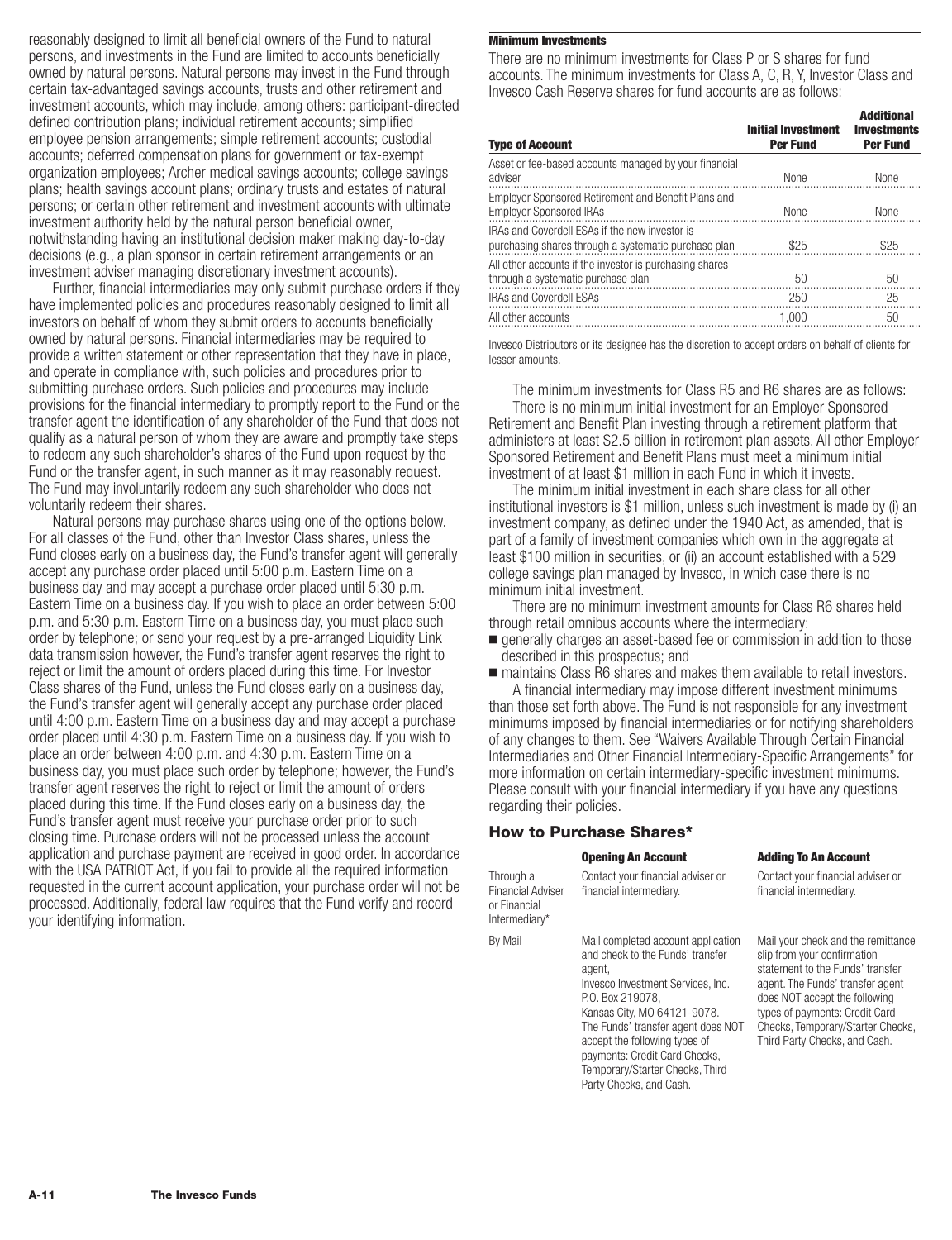|                            | <b>Opening An Account</b>                                                                                                                                                                                       | <b>Adding To An Account</b>                                                                                                                                                                                                                                                                                                                                                                                                                                                                                                                                       |
|----------------------------|-----------------------------------------------------------------------------------------------------------------------------------------------------------------------------------------------------------------|-------------------------------------------------------------------------------------------------------------------------------------------------------------------------------------------------------------------------------------------------------------------------------------------------------------------------------------------------------------------------------------------------------------------------------------------------------------------------------------------------------------------------------------------------------------------|
| By Wire*                   | Mail completed account application<br>to the Funds' transfer agent. Call<br>the Funds' transfer agent at (800)<br>959-4246 to receive a reference<br>number. Then, use the wire<br>instructions provided below. | Call the Funds' transfer agent to<br>receive a reference number. Then,<br>use the wire instructions provided<br>below.                                                                                                                                                                                                                                                                                                                                                                                                                                            |
| Wire Instructions          | Beneficiary Bank ABA/Routing #: 011001234<br>Beneficiary Account Number: 729639<br>Beneficiary Account Name: Invesco Investment Services, Inc.<br>RFB: Fund Name, Reference #<br>OBI: Your Name, Account #      |                                                                                                                                                                                                                                                                                                                                                                                                                                                                                                                                                                   |
| By Telephone*              | Open your account using one of the<br>methods described above.                                                                                                                                                  | The Bank Account Information<br>option on your completed account<br>application or complete a<br>Systematic Options and Bank<br>Information Form, Mail the<br>application or form to the Funds'<br>transfer agent. Once the Funds'<br>transfer agent has received the<br>form, call the Funds' transfer agent<br>at the number below to place your<br>purchase order. For Class R5 and<br>R6 shares, call the Funds' transfer<br>agent at (800) 959-4246 and wire<br>payment for your purchase order in<br>accordance with the wire<br>instructions listed above. |
| Automated<br>Investor Line | Open your account using one of the<br>methods described above.                                                                                                                                                  | Call the Funds' transfer agent's<br>24-hour Automated Investor Line at<br>1-800-246-5463. You may place<br>your order after you have provided<br>the bank instructions that will be<br>requested.                                                                                                                                                                                                                                                                                                                                                                 |
| By Internet                | Open your account using one of the<br>methods described above.                                                                                                                                                  | Access your account at<br>www.invesco.com/us. The proper<br>bank instructions must have been<br>provided on your account. You may<br>not purchase shares in Retirement<br>and Benefit Plans on the internet.                                                                                                                                                                                                                                                                                                                                                      |

\*Class R5 and R6 shares may only be purchased through a financial intermediary or by telephone at (800) 959-4246.

Non-retirement retail investors, including high net worth investors investing directly or through a financial intermediary, are not eligible for Class R5 shares. IRAs and Employer Sponsored IRAs are also not eligible for Class R5 shares. If you hold your shares through a financial intermediary, the terms by which you purchase, redeem and exchange shares may differ than the terms in this prospectus depending upon the policies and procedures of your financial intermediary. Notwithstanding the foregoing, each shareholder must still meet the Fund's eligibility requirements applicable to the share class to be purchased.

Purchase orders will not be processed unless the account application and purchase payment are received in good order. In accordance with the USA PATRIOT Act, if you fail to provide all the required information requested in the current account application, your purchase order will not be processed. Additionally, federal law requires that the Funds verify and record your identifying information.

#### **Systematic Purchase Plan (Available for all classes except Class R5 and R6 shares)**

You can arrange for periodic investments in any of the Funds by authorizing the Funds' transfer agent to withdraw the amount of your investment from your bank account on a day or dates you specify and in an amount of at least \$25 per Fund for IRAs and Coverdell ESAs, and at least \$50 per Fund for all other types of accounts (a Systematic Purchase Plan). You may stop the Systematic Purchase Plan at any time by giving the Funds' transfer agent notice ten days prior to your next scheduled withdrawal. Certain financial advisers and other financial intermediaries may also offer systematic purchase plans.

# **Dollar Cost Averaging (Available for all classes except Class R5 and R6 shares)**

Dollar Cost Averaging allows you to make automatic periodic exchanges, if permitted, from one Fund to another Fund or multiple other Funds. The account from which exchanges are to be made must have a minimum balance of \$5,000 before you can use this option. Exchanges will occur on (or about) the day of the month you specify, in the amount you specify. Dollar Cost Averaging cannot be set up for the 29th through the 31st of the month. The minimum amount you can exchange to another Fund is \$50. Your financial intermediary may offer alternative dollar cost averaging programs with different requirements.

### **Automatic Dividend and Distribution Investment**

Your dividends and distributions may be paid in cash or reinvested in the same Fund or another Fund without paying an initial sales charge.

Unless you specify otherwise, your dividends and distributions will automatically be reinvested in the same Fund. You must comply with the following requirements to be eligible to invest your dividends and distributions in shares of another Fund:

- Your account balance in the Fund paying the dividend or distribution must be at least \$5,000; and
- Your account balance in the Fund receiving the dividend or distribution must be at least \$500.

If you elect to receive your distributions by check, and the distribution amount is \$25 or less, then the amount will be automatically reinvested in the same Fund and no check will be issued. If you have elected to receive distributions by check, and the postal service is unable to deliver checks to your address of record, then your distribution election may be converted to having all subsequent distributions reinvested in the same Fund and no checks will be issued. With respect to certain account types, if your check remains uncashed for six months, the Fund generally reserves the right to reinvest your distribution check in your account at the then applicable NAV and to reinvest all subsequent distributions in shares of the Fund. Such checks will be reinvested into the same share class of the Fund. You should contact the Funds' transfer agent to change your distribution option, and your request to do so must be received by the Funds' transfer agent before the record date for a distribution in order to be effective for that distribution. No interest will accrue on amounts represented by uncashed distribution checks.

#### **Redeeming Shares\***

The Funds' transfer agent or authorized intermediary, if applicable, must receive your call before the Funds' net asset value determination (as defined by the applicable Fund) in order to effect the redemption at that day's net asset value.

Your broker or financial intermediary may charge service fees for handling redemption transactions.

#### **How to Redeem Shares**

| Through a Financial<br>Adviser or Financial<br>Intermediary* | Contact your financial adviser or financial intermediary. The Funds'<br>transfer agent must receive your financial adviser's or financial<br>intermediary's call before the Funds' net asset value determination<br>(as defined by the applicable Fund) in order to effect the redemption<br>at that day's net asset value. Please contact your financial adviser or<br>financial intermediary with respect to reporting of cost basis and<br>available elections for your account. |
|--------------------------------------------------------------|-------------------------------------------------------------------------------------------------------------------------------------------------------------------------------------------------------------------------------------------------------------------------------------------------------------------------------------------------------------------------------------------------------------------------------------------------------------------------------------|
| By Mail                                                      | Send a written request to the Funds' transfer agent which includes:                                                                                                                                                                                                                                                                                                                                                                                                                 |
|                                                              | ■ Original signatures of all registered owners/trustees;<br>■ The dollar value or number of shares that you wish to redeem;<br>• The name of the Fund(s) and your account number;<br>• The cost basis method or specific shares you wish to redeem for<br>tax reporting purposes, if different than the method already on<br>record; and                                                                                                                                            |
|                                                              | Signature quarantees, if necessary (see below).<br>The Funds' transfer agent may require that you provide additional<br>documentation, or information, such as corporate resolutions or<br>powers of attorney, if applicable. If you are redeeming from a<br>Retirement and Benefit Plan, you must complete the appropriate<br>distribution form                                                                                                                                    |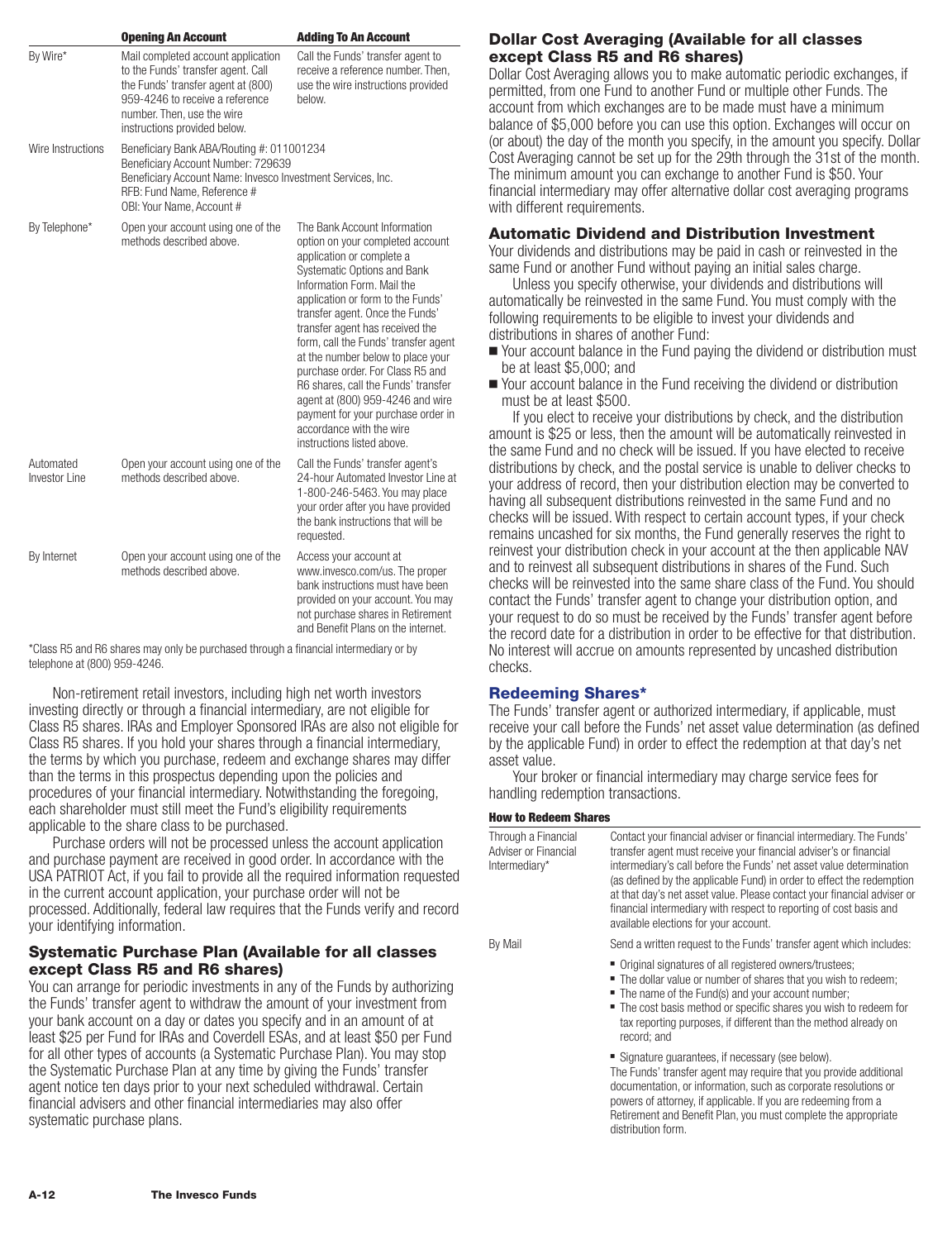| By Telephone*           | Call the Funds' transfer agent at 1-800-959-4246. You will be<br>allowed to redeem by telephone if:<br>" Your redemption proceeds are to be mailed to your address on<br>record (and there has been no change in your address of record<br>within the last 15 days) or transferred electronically to a<br>pre-authorized checking account;<br>■ You can provide proper identification information;<br>■ Your redemption proceeds do not exceed \$250,000 per Fund; and<br>• You have not previously declined the telephone redemption<br>privilege. |
|-------------------------|-----------------------------------------------------------------------------------------------------------------------------------------------------------------------------------------------------------------------------------------------------------------------------------------------------------------------------------------------------------------------------------------------------------------------------------------------------------------------------------------------------------------------------------------------------|
|                         | You may, in limited circumstances, initiate a redemption from an<br>Invesco IRA by telephone. Redemptions from Employer Sponsored<br>Retirement and Benefit Plans and Employer Sponsored IRAs may be<br>initiated only in writing and require the completion of the appropriate<br>distribution form, as well as employer authorization. You must call the<br>Funds' transfer agent before the Funds' net asset value<br>determination (as defined by the applicable Fund) in order to effect<br>the redemption at that day's net asset value.      |
| Automated Investor Line | Call the Funds' transfer agent's 24-hour Automated Investor Line at<br>1-800-246-5463. You may place your redemption order after you<br>have provided the bank instructions that will be requested.                                                                                                                                                                                                                                                                                                                                                 |
| By Internet             | Place your redemption request at www.invesco.com/us. You will be<br>allowed to redeem by Internet if:<br>■ You can provide proper identification information;<br>■ Your redemption proceeds do not exceed \$250,000 per Fund; and<br>• You have already provided proper bank information.<br>Redemptions from Employer Sponsored Retirement and Benefit<br>Plans and Employer Sponsored IRAs may be initiated only in writing<br>and require the completion of the appropriate distribution form, as                                                |

well as employer authorization. \*Class R5 and R6 shares may only be redeemed through a financial intermediary or by telephone at (800) 959-4246.

#### **Timing and Method of Payment**

The Funds' transfer agent typically expects to pay redemption proceeds to redeeming shareholders within one business day after a redemption request is received in good order, regardless of the method a Fund uses to make such payment. However, a Fund may take up to seven days to process a redemption request. "Good order" means that all necessary information and documentation related to the redemption request have been provided to the Funds' transfer agent or authorized intermediary, if applicable. If your request is not in good order, the Funds' transfer agent may require additional documentation in order to redeem your shares. If you redeem shares recently purchased by check or ACH, you may be required to wait up to ten calendar days before your redemption proceeds are sent. This delay is necessary to ensure that the purchase has cleared. You can avoid the check hold period if you pay for your shares with a certified check, a cashier's check or a federal wire. Payment may be postponed under unusual circumstances, as allowed by the SEC, such as when the NYSE restricts or suspends trading.

In addition, a temporary hold may be placed on the disbursement of redemption proceeds from an account if there is a reasonable belief that financial exploitation of a Specified Adult (as defined below) has occurred, is occurring, has been attempted, or will be attempted. Notice of such a delay will be provided in accordance with regulatory requirements. This temporary hold will be for an initial period of no more than 15 business days while an internal review is performed. Should the internal review support the belief that financial exploitation has occurred, is occurring, has been attempted or will be attempted, the temporary hold may be extended for up to 10 additional business days. Both the initial and subsequent hold on the disbursement may be terminated or extended by a state regulator or an agency or court of competent jurisdiction. For purposes of this paragraph, the term "Specified Adult" refers to an individual who is (a) a natural person age 65 and older, or (b) a natural person age 18 and older who is reasonably believed to have a mental or physical impairment that renders the individual unable to protect his or her own interests.

If you redeem by telephone, the Funds' transfer agent will transmit the amount of redemption proceeds electronically to your pre-authorized bank account. Redemption checks are mailed to your address of record, via first

class U.S. mail, unless you make other arrangements with the Funds' transfer agent.

The Funds' transfer agent uses reasonable procedures to confirm that instructions communicated via telephone and the Internet are genuine, and the Funds and the Funds' transfer agent are not liable for losses arising from actions taken in accordance with instructions that are reasonably believed to be genuine.

A Fund typically expects to use holdings of cash and cash equivalents and sales of portfolio assets to meet redemption requests, both regularly and in stressed market conditions. The Funds also have the ability to redeem in kind as further described below under "Redemptions in Kind." Invesco Floating Rate ESG Fund has a revolving line of credit that may be used to meet redemptions in stressed market conditions.

#### **Expedited Redemptions (for Invesco Cash Reserve Shares of Invesco Government Money Market Fund and Invesco U.S. Government Money Portfolio only)**

If you place your redemption order by telephone, before 11:30 a.m. Eastern Time and request an expedited redemption, the Funds' transfer agent will transmit payment of redemption proceeds on that same day via federal wire to a bank of record on your account. If the Funds' transfer agent receives your redemption order after 11:30 a.m. Eastern Time and before the close of the customary trading session of the NYSE, it will transmit payment on the next business day.

#### **Suspension of Redemptions**

The right of redemption may be suspended or the date of payment postponed when (a) trading on the NYSE is restricted, as determined by applicable rules and regulations of the SEC, (b) the NYSE is closed for other than customary weekend and holiday closings, (c) the SEC has by order permitted such suspension, or (d) an emergency as determined by the SEC exists making disposition of portfolio securities or the valuation of the net assets of the Fund not reasonably practicable. With respect to Invesco Government Money Market Fund, Invesco U.S. Government Money Portfolio, Invesco Premier Portfolio, Invesco Premier Tax-Exempt Portfolio and Invesco Premier U.S. Government Money Portfolio, in the event that the Fund, at the end of a business day, has invested less than 10% of its total assets in weekly liquid assets or, with respect to the retail and government money market funds, the Fund's price per share as computed for the purpose of distribution, redemption and repurchase, rounded to the nearest 1%, has deviated from the stable price established by the Fund's Board of Trustees ("Board") or the Board, including a majority of trustees who are not interested persons as defined in the 1940 Act, determines that such a deviation is likely to occur, and the Board, including a majority of trustees who are not interested persons of the Fund, irrevocably has approved the liquidation of the Fund, the Fund's Board has the authority to suspend redemptions of Fund shares.

#### **Liquidity Fees and Redemption Gates**

For Invesco Premier Portfolio and Invesco Premier Tax-Exempt Portfolio, if the Fund's weekly liquid assets fall below 30% of its total assets, the Board, in its discretion, may impose liquidity fees of up to 2% of the value of the shares redeemed and/or suspend redemptions (redemption gates). In addition, if any such Fund's weekly liquid assets falls below 10% of its total assets at the end of any business day, the Fund must impose a 1% liquidity fee on shareholder redemptions unless the Board determines that not doing so is in the best interests of the Fund.

Liquidity fees and redemption gates are most likely to be imposed, if at all, during times of extraordinary market stress. In the event that a liquidity fee or redemption gate is imposed, the Board expects that for the duration of its implementation and the day after which such gate or fee is terminated, the Fund would strike only one net asset value per day, at the Fund's last scheduled net asset value calculation time.

The imposition and termination of a liquidity fee or redemption gate will be reported by a Fund to the SEC on Form N-CR. Such information will also be available on the Fund's website. In addition, a Fund will communicate such action through a supplement to its registration statement and may further communicate such action through a press release or by other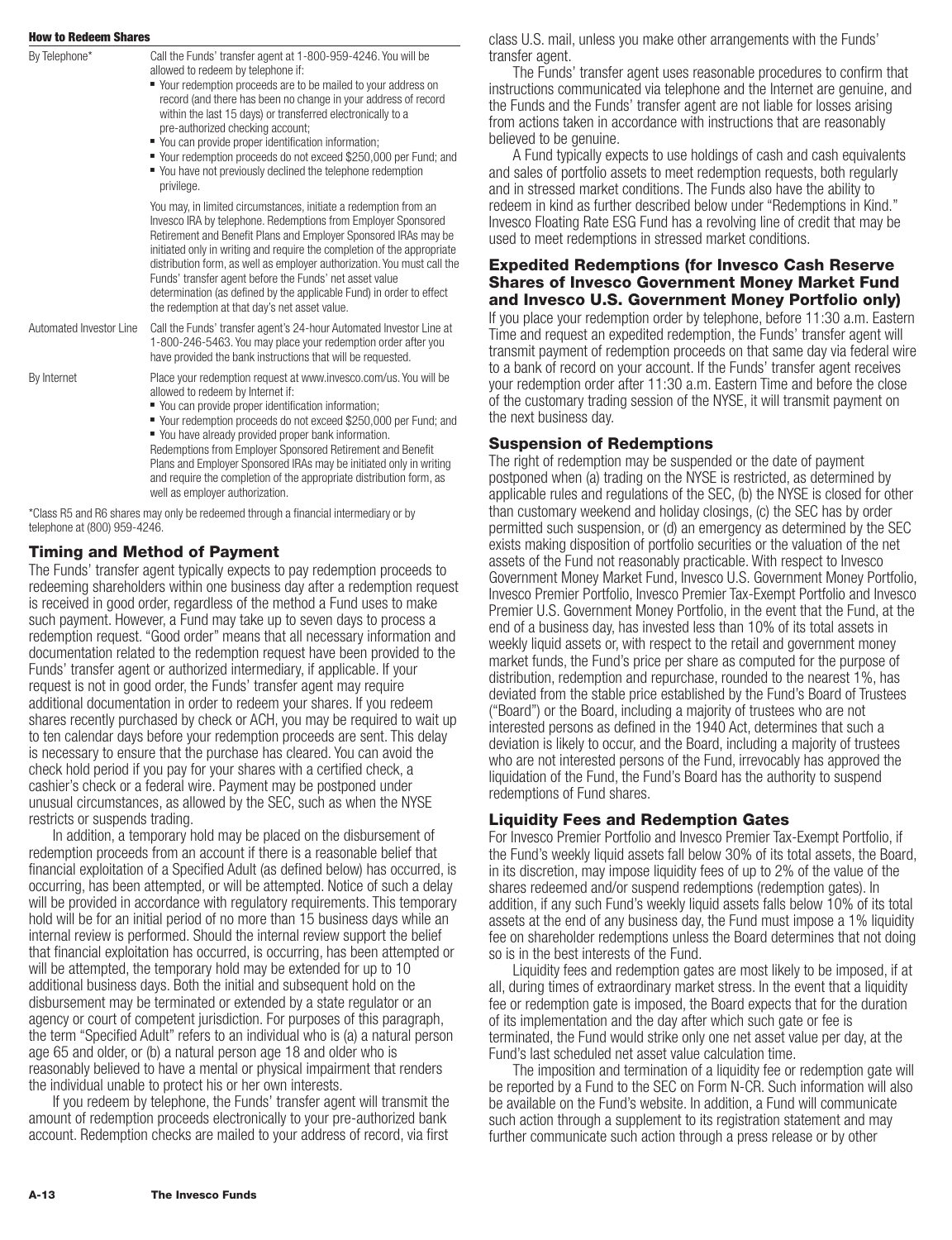means. If a liquidity fee is applied by the Board, it will be charged on all redemption orders submitted after the effective time of the imposition of the fee by the Board. Liquidity fees would reduce the amount you receive upon redemption of your shares. In the event a Fund imposes a redemption gate, the Fund or any financial intermediary on its behalf will not accept redemption requests until the Fund provides notice that the redemption gate has been terminated.

Redemption requests submitted while a redemption gate is imposed will be cancelled without further notice. If shareholders still wish to redeem their shares after a redemption gate has been lifted, they will need to submit a new redemption request.

Liquidity fees and redemption gates will generally be used to assist a Fund to help preserve its market–based NAV per share. It is possible that a liquidity fee will be returned to shareholders in the form of a distribution. The Board may, in its discretion, terminate a liquidity fee or redemption gate at any time if it believes such action to be in the best interest of a Fund. Also, liquidity fees and redemption gates will automatically terminate at the beginning of the next business day once a Fund's weekly liquid assets reach at least 30% of its total assets. Redemption gates may only last up to 10 business days in any 90-day period. When a fee or a gate is in place, the Fund may elect not to permit the purchase of shares or to subject the purchase of shares to certain conditions, which may include affirmation of the purchaser's knowledge that a fee or a gate is in effect. When a fee or a gate is in place, shareholders will not be permitted to exchange into or out of a Fund.

There is some degree of uncertainty with respect to the tax treatment of liquidity fees received by a Fund, and such tax treatment may be the subject to future IRS guidance. If a Fund receives liquidity fees, it will consider the appropriate tax treatment of such fees to the Fund at such time.

Financial intermediaries are required to promptly take the steps requested by the Funds or their designees to impose or help to implement a liquidity fee or redemption gate as requested from time to time, including the rejection of orders due to the imposition of a fee or gate or the prompt re-confirmation of orders following a notification regarding the implementation of a fee or gate. If a liquidity fee is imposed, these steps are expected to include the submission of separate, rather than combined, purchase and redemption orders from the time of the effectiveness of the liquidity fee or redemption gate and the submission of such order information to the Fund or its designee prior to the next calculation of a Fund's net asset value. Unless otherwise agreed to between a Fund and financial intermediary, the Fund will withhold liquidity fees on behalf of financial intermediaries. With regard to such orders, a redemption request that a Fund determines in its sole discretion has been received in good order by the Fund or its designated agent prior to the imposition of a liquidity fee or redemption gate may be paid by the Fund despite the imposition of a redemption gate or without the deduction of a liquidity fee. If a liquidity fee is imposed during the day, an intermediary who receives both purchase and redemption orders from a single account holder is not required to net the purchase and redemption orders. However, the intermediary is permitted to apply the liquidity fee to the net amount of redemptions (even if the purchase order was received prior to the time the liquidity fee was imposed).

Where a Financial Intermediary serves as a Fund's agent for the purpose of receiving orders, trades that are not transmitted to the Fund by the Financial Intermediary before the time required by the Fund or the transfer agent may, in the Fund's discretion, be processed on an as-of basis, and any cost or loss to the Fund or transfer agent or their affiliates, from such transactions shall be borne exclusively by the Financial Intermediary.

### **Systematic Withdrawals (Available for all classes except Class R5 and R6 shares)**

You may arrange for regular periodic withdrawals from your account in amounts equal to or greater than \$50 per Fund. The Funds' transfer agent will redeem the appropriate number of shares from your account to provide redemption proceeds in the amount requested. You must have a total account balance of at least \$5,000 in order to establish a Systematic

Redemption Plan, unless you are establishing a Required Minimum Distribution for a Retirement and Benefit Plan. You can stop this plan at any time by giving ten days' prior notice to the Funds' transfer agent.

#### **Check Writing**

The Funds' transfer agent provides check writing privileges for accounts in the following Funds and share classes:

- Invesco Government Money Market Fund, Invesco Cash Reserve Shares, Class AX shares, Class Y shares and Investor Class shares
- Invesco U.S. Government Money Portfolio, Invesco Cash Reserve Shares and Class Y shares
- Invesco Premier Portfolio, Investor Class shares
- Invesco Premier Tax-Exempt Portfolio, Investor Class shares
- Invesco Premier U.S. Government Money Portfolio, Investor Class shares You may redeem shares of these Funds by writing checks in amounts of \$250 or more if you have subscribed to the service by completing a Check

Writing authorization form. Check writing privileges are not available for Retirement and Benefit Plans. Checks are not eligible to be converted to ACH by the payee. You may not give authorization to a payee by phone to debit your account by ACH for a debt owed to the payee.

If you do not have a sufficient number of shares in your account to cover the amount of the check and any applicable deferred sales charge, the check will be returned and no shares will be redeemed. Because it is not possible to determine your account's value in advance, you should not write a check for the entire value of your account or try to close your account by writing a check.

A check writing redemption request which is verifiably submitted to a Fund's agent before a liquidity fee or redemption gate is imposed will be considered a valid redemption and will be processed normally.

#### **Signature Guarantees**

The Funds' transfer agent requires a signature guarantee in the following circumstances:

- When your redemption proceeds exceed \$250,000 per Fund.
- When you request that redemption proceeds be paid to someone other than the registered owner of the account.
- When you request that redemption proceeds be sent somewhere other than the address of record or bank of record on the account.
- When you request that redemption proceeds be sent to a new address or an address that changed in the last 15 days.

The Funds' transfer agent will accept a guarantee of your signature by a number of different types of financial institutions. Call the Funds' transfer agent for additional information. Some institutions have transaction amount maximums for these guarantees. Please check with the guarantor institution to determine whether the signature guarantee offered will be sufficient to cover the value of your transaction request.

# **Redemptions in Kind**

Although the Funds generally intend to pay redemption proceeds solely in cash, the Funds reserve the right to determine, in their sole discretion, whether to satisfy redemption requests by making payment in securities or other property (known as a redemption in kind). Redemptions in kind may result in transaction costs and/or market fluctuations associated with liquidating or holding the securities, respectively.

#### **Purchases-in-Kind**

You may purchase shares of a Fund by transferring securities to a Fund in exchange for Fund shares ("in-kind purchases"). In-kind purchases may be made only upon the Funds' approval and determination that the securities are acceptable investments for the Fund and are purchased consistent with the Fund's procedures relating to in-kind purchases. The Funds reserve the right to amend or terminate this practice at any time. You must call the Funds at (800) 959-4246 before sending any securities. Please see the SAI for additional details.

# **Redemptions by Large Shareholders**

At times, the Fund may experience adverse effects when certain large shareholders redeem large amounts of shares of the Fund. Large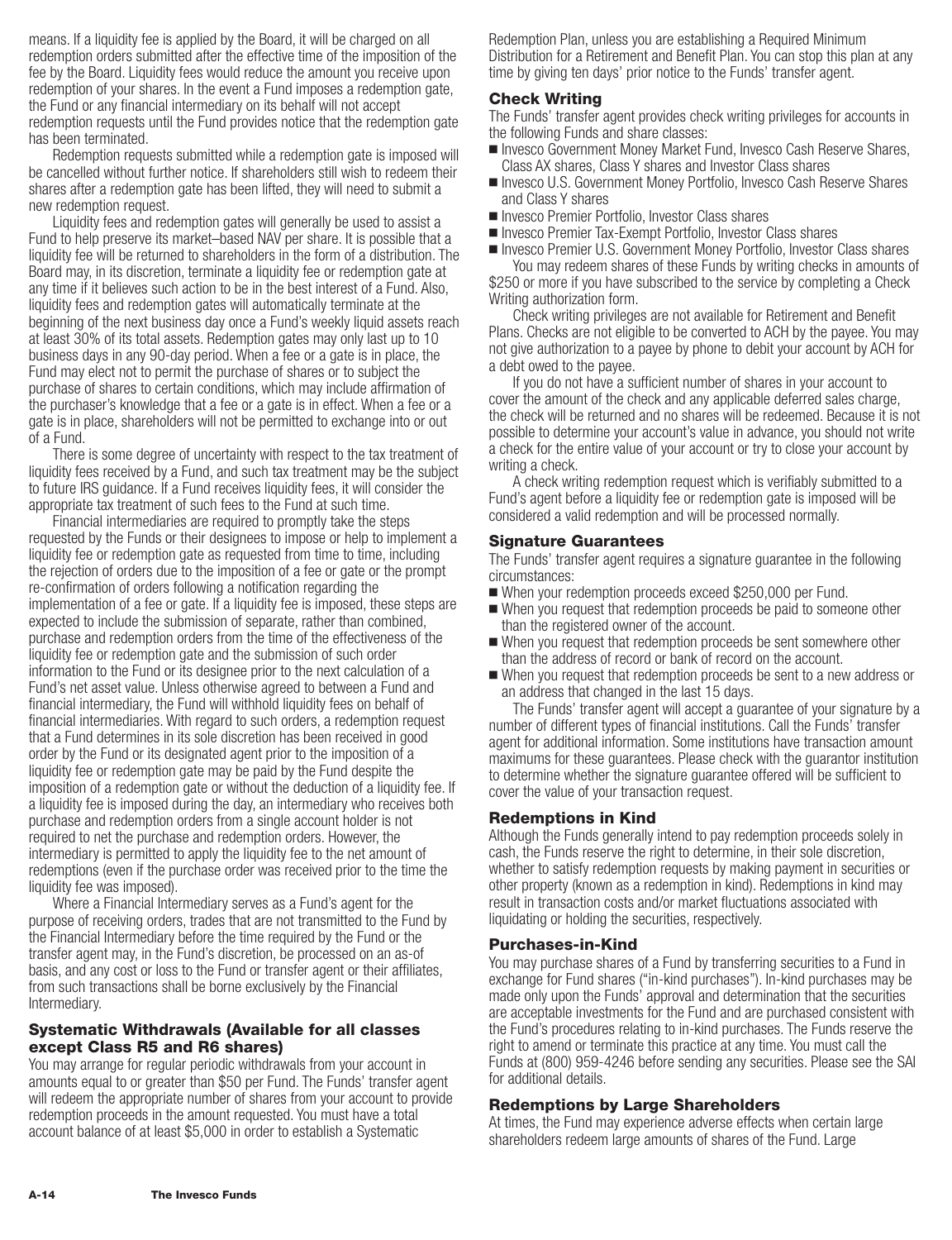redemptions may cause the Fund to sell portfolio securities at times when it would not otherwise do so. In addition, these transactions may also accelerate the realization of taxable income to shareholders if such sales of investments resulted in gains and may also increase transaction costs and/or increase in the Fund's expense ratio. When experiencing a redemption by a large shareholder, the Fund may delay payment of the redemption request up to seven days to provide the investment manager with time to determine if the Fund can redeem the request-in-kind or to consider other alternatives to lessen the harm to remaining shareholders. Under certain circumstances, however, the Fund may be unable to delay a redemption request, which could result in the automatic processing of a large redemption that is detrimental to the Fund and its remaining shareholders.

#### **Redemptions Initiated by the Funds**

If your account (Class A, C, P, S and Investor Class shares only) has been open at least one year, you have not made an additional purchase in the account during the past six calendar months, and the value of your account falls below \$500 for three consecutive months, the Funds have the right to redeem the account after giving you 60 days' prior written notice. You may avoid having your account redeemed during the notice period by bringing the account value up to \$500 or by initiating a Systematic Purchase Plan.

A financial intermediary may have a different policy regarding redemptions of accounts with small balances. The Fund is not responsible for any small account balance policies imposed by financial intermediaries or for notifying shareholders of any changes to them. See "Waivers Available Through Certain Financial Intermediaries and Other Financial Intermediary-Specific Arrangements" for more information on certain intermediary-specific small account balance policies. Please consult with your financial intermediary if you have any questions regarding their policies.

If a Fund determines that you have not provided a correct Social Security or other tax identification number on your account application, or the Fund is not able to verify your identity as required by law, the Fund may, at its discretion, redeem the account and distribute the proceeds to you.

In order to separate retail investors (natural persons) and non-retail investors, the Invesco Premier Portfolio reserve the right to redeem shares in any account that the Funds cannot confirm to their satisfaction are beneficially owned by natural persons. The Funds will provide advance written notice of their intent to make any such involuntary redemptions. The Funds reserve the right to redeem shares in any account that they cannot confirm to their satisfaction are beneficially owned by natural persons, after providing advance notice.

Neither a Fund nor its investment adviser will be responsible for any loss in an investor's account or tax liability resulting from an involuntary redemption.

#### **Minimum Account Balance (Available for all classes except Class R5 and R6 shares)**

A low balance fee of \$12 per year may be deducted in the fourth quarter of each year from all accounts held in the Funds (each a Fund Account) with a value less than the low balance amount (the Low Balance Amount) as determined from time to time by the Funds and the Adviser. The Funds and the Adviser generally expect the Low Balance Amount to be \$750, but such amount may be adjusted for any year depending on various factors, including market conditions. The Low Balance Amount and the date on which it will be deducted from any Fund Account will be posted on our website, www.invesco.com/us, on or about November 1 of each year. This fee will be payable to the Funds' transfer agent by redeeming from a Fund Account sufficient shares owned by a shareholder and will be used by the Funds' transfer agent to offset amounts that would otherwise be payable by the Funds to the Funds' transfer agent under the Funds' transfer agency agreement with the Funds' transfer agent. The low balance fee does not apply to participant accounts in advisory programs or to Employer Sponsored Retirement and Benefit Plans.

### **Exchanging Shares**

You may, under certain circumstances, exchange shares in one Fund for those of another Fund. An exchange is the purchase of shares in one Fund which is paid for with the proceeds from a redemption of shares of another Fund effectuated on the same day. Any gain on the transaction may be subject to federal income tax. Accordingly, the procedures and processes applicable to redemptions of Fund shares, as discussed under the heading "Redeeming Shares" above, will apply. Before requesting an exchange, review the prospectus of the Fund you wish to acquire.

All exchanges are subject to the limitations set forth in the prospectuses of the Funds. If you wish to exchange shares of one Fund for those of another Fund, you must consult the prospectus of the Fund whose shares you wish to acquire to determine whether the Fund is offering shares to new investors and whether you are eligible to acquire shares of that Fund.

#### **Permitted Exchanges**

Except as otherwise provided herein or in the SAI, you generally may exchange your shares for shares of the same class of another Fund. The following table shows generally permitted exchanges from one Fund to another Fund (exceptions listed below under "Exchanges Not Permitted"):

| <b>Exchange From</b>        | <b>Exchange To</b>                                       |  |
|-----------------------------|----------------------------------------------------------|--|
| Invesco Cash Reserve Shares | Class A, C, R, Investor Class                            |  |
| Class A                     | Class A, Investor Class, Invesco Cash Reserve Shares*    |  |
| Class A <sub>2</sub>        | Class A, Investor Class, Invesco Cash Reserve Shares     |  |
| Class AX                    | Class A, AX, Investor Class, Invesco Cash Reserve Shares |  |
| <b>Investor Class</b>       | Class A, Investor Class                                  |  |
| Class P                     | Class A, Invesco Cash Reserve Shares                     |  |
| Class S                     | Class A, S, Invesco Cash Reserve Shares                  |  |
| Class C                     | Class $C^*$                                              |  |
| Class CX                    | Class C, CX                                              |  |
| Class R                     | Class $R^*$                                              |  |
| Class RX                    | Class R. RX                                              |  |
| Class R <sub>5</sub>        | Class R <sub>5</sub>                                     |  |
| Class R6                    | Class R6                                                 |  |
| Class Y                     | Class Y*                                                 |  |

\* You may exchange Class Y shares of Invesco U.S. Government Money Portfolio for Class A, C or R shares of any other Fund as long as you are otherwise eligible for such share class. If you exchange Class Y shares of Invesco U.S. Government Money Portfolio for Class A, C or R shares of any other Fund, you may exchange those Class A, C or R shares back into Class Y shares of Invesco U.S. Government Money Portfolio, but not Class Y shares of any other Fund.

# **Exchanges into Invesco Senior Loan Fund**

Invesco Senior Loan Fund is a closed-end interval fund that continuously offers its shares pursuant to the terms and conditions of its prospectus. The Adviser is the investment adviser for the Invesco Senior Loan Fund. As with the Invesco Funds, you generally may exchange your shares of Class A (Invesco Cash Reserve Shares of Invesco Government Money Market Fund and Invesco U.S. Government Money Portfolio) or Class C of any Invesco Fund for shares of Class A or Class C, respectively, of Invesco Senior Loan Fund. Please refer to the prospectus for the Invesco Senior Loan Fund for more information, including limitations on exchanges out of Invesco Senior Loan Fund.

# **Exchanges Not Permitted**

The following exchanges are not permitted:

- **n** Investor Class shares cannot be exchanged for Class A shares of any Fund which offers Investor Class shares.
- Class A2 shares of Invesco Short Duration Inflation Protected Fund and Invesco Limited Term Municipal Income Fund cannot be exchanged for Class A shares of those Funds.
- Invesco Cash Reserve Shares cannot be exchanged for Class C or R shares if the shares being exchanged were acquired by exchange from Class A shares of any Fund.
- I All existing systematic exchanges and reallocations will cease and these options will no longer be available on all 403(b) prototype plans.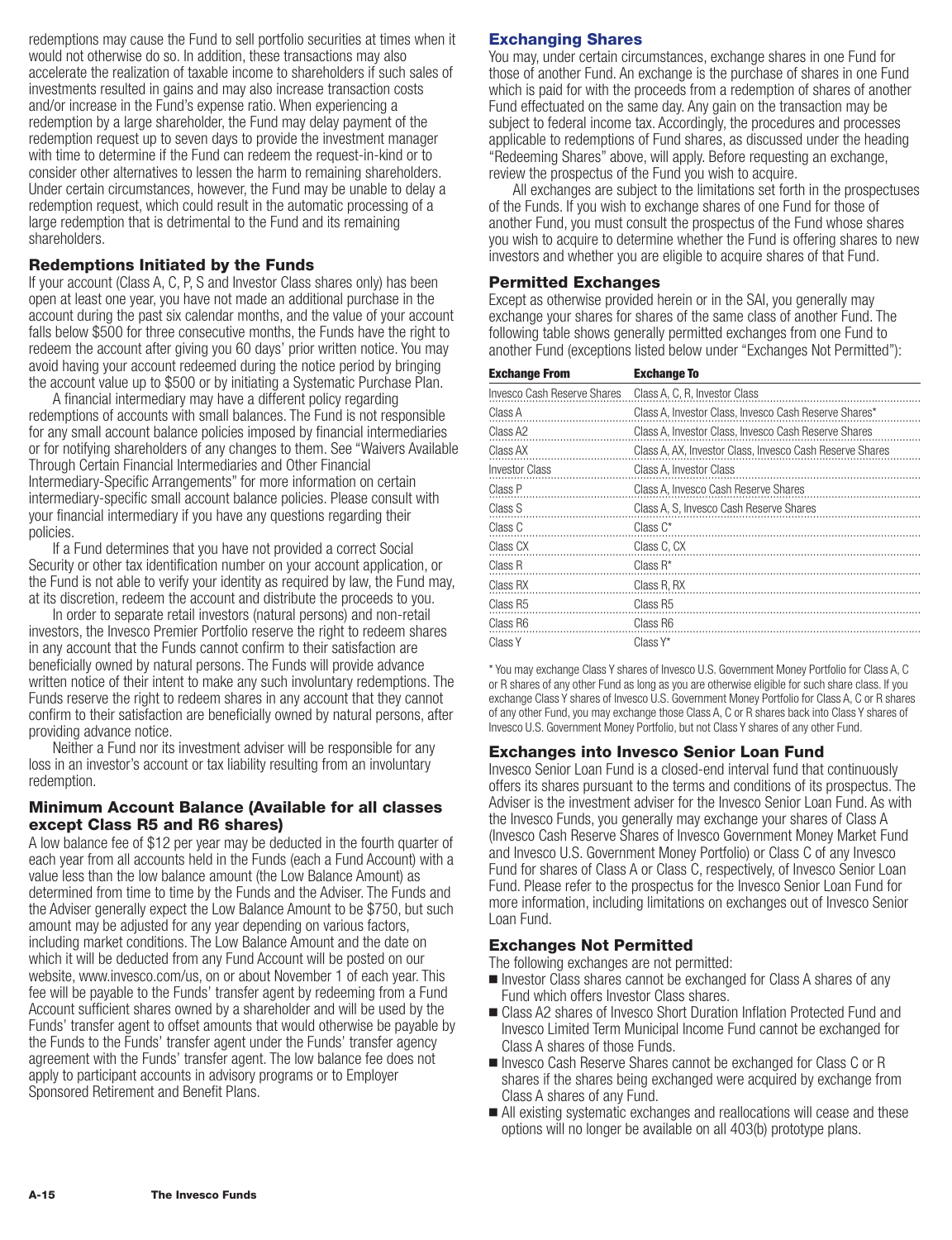■ Class A, C or R shares of a Fund acquired by exchange of Class Y shares of Invesco U.S. Government Money Portfolio cannot be exchanged for Class Y shares of any Fund, except Class Y shares of Invesco U.S. Government Money Portfolio.

### **Exchange Conditions**

Shares must have been held for at least one day prior to the exchange with the exception of dividends and distributions that are reinvested.

Under unusual market conditions, a Fund may delay the exchange of shares for up to five business days if it determines that it would be materially disadvantaged by the immediate transfer of exchange proceeds. The exchange privilege is not an option or right to purchase shares. Any of the participating Funds or the distributor may modify or terminate this privilege at any time.

### **Initial Sales Charges, CDSCs and 12b-1 Fees on Applicable to Exchanges**

You may be required to pay an initial sales charge when exchanging from a Fund with a lower initial sales charge than the one into which you are exchanging. If you exchange into shares that are subject to a CDSC, the Funds' transfer agent will begin the holding period for purposes of calculating the CDSC on the date you made your initial purchase.

In addition, as a result of differences in the forms of distribution plans among the Funds, certain exchanges of Class A shares, Class C shares, and Class R shares of a Fund for the same class of shares of another Fund may result in investors paying a higher or a lower 12b-1 fee on the Fund being exchanged into. Please refer to the prospectus fee table and financial highlights table and the SAI for more information on the fees and expenses, including applicable 12b-1 fees, of the Fund you wish to acquire.

# **Share Class Conversions**

Shares of one class of a Fund may be converted into shares of another class of the same Fund, provided that you are eligible to buy that share class. Investors who hold Fund shares through a financial intermediary that does not have an agreement to make certain share classes of the Funds available or that cannot systematically support the conversion may not be eligible to convert their shares. Furthermore, your financial intermediary may have discretion to effect a conversion on your behalf. Consult with your financial intermediary for details. Any CDSC associated with the converting shares will be assessed immediately prior to the conversion to the new share class. The conversion of shares of one class of a Fund into shares of another class of the same Fund is not taxable for federal income tax purposes and no gain or loss will be reported on the transaction. See the applicable prospectus for share class information.

Fees and expenses differ between share classes. You should read the prospectus for the share class into which you are seeking to convert your shares prior to the conversion.

### **Automatic Conversion of Class C and Class CX Shares**

Class C and Class CX shares held for eight years after purchase are eligible for automatic conversion into Class A and Class AX shares of the same Fund, respectively, except that for the Invesco Government Money Market Fund and Invesco U.S. Government Money Portfolio, the Funds' Class C and/or Class CX shares would be eligible to automatically convert into the Fund's Invesco Cash Reserve Share Class (the Conversion Feature). The automatic conversion pursuant to the Conversion Feature will generally occur at the end of the month following the eighth anniversary after a purchase of Class C or Class CX shares (the Conversion Date). The first conversion of Class C and Class CX shares to Class A and Class AX shares under this policy would occur at the end of December 2020 for all Class C and Class CX shares that were held for more than eight years as of November 30, 2020.

Automatic conversions pursuant to the Conversion Feature will be on the basis of the NAV per share, without the imposition of any sales charge (including a CDSC), fee or other charge. All such automatic conversions of Class C and Class CX shares will constitute tax-free exchanges for federal income tax purposes.

Class C and Class CX shares of a Fund acquired through a reinvestment of dividends and distributions will convert to Class A and Class AX shares, respectively, of the Fund (or Invesco Cash Reserve shares for Invesco Government Money Market Fund) on the Conversion Date pro rata with the converting Class C and Class CX shares of that Fund that were not acquired through reinvestment of dividends and distributions.

Class C or Class CX shares held through a financial intermediary in existing omnibus Employer Sponsored Retirement and Benefit Plans and other omnibus accounts may be converted pursuant to the Conversion Feature by the financial intermediary once it is determined that the Class C or Class CX shares have been held for the required holding period. It is the financial intermediary's (and not the Fund's) responsibility to keep records and to ensure that the shareholder is credited with the proper holding period as the Fund and its agents may not have transparency into how long a shareholder has held Class C or Class CX shares for purposes of determining whether such Class C or Class CX shares are eligible to automatically convert pursuant to the Conversion Feature. In order to determine eligibility for automatic conversion in these circumstances, it is the responsibility of the shareholder or their financial intermediary to determine that the shareholder is eligible to exercise the Conversion Feature, and the shareholder or their financial intermediary may be required to maintain records that substantiate the holding period of Class C or Class CX shares.

In addition, a financial intermediary may sponsor and/or control programs or platforms that impose a different conversion schedule or eligibility requirements for conversions of Class C or Class CX shares. In these cases, Class C and Class CX shares of certain shareholders may not be eligible for automatic conversion pursuant to the Conversion Feature as described above. The Fund has no responsibility for overseeing, monitoring or implementing a financial intermediary's process for determining whether a shareholder meets the required holding period for automatic conversion. Please consult with your financial intermediary if you have any questions regarding the Conversion Feature.

# **Share Class Conversions Not Permitted**

- The following share class conversions are not permitted:
- **Conversions into Class A from Class A2 of the same Fund.**
- Conversions into Class A2, Class AX, Class CX, Class P, Class RX or Class S of the same Fund.

# **Rights Reserved by the Funds**

Each Fund and its agents reserve the right at any time to:

- Reject or cancel all or any part of any purchase or exchange order.
- Modify any terms or conditions related to the purchase, redemption or exchange of shares of any Fund.
- Reject or cancel any request to establish a Systematic Purchase Plan or Systematic Redemption Plan.
- **Modify or terminate any sales charge waivers or exceptions.**
- Suspend, change or withdraw all or any part of the offering made by this prospectus.

# **Excessive Short-Term Trading Activity (Market Timing) Disclosures**

While the Funds provide their shareholders with daily liquidity, their investment programs are designed to serve long-term investors and are not designed to accommodate excessive short-term trading activity in violation of our policies described below. Excessive short-term trading activity in the Funds' shares (i.e., a purchase of Fund shares followed shortly thereafter by a redemption of such shares, or vice versa) may hurt the long-term performance of certain Funds by requiring them to maintain an excessive amount of cash or to liquidate portfolio holdings at a disadvantageous time, thus interfering with the efficient management of such Funds by causing them to incur increased brokerage and administrative costs. Where excessive short-term trading activity seeks to take advantage of arbitrage opportunities from stale prices for portfolio securities, the value of Fund shares held by long-term investors may be diluted. The Board has adopted policies and procedures designed to discourage excessive or short-term trading of Fund shares for all Funds except the money market funds,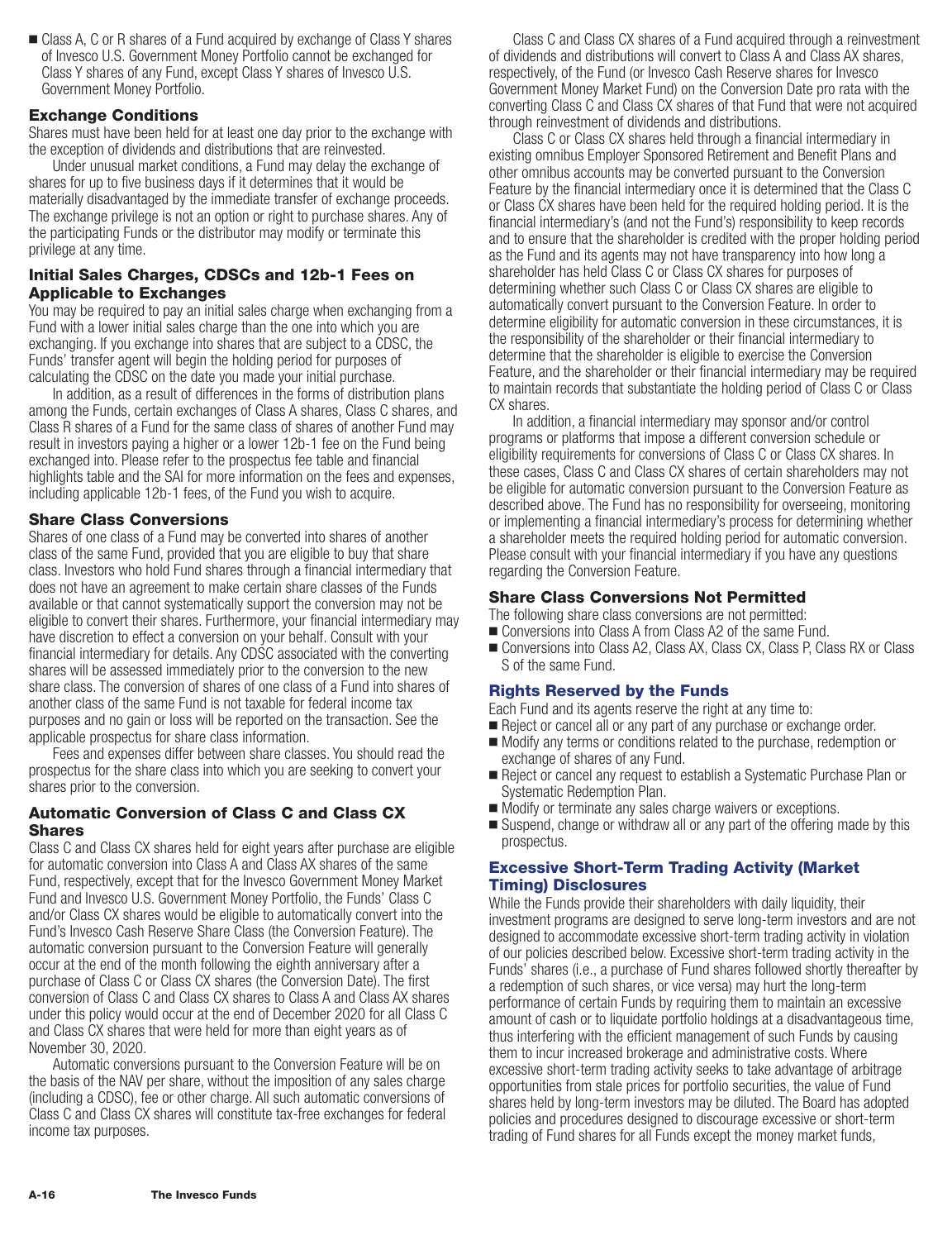Invesco Conservative Income Fund, and Invesco Short Term Municipal Fund. However, there is the risk that these Funds' policies and procedures will prove ineffective in whole or in part to detect or prevent excessive or short-term trading. These Funds may alter their policies at any time without prior notice to shareholders if the Adviser believes the change would be in the best interests of long-term shareholders.

Invesco and certain of its corporate affiliates (Invesco and such affiliates, collectively, the Invesco Affiliates) currently use the following tools designed to discourage excessive short-term trading in the retail Funds:

- **Trade activity monitoring.**
- **Discretion to reject orders.**
- **Purchase blocking.**
- The use of fair value pricing consistent with procedures approved by the Board.

Each of these tools is described in more detail below. Although these tools are designed to discourage excessive short-term trading, you should understand that none of these tools alone nor all of them taken together eliminate the possibility that excessive short-term trading activity in the Funds will occur. Moreover, each of these tools involves judgments that are inherently subjective. Invesco Affiliates seek to make these judgments to the best of their abilities in a manner that they believe is consistent with long-term shareholder interests.

*Money Market Funds.* The Boards of Invesco Government Money Market Fund, Invesco Premier Portfolio, Invesco Premier Tax-Exempt Portfolio, Invesco Premier U.S. Government Money Portfolio and Invesco U.S. Government Money Portfolio (the money market funds) have not adopted any policies and procedures that would limit frequent purchases and redemptions of such Funds' shares. The Boards of the money market funds considered the risks of not having a specific policy that limits frequent purchases and redemptions, and determined that those risks were minimal. Nonetheless, to the extent that a money market fund must maintain additional cash and/or securities with short-term durations in greater amounts than may otherwise be required or borrow to honor redemption requests, the money market fund's yield could be negatively impacted.

The Boards of the money market funds do not believe that it is appropriate to adopt any such policies and procedures for the money market funds for the following reasons:

- $\blacksquare$  The money market funds are offered to investors as cash management vehicles; therefore, investors should be able to purchase and redeem shares regularly and frequently.
- One of the advantages of a money market fund as compared to other investment options is liquidity. Any policy that diminishes the liquidity of the money market funds will be detrimental to the continuing operations of such Funds.
- With respect to the money market funds maintaining a constant net asset value, the money market funds' portfolio securities are valued on the basis of amortized cost, and such Funds seek to maintain a constant net asset value. As a result, the money market funds are not subject to price arbitrage opportunities.
- With respect to the money market funds maintaining a constant net asset value, because such Funds seek to maintain a constant net asset value, investors are more likely to expect to receive the amount they originally invested in the Funds upon redemption than other mutual funds.

*Invesco Conservative Income Fund.* The Board of Invesco Conservative Income Fund has not adopted any policies and procedures that would limit frequent purchases and redemptions of such Fund's shares. The Board of Invesco Conservative Income Fund considered the risks of not having a specific policy that limits frequent purchases and redemptions, and determined that those risks were minimal especially in light of the reasons for not having such a policy as described below. Nonetheless, to the extent that the Fund must maintain additional cash and/or securities with short-term durations in greater amounts than may otherwise be required or borrow to honor redemption requests, the Fund's yield could be negatively impacted.

The Board of the Invesco Conservative Income Fund does not believe that it is appropriate to adopt any such policies and procedures for the Fund for the following reasons:

- The Fund is offered to investors as a cash management vehicle; investors perceive an investment in the Fund as an alternative to cash and must be able to purchase and redeem shares regularly and frequently.
- One of the advantages of the Fund as compared to other investment options is liquidity. Any policy that diminishes the liquidity of the Fund will be detrimental to the continuing operations of the Fund.

Excessive trading activity in the Fund's shares may cause the Fund to incur increased brokerage and administrative costs.

The Fund and its agent reserve the right at any time to reject or cancel any part of any purchase order. This could occur if the Fund determines that such purchase may disrupt the Fund's operation or performance.

*Invesco Short Term Municipal Fund*. The Board of Invesco Short Term Municipal Fund has not adopted any policies and procedures that would limit frequent purchases and redemptions of such Fund's shares. The Board of Invesco Short Term Municipal Fund considered the risks of not having a specific policy that limits frequent purchases and redemptions, and determined that those risks were minimal, especially in light of the reasons for not having such a policy as described below. Nonetheless, to the extent that the Fund must maintain additional cash and/or securities with short-term durations in greater amounts than may otherwise be required or borrow to honor redemption requests, the Fund's yield could be negatively impacted.

The Board of Invesco Short Term Municipal Fund does not believe that it is appropriate to adopt any such policies and procedures for the Fund for the following reasons:

- The Fund is designed to address the needs of retail investors who seek liquidity in their investment and seek the ability to purchase and redeem shares at any time.
- Any policy that diminishes the ability of shareholders to purchase and redeem shares of the Fund will be detrimental to the continuing operations of the Fund.
- The Fund generally invests in short duration liquid investment grade municipal securities.

Excessive trading activity in the Fund's shares may cause the Fund to incur increased brokerage and administrative costs. The Fund and its agent reserve the right at any time to reject or cancel any part of any purchase order. This could occur if the Fund determines that such purchase may disrupt the Fund's operation or performance.

#### **Trade Activity Monitoring**

Invesco Affiliates monitor selected trades on a daily basis in an effort to detect excessive short-term trading activities. If, as a result of this monitoring, Invesco Affiliates believe that a shareholder has engaged in excessive short-term trading, they will seek to act in a manner that they believe is consistent with the best interests of long-term investors, which may include taking steps such as (i) asking the shareholder to take action to stop such activities or (ii) refusing to process future purchases or exchanges related to such activities in the shareholder's accounts other than exchanges into a money market fund. Invesco Affiliates will use reasonable efforts to apply the Funds' policies uniformly given the practical limitations described above.

The ability of Invesco Affiliates to monitor trades that are made through accounts that are maintained by intermediaries (rather than the Funds' transfer agent) and through conduit investment vehicles may be limited or non-existent.

#### **Discretion to Reject Orders**

If a Fund or an Invesco Affiliate determines, in its sole discretion, that your short-term trading activity is excessive, the Fund may, in its sole discretion, reject any additional purchase and exchange orders. This discretion may be exercised with respect to purchase or exchange orders placed directly with the Funds' transfer agent or through a financial intermediary.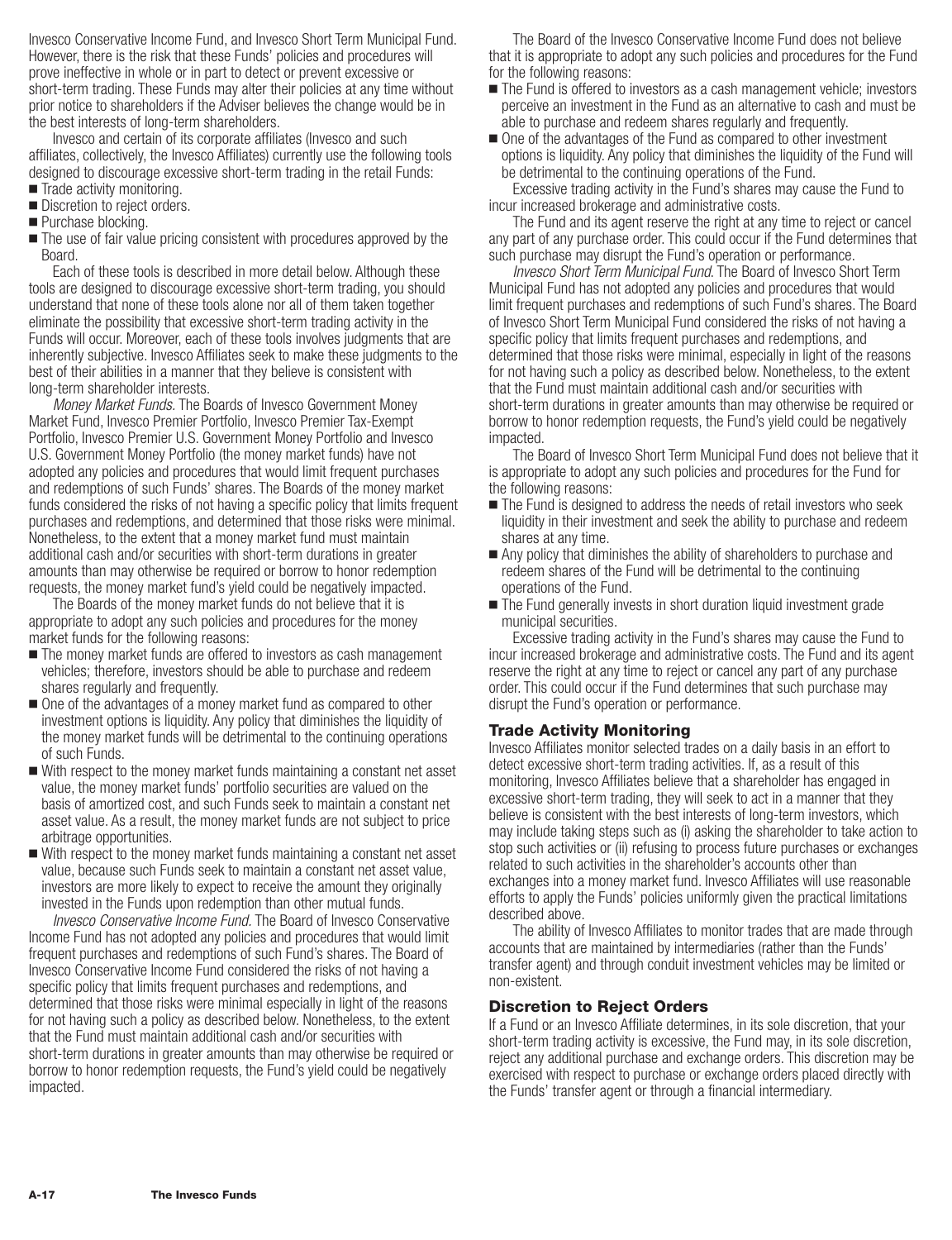# **Purchase Blocking Policy**

The Funds (except those listed below) have adopted a policy under which any shareholder redeeming shares having a value of \$50,000 or more from a Fund on any trading day will be precluded from investing in that Fund for 30 calendar days after the redemption transaction date. The policy applies to redemptions and purchases that are part of exchange transactions. Under the purchase blocking policy, certain purchases will not be prevented and certain redemptions will not trigger a purchase block, such as: purchases and redemptions of shares having a value of less than \$50,000; systematic purchase, redemption and exchange account options; transfers of shares within the same Fund; non-discretionary rebalancing in fund-of-funds; asset allocation features; fee-based accounts; account maintenance fees; small balance account fees; plan-level omnibus Retirement and Benefit Plans; death and disability and hardship distributions; loan transactions; transfers of assets; Retirement and Benefit Plan rollovers; IRA conversions and re-characterizations; and mandatory distributions from Retirement and Benefit Plans.

The Funds reserve the right to modify any of the parameters (including those not listed above) of the purchase blocking policy at any time. Further, the purchase blocking policy may be waived with respect to specific shareholder accounts in those instances where the Adviser determines that its surveillance procedures are adequate to detect frequent trading in Fund shares.

If an account is maintained by a financial intermediary whose systems are unable to apply Invesco's purchase blocking policy, the Adviser will accept the establishment of an account only if the Adviser believes the policies and procedures are reasonably designed to enforce the frequent trading policies of the Funds. You should refer to disclosures provided by the financial intermediary with which you have an account to determine the specific trading restrictions that apply to you. If the Adviser identifies any activity that may constitute frequent trading, it reserves the right to contact the intermediary and request that the intermediary either provide information regarding an account owner's transactions or restrict the account owner's trading. There is no guarantee that all instances of frequent trading in Fund shares will be prevented.

The purchase blocking policy does not apply to Invesco Conservative Income Fund, Invesco Short Term Municipal Fund, Invesco Government Money Market Fund, Invesco Premier Portfolio, Invesco Premier Tax-Exempt Portfolio, Invesco Premier U.S. Government Money Portfolio and Invesco U.S. Government Money Portfolio.

# **Pricing of Shares**

# **Determination of Net Asset Value**

The price of each Fund's shares is the Fund's net asset value per share. The Funds (except Invesco Government Money Market Fund, Invesco Premier Portfolio, Invesco Premier U.S. Government Money Portfolio and Invesco U.S. Government Money Portfolio) value portfolio securities for which market quotations are readily available at market value. Securities and other assets quoted in foreign currencies are valued in U.S. dollars based on the prevailing exchange rates on that day. The Funds (except Invesco Government Money Market Fund, Invesco Premier Portfolio,Invesco Premier U.S. Government Money Portfolio and Invesco U.S. Government Money Portfolio) value securities and assets for which market quotations are unavailable at their "fair value," which is described below. Invesco Government Money Market Fund, Invesco Premier Portfolio, Invesco Premier U.S. Government Money Portfolio and Invesco U.S. Government Money Portfolio value portfolio securities on the basis of amortized cost, which approximates market value. This method of valuation is designed to enable a Fund to price its shares at \$1.00 per share. The Funds cannot guarantee their net asset value will always remain at \$1.00 per share. Invesco Premier Tax-Exempt Portfolio values its portfolio securities for which market quotations are readily available at market value, and calculates its net asset values to four decimals (e.g., \$1.0000). Securities and other assets quoted in foreign currencies are valued in U.S. dollars based on the prevailing exchange rates on that day. The Fund values securities and assets for which market quotations are unavailable at their "fair value," which is described below.

Even when market quotations are available, they may be stale or unreliable because the security is not traded frequently, trading on the security ceased before the close of the trading market or issuer specific events occurred after the security ceased trading or because of the passage of time between the close of the market on which the security trades and the close of the NYSE and when the Fund calculates its net asset value. Issuer specific events may cause the last market quotation to be unreliable. Such events may include a merger or insolvency, events that affect a geographical area or an industry segment, such as political events or natural disasters, or market events, such as a significant movement in the U.S. market. Where the Adviser determines that the closing price of the security is stale or unreliable, the Adviser will value the security at its fair value.

Fair value is that amount that the owner might reasonably expect to receive for the security upon its current sale. A fair value price is an estimated price that requires consideration of all appropriate factors, including indications of fair value available from pricing services. Fair value pricing involves judgment and a Fund that uses fair value methodologies may value securities higher or lower than another Fund using market quotations or its own fair value methodologies to price the same securities. Investors who purchase or redeem Fund shares on days when the Fund is holding fair-valued securities may receive a greater or lesser number of shares, or higher or lower redemption proceeds, than they would have received if the Fund had not fair-valued the security or had used a different methodology.

The Board has delegated the daily determination of fair value prices to the Adviser's valuation committee, which acts in accordance with Board approved policies. Fair value pricing methods and pricing services can change from time to time as approved by the Board.

The intended effect of applying fair value pricing is to compute an NAV that accurately reflects the value of a Fund's portfolio at the time that the NAV is calculated. An additional intended effect is to discourage those seeking to take advantage of arbitrage opportunities resulting from "stale" prices and to mitigate the dilutive impact of any such arbitrage. However, the application of fair value pricing cannot eliminate the possibility that arbitrage opportunities will exist.

Specific types of securities are valued as follows:

*Senior Secured Floating Rate Loans and Senior Secured Floating Rate Debt Securities.* Senior secured floating rate loans and senior secured floating rate debt securities are fair valued using evaluated quotes provided by an independent pricing service. Evaluated quotes provided by the pricing service may reflect appropriate factors such as market quotes, ratings, tranche type, industry, company performance, spread, individual trading characteristics, institution-size trading in similar groups of securities and other market data.

*Domestic Exchange Traded Equity Securities.* Market quotations are generally available and reliable for domestic exchange traded equity securities. If market quotations are not available or are unreliable, the Adviser will value the security at fair value in good faith using procedures approved by the Board.

*Foreign Securities.* If market quotations are available and reliable for foreign exchange traded equity securities, the securities will be valued at the market quotations. Because trading hours for certain foreign securities end before the close of the NYSE, closing market quotations may become unreliable. If between the time trading ends on a particular security and the close of the customary trading session on the NYSE events occur that are significant and may make the closing price unreliable, the Fund may fair value the security. If an issuer specific event has occurred that the Adviser determines, in its judgment, is likely to have affected the closing price of a foreign security, it will price the security at fair value. The Adviser also relies on a screening process from a pricing vendor to indicate the degree of certainty, based on historical data, that the closing price in the principal market where a foreign security trades is not the current market value as of the close of the NYSE. For foreign securities where the Adviser believes, at the approved degree of certainty, that the price is not reflective of current market value, the Adviser will use the indication of fair value from the pricing service to determine the fair value of the security. The pricing vendor, pricing methodology or degree of certainty may change from time to time.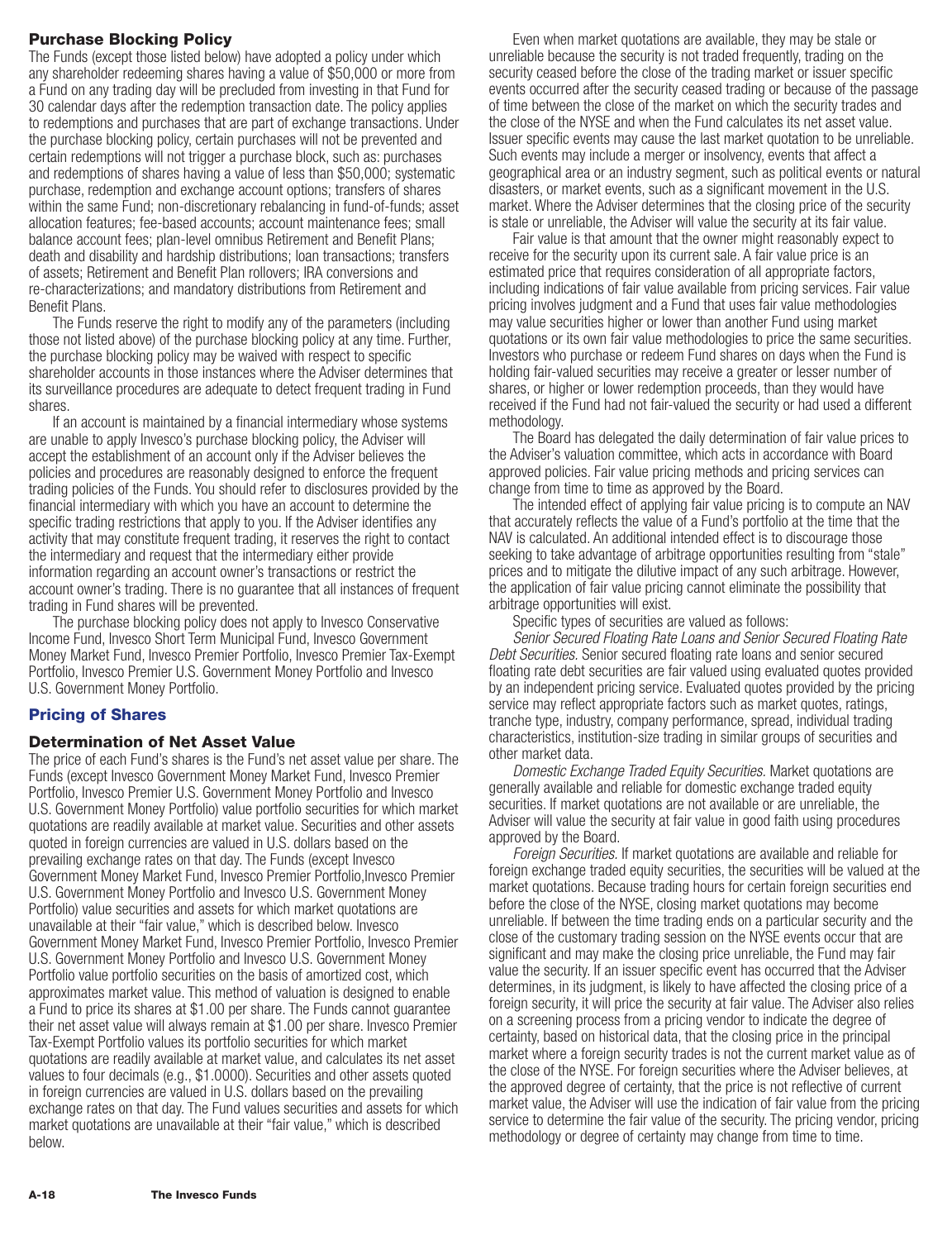Fund securities primarily traded on foreign markets may trade on days that are not business days of the Fund. Because the net asset value of Fund shares is determined only on business days of the Fund, the value of the portfolio securities of a Fund that invests in foreign securities may change on days when you will not be able to purchase or redeem shares of the Fund.

*Fixed Income Securities.* Fixed income securities, such as government, corporate, asset-backed and municipal bonds, convertible securities, including high yield or junk bonds, and loans, normally are valued on the basis of prices provided by independent pricing services. Prices provided by the pricing services may be determined without exclusive reliance on quoted prices, and may reflect appropriate factors such as institution-size trading in similar groups of securities, developments related to special securities, dividend rate, maturity and other market data. Pricing services generally value fixed income securities assuming orderly transactions of institutional round lot size, but a Fund may hold or transact in the same securities in smaller, odd lot sizes. Odd lots often trade at lower prices than institutional round lots. Prices received from pricing services are fair value prices. In addition, if the price provided by the pricing service and independent quoted prices are unreliable, the Adviser's valuation committee will fair value the security using procedures approved by the Board.

*Short-term Securities.* Invesco Government Money Market Fund, Invesco Premier Portfolio, Invesco Premier U.S. Government Money Portfolio and Invesco U.S. Government Money Portfolio value all their securities at amortized cost. Invesco Limited Term Municipal Income Fund values variable rate securities that have an unconditional demand or put feature exercisable within seven days or less at par, which reflects the market value of such securities.

*Futures and Options.* Futures contracts are valued at the final settlement price set by the exchange on which they are principally traded. Options are valued on the basis of market quotations, if available.

*Swap Agreements.* Swap Agreements are fair valued using an evaluated quote provided by an independent pricing service. Evaluated quotes provided by the pricing service are based on a model that may include end of day net present values, spreads, ratings, industry and company performance.

*Open-end Funds.* If a Fund invests in other open-end funds, other than open-end funds that are exchange traded, the investing Fund will calculate its net asset value using the net asset value of the underlying fund in which it invests, and the prospectuses for such open-end funds explain the circumstances under which they will use fair value pricing and the effects of using fair value pricing.

Each Fund, except for Invesco Government Money Market Fund, Invesco Premier Portfolio, Invesco Premier Tax-Exempt Portfolio and Invesco Premier U.S. Government Money Portfolio, generally determines the net asset value of its shares on each day the NYSE is open for trading (a business day) as of approximately 4:00 p.m. Eastern Time (the customary close of regular trading) or earlier in the case of a scheduled early close. In the event of an unscheduled early close of the NYSE, each Fund, except for Invesco Government Money Market Fund, Invesco Premier Portfolio, Invesco Premier Tax-Exempt Portfolio and Invesco Premier U.S. Government Money Portfolio, generally still will determine the net asset value of its shares as of 4:00 p.m. Eastern Time on that business day. Portfolio securities traded on the NYSE would be valued at their closing prices unless the investment adviser determines that a "fair value" adjustment is appropriate due to subsequent events occurring after an early close consistent with procedures approved by the Board. Invesco Government Money Market Fund, Invesco Premier Portfolio and Invesco Premier U.S. Government Money Portfolio will generally determine the net asset value of their shares at 5:30 p.m. Eastern Time on each business day. Invesco Premier Tax-Exempt Portfolio will generally determine the net asset value of its shares at 3:00 p.m. Eastern Time on each business day. A business day for Invesco Government Money Market Fund, Invesco Premier Portfolio, Invesco Premier Tax-Exempt Portfolio and Invesco Premier U.S. Government Money Portfolio is any day that (1) both the Federal Reserve Bank of New York and a Fund's custodian are open for business and (2) the primary trading markets for the Fund's portfolio instruments are open and the Fund's management believes there is

an adequate market to meet purchase and redemption requests. Invesco Government Money Market Fund, Invesco Premier Portfolio, Invesco Premier Tax-Exempt Portfolio and Invesco Premier U.S. Government Money Portfolio are authorized not to open for trading on a day that is otherwise a business day if the Securities Industry and Financial Markets Association (SIFMA) recommends that government securities dealers not open for trading; any such day will not be considered a business day. Invesco Government Money Market Fund, Invesco Premier Portfolio, Invesco Premier Tax-Exempt Portfolio and Invesco Premier U.S. Government Money Portfolio, Invesco U.S. Government Money Portfolio also may close early on a business day if SIFMA recommends that government securities dealers close early. If Invesco Government Money Market Fund, Invesco Premier Portfolio, Invesco Premier Tax-Exempt Portfolio or Invesco Premier U.S. Government Money Portfolio uses its discretion to close early on a business day, the Fund will calculate its net asset value as of the time of such closing Invesco Premier Portfolio and Invesco U.S. Government Money Portfolio are authorized to not open for trading on a day that is otherwise a business day if the NYSE recommends that government securities dealers not open for trading; any such day will not be considered a business day. Invesco Premier Portfolio also may close early on a business day if the NYSE recommends that government securities dealers close early.

For financial reporting purposes and shareholder transactions on the last day of the fiscal quarter, transactions are normally accounted for on a trade date basis. For purposes of executing shareholder transactions in the normal course of business (other than shareholder transactions at a fiscal period-end), each Fund's portfolio securities transactions are recorded no later than the first business day following the trade date.

The Invesco Advantage International Fund, Invesco Balanced-Risk Allocation Fund, Invesco Balanced-Risk Commodity Strategy Fund, Invesco Fundamental Alternatives Fund, Invesco Global Allocation Fund, Invesco Global Strategic Income Fund, Invesco Global Targeted Returns Fund, Invesco Gold & Special Minerals Fund, Invesco High Yield Bond Factor Fund, Invesco International Bond Fund and Invesco Macro Allocation Strategy Fund may each invest up to 25% of their total assets in shares of their respective subsidiaries (the Subsidiaries). The Subsidiaries offer to redeem all or a portion of their shares at the current net asset value per share every regular business day. The value of shares of the Subsidiaries will fluctuate with the value of the respective Subsidiary's portfolio investments. The Subsidiaries price their portfolio investments pursuant to the same pricing and valuation methodologies and procedures used by the Funds, which require, among other things, that each of the Subsidiaries' portfolio investments be marked-to-market (that is, the value on each of the Subsidiaries' books changes) each business day to reflect changes in the market value of the investment.

Each Fund's current net asset value per share is made available on the Funds' website at www.invesco.com/us.

#### **Fair Value Pricing**

Securities owned by a Fund (except Invesco Government Money Market Fund, Invesco Premier Portfolio, Invesco Premier U.S. Government Money Portfolio and Invesco U.S. Government Money Portfolio) are to be valued at current market value if market quotations are readily available. All other securities and assets of a Fund for which market quotations are not readily available are to be valued at fair value determined in good faith using procedures approved by the Board. An effect of fair value pricing may be to reduce the ability of frequent traders to take advantage of arbitrage opportunities resulting from potentially "stale" prices of portfolio holdings. However, it cannot eliminate the possibility of frequent trading.

#### **Timing of Orders**

Each Fund prices purchase, exchange and redemption orders at the net asset value next calculated by the Fund after the Fund's transfer agent, authorized agent or designee receives an order in good order for the Fund. Purchase, exchange and redemption orders must be received prior to the close of business on a business day, as defined by the applicable Fund, to receive that day's net asset value. Any applicable sales charges are applied at the time an order is processed.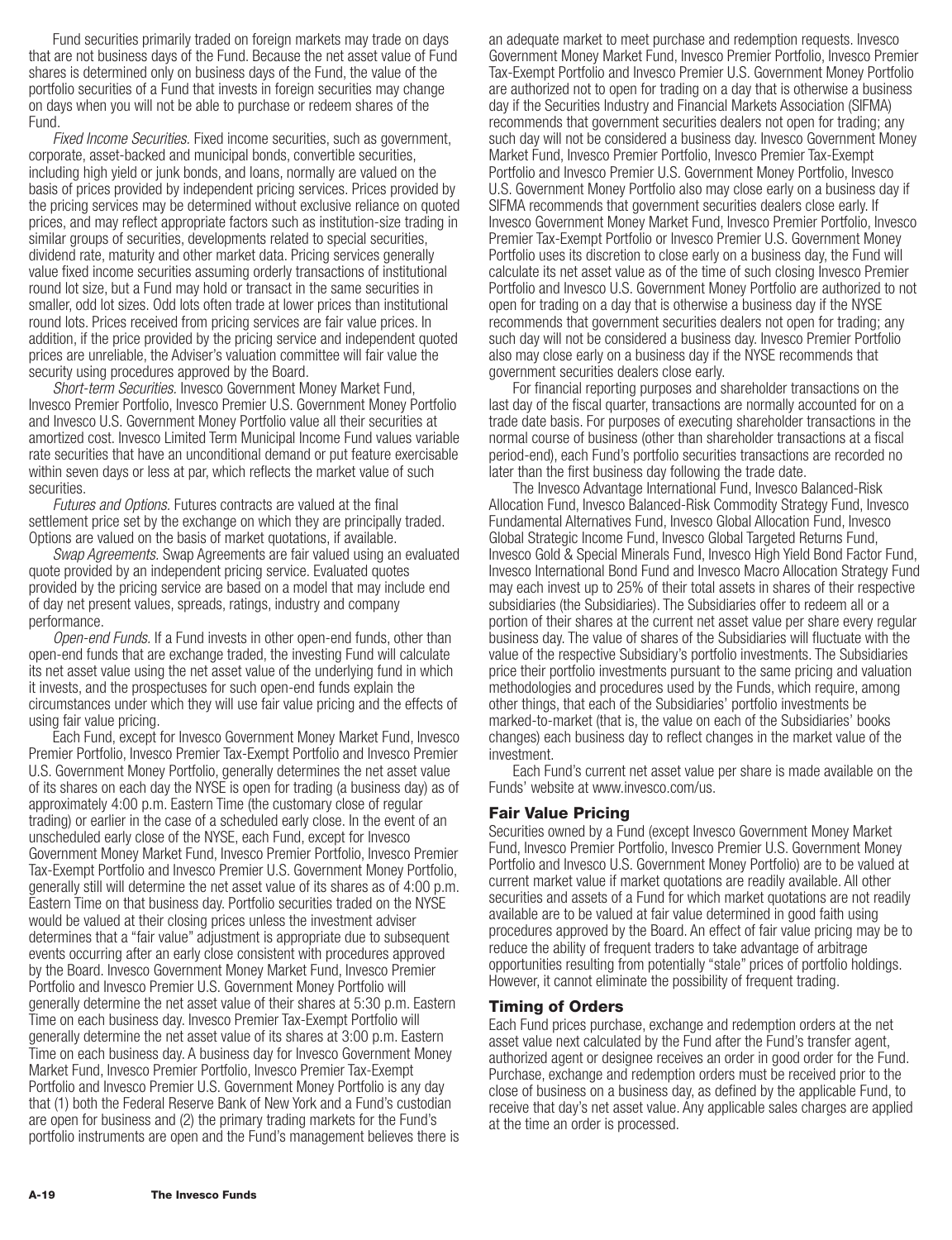Currently, certain financial intermediaries may serve as agents for the Funds and accept orders on their behalf. Where a financial intermediary serves as agent, the order is priced at the Fund's net asset value next calculated after it is accepted by the financial intermediary. In such cases, if requested by a Fund, the financial intermediary is responsible for providing information with regard to the time that such order for purchase, redemption or exchange was received. Orders submitted through a financial intermediary that has not received authorization to accept orders on a Fund's behalf are priced at the Fund's net asset value next calculated by the Fund after it receives the order from the financial intermediary and accepts it, which may not occur on the day submitted to the financial intermediary.

# **Additional Information Regarding Deferred Tax Liability (only applicable to the Invesco Steelpath Funds)**

In calculating the Fund's daily NAV, the Fund will, among other things, account for its deferred tax liability and/or asset balances. As a result, any deferred tax liability and/or asset is reflected in the Fund's daily NAV.

The Fund will accrue a deferred income tax liability balance, at the applicable U.S. federal corporate income tax rate plus an estimated state and local income tax rate for its future tax liability associated with MLP distributions considered to be a return of capital, as well as for its future tax liability associated with the capital appreciation of its investments. The Fund's current and deferred tax liability, if any, will depend upon the Fund's net investment gains and losses and realized and unrealized gains and losses on investments and therefore may vary greatly from year to year depending on the nature of the Fund's investments, the performance of those investments and general market conditions. Any deferred tax liability balance will reduce the Fund's NAV. Upon the Fund's sale of an MLP security, the Fund may be liable for previously deferred taxes.

The Fund will accrue, in accordance with generally accepted accounting principles, a deferred tax asset balance, which reflects an estimate of the Fund's future tax benefit associated with net operating losses and unrealized losses. Any deferred tax asset balance will increase the Fund's NAV. To the extent the Fund has a deferred tax asset balance, the Fund will assess, in accordance with generally accepted accounting principles, whether a valuation allowance, which would offset the value of some or all of the Fund's deferred tax asset balance, is required. Pursuant to Financial Accounting Standards Board Accounting Standards Codification 740 (FASB ASC 740), the Fund will assess a valuation allowance to reduce some or all of the deferred tax asset balance if, based on the weight of all available evidence, both negative and positive, it is more likely than not that some or all of the deferred tax asset will not be realized. The Fund will use judgment in considering the relative impact of negative and positive evidence. The weight given to the potential effect of negative and positive evidence will be commensurate with the extent to which such evidence can be objectively verified. The Fund's assessment considers, among other matters, the nature, frequency and severity of current and cumulative losses, the duration of statutory carry forward periods and the associated risk that operating loss and capital loss carry forwards may be limited or expire unused, and unrealized gains and losses on investments. Consideration is also given to market cycles, the severity and duration of historical deferred tax assets, the impact of redemptions, and the level of MLP distributions. The Fund will assess whether a valuation allowance is required to offset some or all of any deferred tax asset in connection with the calculation of the Fund's NAV per share each day; however, to the extent the final valuation allowance differs from the estimates the Fund used in calculating the Fund's daily NAV, the application of such final valuation allowance could have a material impact on the Fund's NAV.

The Fund's deferred tax asset and/or liability balances are estimated using estimates of effective tax rates expected to apply to taxable income in the years such balances are realized. The Fund will rely to some extent on information provided by MLPs in determining the extent to which distributions received from MLPs constitute a return of capital, which may not be provided to the Fund on a timely basis, to estimate the Fund's deferred tax liability and/or asset balances for purposes of financial statement reporting and determining its NAV. If such information is not

received from such MLPs on a timely basis, the Fund will estimate the extent to which distributions received from MLPs constitute a return of capital based on average historical tax characterization of distributions made by MLPs. The Fund's estimates regarding its deferred tax liability and/or asset balances are made in good faith; however, the daily estimate of the Fund's deferred tax liability and/or asset balances used to calculate the Fund's NAV could vary dramatically from the Fund's actual tax liability. Actual income tax expense, if any, will be incurred over many years, depending on if and when investment gains and losses are realized, the then-current basis of the Fund's assets and other factors. As a result, the determination of the Fund's actual tax liability may have a material impact on the Fund's NAV. The Fund's daily NAV calculation will be based on then current estimates and assumptions regarding the Fund's deferred tax liability and/or asset balances and any applicable valuation allowance, based on all information available to the Fund at such time. From time to time, the Fund may modify its estimates or assumptions regarding its deferred tax liability and/or asset balances and any applicable valuation allowance as new information becomes available. Modifications of the Fund's estimates or assumptions regarding its deferred tax liability and/or asset balances and any applicable valuation allowance, changes in generally accepted accounting principles or related guidance or interpretations thereof, limitations imposed on net operating losses (if any) and changes in applicable tax law could result in increases or decreases in the Fund's NAV per share, which could be material.

# **Taxes (applicable to all Funds except for the Invesco SteelPath Funds and Invesco Master Loan Fund)**

A Fund intends to qualify each year as a regulated investment company (RIC) and, as such, is not subject to entity-level tax on the income and gain it distributes to shareholders. If you are a taxable investor, dividends and distributions you receive from a Fund generally are taxable to you whether you reinvest distributions in additional Fund shares or take them in cash. Every year, you will be sent information showing the amount of dividends and distributions you received from a Fund during the prior calendar year. In addition, investors in taxable accounts should be aware of the following basic tax points as supplemented below where relevant:

# **Fund Tax Basics**

- A Fund earns income generally in the form of dividends or interest on its investments. This income, less expenses incurred in the operation of a Fund, constitutes the Fund's net investment income from which dividends may be paid to you. If you are a taxable investor, distributions of net investment income generally are taxable to you as ordinary income.
- Distributions of net short-term capital gains are taxable to you as ordinary income. A Fund with a high portfolio turnover rate (a measure of how frequently assets within a Fund are bought and sold) is more likely to generate short-term capital gains than a Fund with a low portfolio turnover rate.
- **Distributions of net long-term capital gains are taxable to you as** long-term capital gains no matter how long you have owned your Fund shares.
- A portion of income dividends paid by a Fund to you may be reported as qualified dividend income eligible for taxation by individual shareholders at long-term capital gain rates, provided certain holding period requirements are met. These reduced rates generally are available for dividends derived from a Fund's investment in stocks of domestic corporations and qualified foreign corporations. In the case of a Fund that invests primarily in debt securities, either none or only a nominal portion of the dividends paid by the Fund will be eligible for taxation at these reduced rates.
- The use of derivatives by a Fund may cause the Fund to realize higher amounts of ordinary income or short-term capital gain, distributions from which are taxable to individual shareholders at ordinary income tax rates rather than at the more favorable tax rates for long-term capital gain.
- Distributions declared to shareholders with a record date in December—if paid to you by the end of January—are taxable for federal income tax purposes as if received in December.
- Any long-term or short-term capital gains realized on the sale or redemption of your Fund shares will be subject to federal income tax. For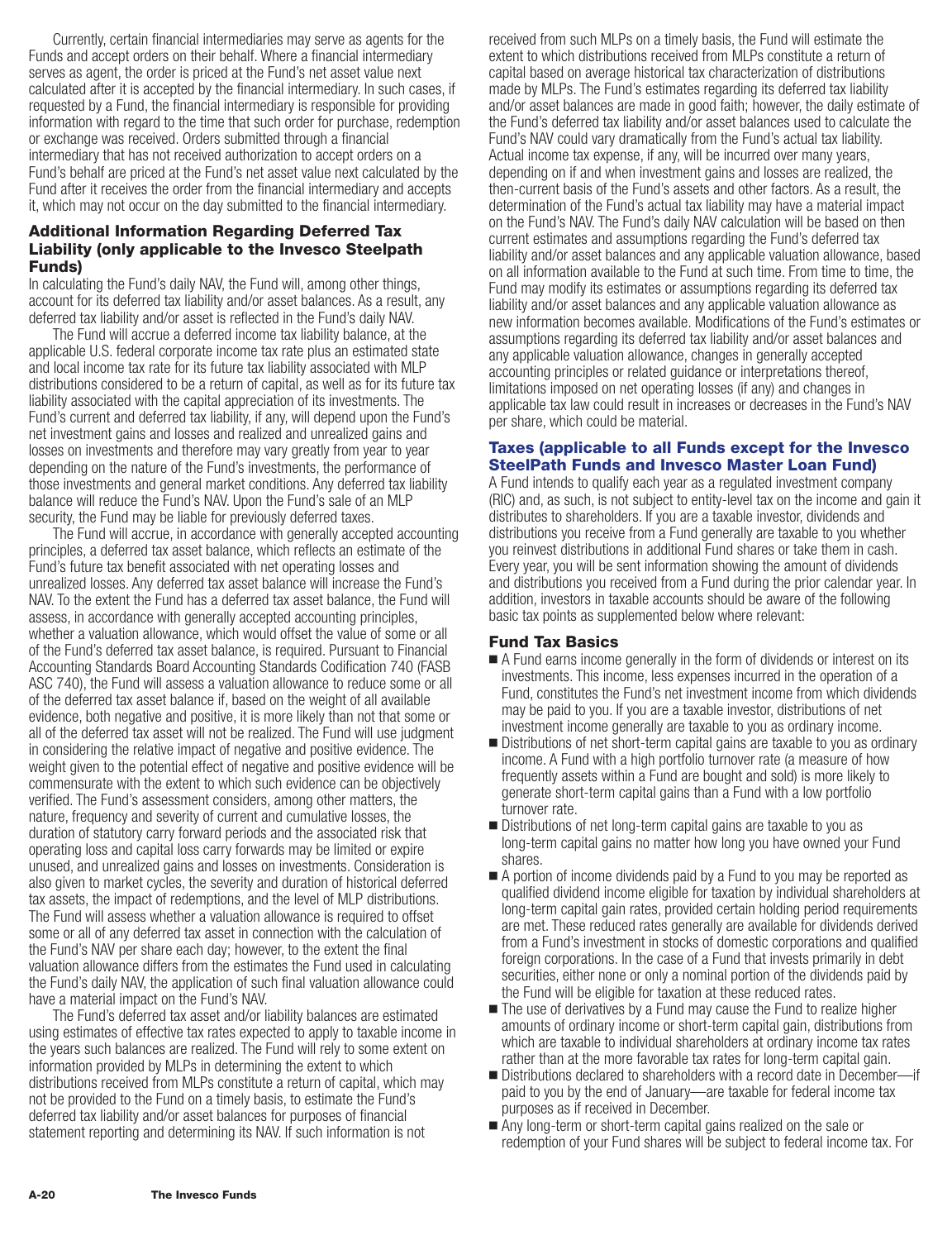tax purposes an exchange of your shares for shares of another Fund is the same as a sale. An exchange occurs when the purchase of shares of a Fund is made using the proceeds from a redemption of shares of another Fund and is effectuated on the same day as the redemption. Your gain or loss is calculated by subtracting from the gross proceeds your cost basis. Gross proceeds and, for shares acquired on or after January 1, 2012 and disposed of after that date, cost basis will be reported to you and the Internal Revenue Service (IRS). Cost basis will be calculated using the Fund's default method of average cost, unless you instruct the Fund to use a different calculation method. As a service to you, the Fund will continue to provide to you (but not the IRS) cost basis information for shares acquired before 2012, when available, using the average cost method. Shareholders should carefully review the cost basis information provided by a Fund and make any additional basis, holding period or other adjustments that are required when reporting these amounts on their federal income tax returns. If you hold your Fund shares through a broker (or other nominee), please contact that broker (nominee) with respect to reporting of cost basis and available elections for your account. For more information about the cost basis methods offered by Invesco, please refer to the Tax Center located under the Account Access menu of our website at www.Invesco.com/us.

- The conversion of shares of one class of a Fund into shares of another class of the same Fund is not taxable for federal income tax purposes and no gain or loss will be reported on the transaction. This is true whether the conversion occurs automatically pursuant to the terms of the class or is initiated by the shareholder.
- At the time you purchase your Fund shares, the Fund's net asset value may reflect undistributed income or undistributed capital gains. A subsequent distribution to you of such amounts, although constituting a return of your investment, would be taxable. Buying shares in a Fund just before it declares an income dividend or capital gains distribution is sometimes known as "buying a dividend." In addition, a Fund's net asset value may, at any time, reflect net unrealized appreciation, which may result in future taxable distributions to you.
- By law, if you do not provide a Fund with your proper taxpayer identification number and certain required certifications, you may be subject to backup withholding on any distributions of income, capital gains, or proceeds from the sale of your shares. A Fund also must withhold if the IRS instructs it to do so. When withholding is required, the amount will be 24% of any distributions or proceeds paid.
- An additional 3.8% Medicare tax is imposed on certain net investment income (including ordinary dividends and capital gain distributions received from a Fund and net gains from redemptions or other taxable dispositions of Fund shares) of U.S. individuals, estates and trusts to the extent that such person's "modified adjusted gross income" (in the case of an individual) or "adjusted gross income" (in the case of an estate or trust) exceeds a threshold amount. This Medicare tax, if applicable, is reported by you on, and paid with, your federal income tax return.
- You will not be required to include the portion of dividends paid by a Fund derived from interest on U.S. government obligations in your gross income for purposes of personal and, in some cases, corporate income taxes in many state and local tax jurisdictions. The percentage of dividends that constitutes dividends derived from interest on federal obligations will be determined annually. This percentage may differ from the actual percentage of interest received by the Fund on federal obligations for the particular days on which you hold shares.
- Fund distributions and gains from sale or exchange of your Fund shares generally are subject to state and local income taxes.
- If a Fund qualifies to pass through to you the tax benefits from foreign taxes it pays on its investments, and elects to do so, then any foreign taxes it pays on these investments may be passed through to you. You will then be required to include your pro-rata share of these taxes in gross income, even though not actually received by you, and will be entitled either to deduct your share of these taxes in computing your taxable income, or to claim a foreign tax credit for these taxes against your U.S. federal income tax.
- Foreign investors should be aware that U.S. withholding, special certification requirements to avoid U.S. backup withholding and claim any treaty benefits, and estate taxes may apply to an investment in a Fund.
- Under the Foreign Account Tax Compliance Act (FATCA), a Fund will be required to withhold a 30% tax on income dividends made by the Fund to certain foreign entities, referred to as foreign financial institutions or non-financial foreign entities, that fail to comply (or be deemed compliant) with extensive reporting and withholding requirements designed to inform the U.S. Department of the Treasury of U.S.-owned foreign investment accounts. After December 31, 2018, FATCA withholding also would have applied to certain capital gain distributions, return of capital distributions and the proceeds arising from the sale of Fund shares; however, based on proposed regulations issued by the IRS, which can be relied upon currently, such withholding is no longer required unless final regulations provide otherwise (which is not expected). A Fund may disclose the information that it receives from its shareholders to the IRS, non-U.S. taxing authorities or other parties as necessary to comply with FATCA or similar laws. Withholding also may be required if a foreign entity that is a shareholder of a Fund fails to provide the Fund with appropriate certifications or other documentation concerning its status under FATCA.
- If a Fund invests in an underlying fund taxed as a RIC, please see any relevant section below for more information regarding the Fund's investment in such underlying fund.

The above discussion concerning the taxability of Fund dividends and distributions and of redemptions and exchanges of Fund shares is inapplicable to investors holding shares through a tax-advantaged arrangement, such as Retirement and Benefit Plans or 529 college savings plans. Such investors should refer to the applicable account documents/program description for that arrangement for more information regarding the tax consequences of holding and redeeming Fund shares.

# **Funds Investing in Municipal Securities**

- You will not be required to include the "exempt-interest" portion of dividends paid by the Fund in either your gross income for federal income tax purposes or your net investment income subject to the additional 3.8% Medicare tax. You will be required to report the receipt of exempt-interest dividends and other tax-exempt interest on your federal income tax returns. The percentage of dividends that constitutes exempt-interest dividends will be determined annually. This percentage may differ from the actual percentage of exempt interest received by the Fund for the particular days in which you hold shares.
- A Fund may invest in municipal securities the interest on which constitutes an item of tax preference and could give rise to a federal alternative minimum tax liability for noncorporate shareholders, unless such municipal securities were issued in 2009 or 2010.
- Exempt-interest dividends from interest earned on municipal securities of a state, or its political subdivisions, generally are exempt from that state's personal income tax. Most states, however, do not grant tax-free treatment to interest from municipal securities of other states.
- A Fund may invest a portion of its assets in securities that pay income that is not tax-exempt. To the extent that dividends paid by a Fund are derived from taxable investments or realized capital gains, they will be taxable as ordinary income or long-term capital gains.
- A Fund may distribute to you any market discount and net short-term capital gains from the sale of its portfolio securities. If you are a taxable investor, Fund distributions from this income are taxable to you as ordinary income, and generally will neither qualify for the dividends-received deduction in the case of corporate shareholders nor as qualified dividend income subject to reduced rates of taxation in the case of noncorporate shareholders.
- Exempt-interest dividends from a Fund are taken into account when determining the taxable portion of your social security or railroad retirement benefits, may be subject to state and local income taxes, may affect the deductibility of interest on certain indebtedness, and may have other collateral federal income tax consequences for you.
- $\blacksquare$  There are risks that: (a) a security issued as tax-exempt may be reclassified by the IRS or a state tax authority as taxable and/or (b) future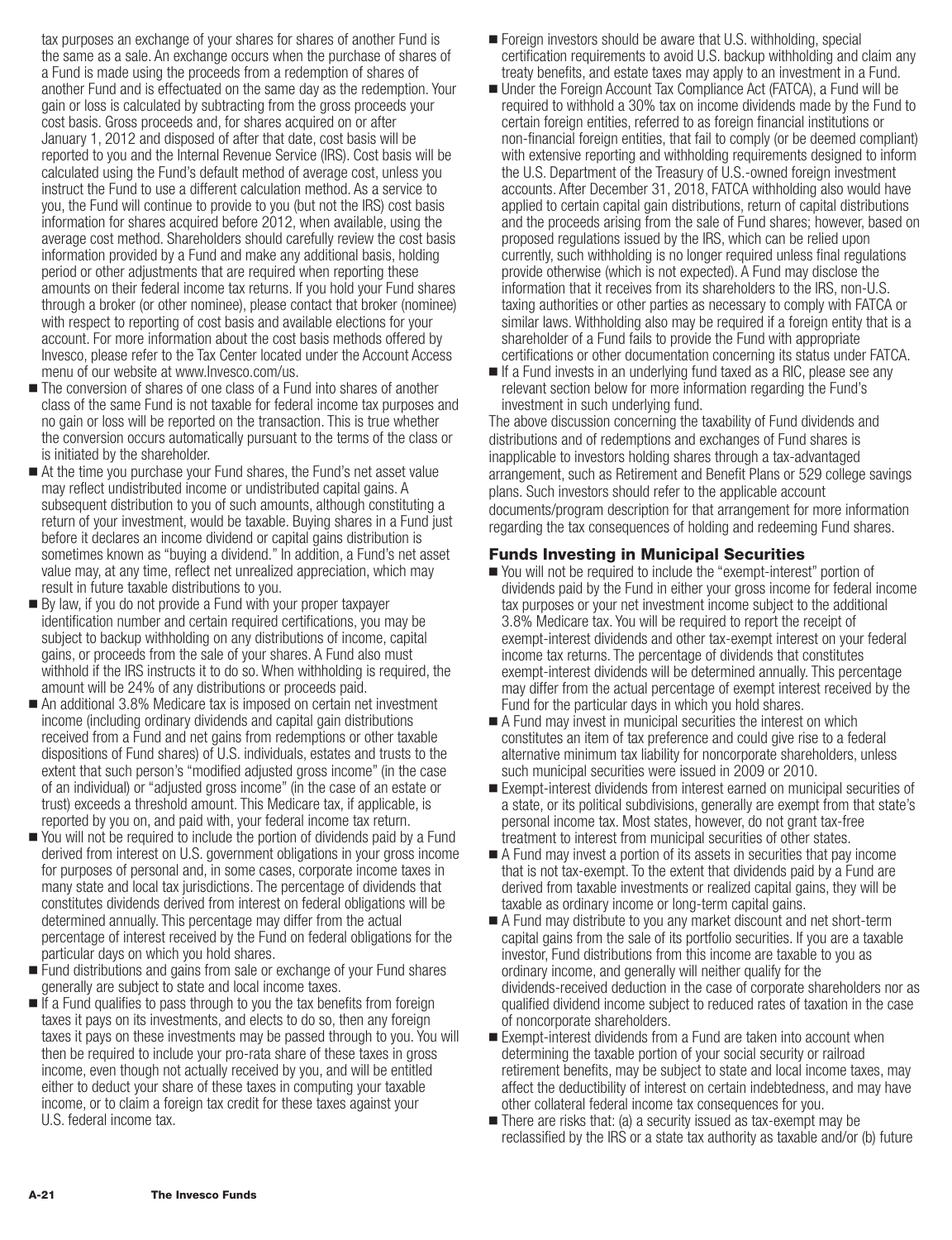legislative, administrative or court actions could adversely impact the qualification of income from a tax-exempt security as tax-free. Such reclassifications or actions could cause interest from a security to become taxable, possibly retroactively, subjecting you to increased tax liability. In addition, such reclassifications or actions could cause the value of a security, and therefore, the value of the Fund's shares, to decline.

# **Money Market Funds**

- A Fund does not anticipate realizing any long-term capital gains.
- If a Fund, other than Invesco Premier Tax-Exempt Portfolio, expects to maintain a stable net asset value of \$1.00 per share, investors should not have any gain or loss on sale or exchange of Fund shares (unless the investor incurs a liquidity fee on such sale or exchange). See "Liquidity Fees and Redemption Gates."
- Invesco Premier Tax-Exempt Portfolio rounds its current net asset value per share to a minimum of the fourth decimal place, therefore, investors will have gain or loss on sale or exchange of shares of the Fund calculated by subtracting your cost basis from the gross proceeds received from the sale or exchange.
- There is some degree of uncertainty with respect to the tax treatment of liquidity fees received by a Fund, and such tax treatment may be the subject of future IRS guidance. If a Fund receives liquidity fees, it will consider the appropriate tax treatment of such fees to the Fund at such time.
- **Because the Invesco Premier Tax-Exempt Portfolio is not expected to** maintain a stable share price, a sale or exchange of Fund shares may result in a capital gain or loss for you. Unless you choose to adopt a simplified "NAV method" of accounting (described below), any capital gain or loss on the sale or exchange of Fund shares (as noted above) generally will be treated either as short-term if you held your Fund shares for one year or less, or long-term if you held your Fund shares longer. If you elect to adopt the NAV method of accounting, rather than computing gain or loss on every taxable disposition of Fund shares as described above, you would determine your gain or loss based on the change in the aggregate value of your Fund shares during a computation period (such as your taxable year), reduced by your net investment (purchases minus sales) in those shares during that period. Under the NAV method, any resulting net capital gain or loss would be treated as short-term capital gain or loss.

#### **Funds Investing in Real Estate Securities**

- **Because of "noncash" expenses such as property depreciation, the cash** flow of a REIT that owns properties will exceed its taxable income. The REIT, and in turn a Fund, may distribute this excess cash to shareholders. Such a distribution is classified as a return of capital. Return of capital distributions generally are not taxable to you. Your cost basis in your Fund shares will be decreased by the amount of any return of capital. Any return of capital distributions in excess of your cost basis will be treated as capital gains.
- **Dividends paid to shareholders from the Funds' investments in U.S. REITs** generally will not qualify for taxation at long-term capital gain rates applicable to qualified dividend income.
- The Fund may derive "excess inclusion income" from certain equity interests in mortgage pooling vehicles either directly or through an investment in a U.S. REIT. Please see the SAI for a discussion of the risks and special tax consequences to shareholders in the event the Fund realizes excess inclusion income in excess of certain threshold amounts.
- Under the Tax Cuts and Jobs Act, "qualified REIT dividends" (i.e., ordinary REIT dividends other than capital gain dividends and portions of REIT dividends designated as qualified dividend income) are treated as eligible for a 20% deduction by noncorporate taxpayers. The Fund may choose to report the special character of "qualified REIT dividends" to a shareholder, provided both the Fund and a shareholder meet certain holding period requirements with respect to their shares.
- The Fund's foreign shareholders should see the SAI for a discussion of the risks and special tax consequences to them from a sale of a U.S. real property interest by a REIT in which the Fund invests.

# **Funds Investing in Partnerships**

- Taxes, penalties, and interest associated with an audit of a partnership are generally required to be assessed and collected at the partnership level. Therefore, an adverse federal income tax audit of a partnership that a Fund invests in (including MLPs taxed as partnerships) could result in the Fund being required to pay federal income tax. A Fund may have little input in any audit asserted against a partnership and may be contractually or legally obligated to make payments in regard to deficiencies asserted without the ability to put forward an independent defense. Accordingly, even if a partnership in which the Fund invests were to remain classified as a partnership (instead of as a corporation), it could be required to pay additional taxes, interest and penalties as a result of an audit adjustment, and the Fund, as a direct or indirect partner of such partnership, could be required to bear the economic burden of those taxes, interest and penalties, which would reduce the value of Fund shares.
- Under the Tax Cuts and Jobs Act "qualified publicly traded partnership income" is treated as eligible for a 20% deduction by noncorporate taxpayers. The legislation does not contain a provision permitting a RIC, such as a Fund, to pass the special character of this income through to its shareholders. It is uncertain whether a future technical corrections bill or regulations issued by the IRS will address this issue to enable a Fund to pass through the special character of "qualified publicly traded partnership income" to its shareholders.
- Some amounts received by a Fund from the MLPs in which it invests likely will be treated as returns of capital to such Fund because of accelerated deductions available to the MLPs. The receipt of returns of capital from the MLPs in which a Fund invests could cause some or all of the Fund's distributions to be classified as a return of capital. Return of capital distributions generally are not taxable to you. Your cost basis in your Fund shares will be decreased by the amount of any return of capital. Any return of capital distributions in excess of your cost basis will be treated as capital gains.

# **Funds Investing in Commodities**

- The Funds' strategies of investing through their respective Subsidiary in derivatives and other financially linked instruments whose performance is expected to correspond to the commodity markets may cause the Funds to recognize more ordinary income and short-term capital gains taxable as ordinary income than would be the case if the Funds invested directly in commodities.
- The Funds must meet certain requirements under the Code for favorable tax treatment as a RIC, including asset diversification and income requirements. The Funds intend to treat the income each derives from commodity-linked notes as qualifying income based on an opinion from counsel confirming that income from such investments should be qualifying income because such commodity-linked notes constitute securities under section 2(a)(36) of the 1940 Act. Each Subsidiary will be classified for federal income tax purposes as a controlled foreign corporation (CFC) with respect to the Fund. As such, the Fund will be required to include in its gross income each year amounts earned by the Subsidiary during that year ("Subpart F" income), whether or not such earnings are distributed by the Subsidiary to the Fund (deemed inclusions). Recently released Treasury Regulations also permit the Fund to treat such deemed inclusions of "Subpart F" income from the Subsidiary as qualifying income to the Fund, even if the Subsidiary does not make a distribution of such income. Consequently, the Fund and the Subsidiary reserve the right to rely on deemed inclusions being treated as qualifying income to the Fund consistent with recently released Treasury Regulations. If, contrary to the opinion of counsel or other guidance issued by the IRS, the IRS were to determine that income from direct investment in commodity-linked notes is non-qualifying, a Fund might fail to satisfy the income requirement. In lieu of disqualification, the Funds are permitted to pay a tax for certain failures to satisfy the asset diversification or income requirements, which, in general, are limited to those due to reasonable cause and not willful neglect. The Funds intend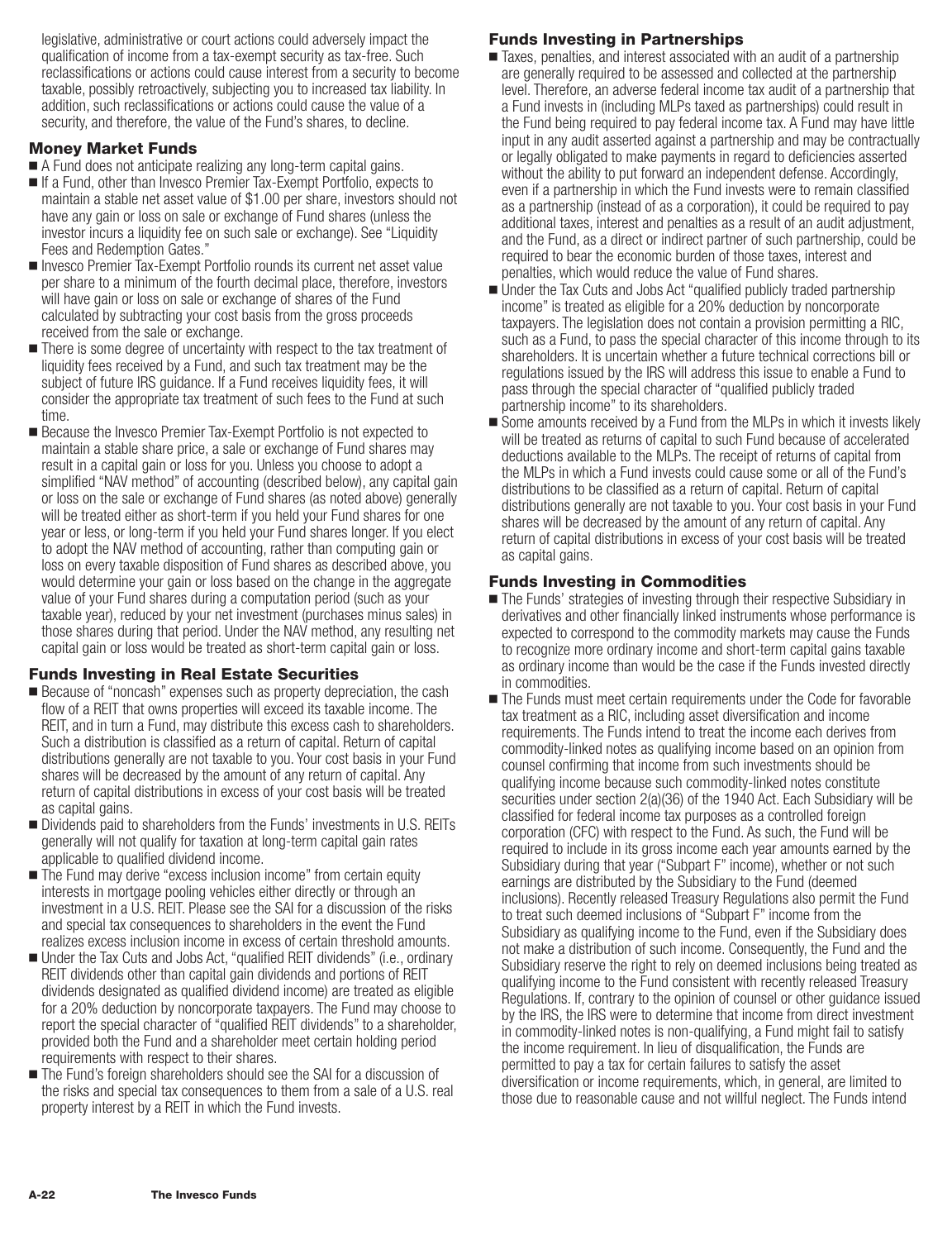to limit their investments in their respective Subsidiary to no more than 25% of the value of each Fund's total assets in order to satisfy the asset diversification requirement.

■ The Invesco Balanced-Risk Commodity Strategy Fund received a PLR from the IRS holding that income from a form of commodity-linked note is qualifying income. However, the IRS has revoked the ruling on a prospective basis, thus allowing the Fund to continue to rely on its private letter ruling to treat income from commodity-linked notes purchased on or before June 30, 2017 as qualifying income. After that time the Invesco Balanced-Risk Commodity Strategy Fund expects to rely on the opinion of counsel described above.

# **Funds Investing in Foreign Currencies**

- Ine Funds may realize gains from the sale or other disposition of foreign currencies (including but not limited to gains from options, futures or forward contracts) derived from investing in securities or foreign currencies. The U.S. Treasury Department is authorized to issue regulations on whether the realization of such foreign currency gains is qualified income for the Funds. If such regulations are issued, each Fund may not qualify as a RIC and/or the Fund may change its investment policy. As of the date of this prospectus, no regulations have been issued pursuant to this authorization. It is possible, however, that such regulations may be issued in the future. Additionally, the IRS has not issued any guidance on how to apply the asset diversification test to such foreign currency positions. Thus, the IRS' determination as to how to treat such foreign currency positions for purposes of satisfying the asset diversification test might differ from that of each Fund resulting in the Fund's failure to qualify as a RIC. In lieu of disqualification, each Fund is permitted to pay a tax for certain failures to satisfy the asset diversification or income requirements, which, in general, are limited to those due to reasonable cause and not willful neglect.
- The Funds' transactions in foreign currencies may give rise to ordinary income or loss to the extent such income or loss results from fluctuations in the value of the foreign currency concerned. This treatment could increase or decrease the Funds' ordinary income distributions to you, and may cause some or all of the Funds' previously distributed income to be classified as a return of capital. Return of capital distributions generally are not taxable to you. Your cost basis in your Fund shares will be decreased by the amount of any return of capital. Any return of capital distributions in excess of your cost basis will be treated as capital gains.

*This discussion of "Taxes" is for general information only and not tax advice. All investors should consult their own tax advisers as to the federal, state, local and foreign tax provisions applicable to them.*

#### **Taxes (applicable to the Invesco SteelPath Funds)**

Although the Code generally provides that a RIC does not pay an entity-level income tax, provided that it distributes all or substantially all of its income, the Fund is not and does not anticipate becoming eligible to elect to be treated as a RIC because most or substantially all of the Fund's investments will consist of investments in MLP securities. The RIC tax rules therefore have no application to the Fund or to its shareholders. As a result, the Fund is treated as a regular corporation, or "C" corporation, for U.S. federal income tax purposes, and generally is subject to U.S. federal income tax on its taxable income at the corporate income tax rate. In addition, as a regular corporation, the Fund will be subject to state and local taxes by reason of its tax status and its investments in MLPs. Therefore, the Fund may have to pay federal, multiple state, and local taxes, which would reduce the Fund's cash available to make distributions to shareholders. An estimate for federal, state, and local tax liabilities will reduce the fund's net asset value. The extent to which the Fund is required to pay U.S. federal, state or local corporate income, franchise or other corporate taxes could materially reduce the Fund's cash available to make distributions to shareholders. In addition, investors in taxable accounts should be aware of the following basic tax points as supplemented below where relevant:

# **Fund Tax Basics**

- If The Fund intends to invest a significant portion of its assets in MLPs, which are generally treated as partnerships for U.S. federal income tax purposes. To the extent that the Fund invests in equity securities of an MLP, the Fund will be a partner in such MLP. Accordingly, the Fund will be required to take into account the Fund's allocable share of the income, gains, losses, deductions, and credits recognized by each such MLP, regardless of whether the MLP distributes cash to the Fund. MLP distributions to partners, such as the Fund, are not taxable unless the cash amount (or in certain cases, the fair market value of marketable securities) distributed exceeds the Fund's basis in its MLP interest. The Fund expects that the cash distributions it will receive with respect to its investments in equity securities of MLPs will exceed the net taxable income allocated to the Fund from such MLPs because of tax deductions such as depreciation, amortization and depletion that will be allocated to the Fund from the MLPs. No assurance, however, can be given in this regard. If this expectation is not realized, the Fund will have a larger corporate income tax expense than expected, which will result in less cash available for distribution to shareholders.
- The Fund will recognize gain or loss on the sale, exchange or other taxable disposition of its portfolio assets, including equity securities of MLPs, equal to the difference between the amount realized by the Fund on the sale, exchange or other taxable disposition and the Fund's adjusted tax basis in such assets. Any such gain will be subject to U.S. federal income tax at the corporate income tax rate, regardless of how long the Fund has held such assets since preferential capital gain rates do not apply to regular corporations such as the Fund. The amount realized by the Fund in any case generally will be the amount paid by the purchaser of the assets plus, in the case of MLP equity securities, the Fund's allocable share, if any, of the MLP's debt that will be allocated to the purchaser as a result of the sale, exchange or other taxable disposition. The Fund's tax basis in its equity securities in an MLP generally is equal to the amount the Fund paid for the equity securities, (i) increased by the Fund's allocable share of the MLP's net taxable income and certain MLP debt, if any, and (ii) decreased by the Fund's allocable share of the MLP's net losses and any distributions received by the Fund from the MLP. Although any distribution by an MLP to the Fund in excess of the Fund's allocable share of such MLP's net taxable income may create a temporary economic benefit to the Fund, net of a deferred tax liability, such distribution will decrease the Fund's tax basis in its MLP investment and will therefore increase the amount of gain (or decrease the amount of loss) that will be recognized on the sale of an equity security in the MLP by the Fund. To the extent that the Fund has a net capital loss in any year, the net capital loss can be carried back three taxable years and forward five taxable years to reduce the Fund's capital gains in such years. In the event a capital loss carryover cannot be utilized in the carryover periods, the Fund's federal income tax liability may be higher than expected, which will result in less cash available to distribute to shareholders.
- **Distributions by the Fund of cash or property in respect of the shares** (other than certain distributions in redemption of shares) will be treated as dividends for U.S. federal income tax purposes to the extent paid from the Fund's current or accumulated earnings and profits (as determined under U.S. federal income tax principles). Generally, the Fund's earnings and profits are computed based upon the Fund's taxable income (loss), with certain specified adjustments. Any such dividend likely will be eligible for the dividends-received deduction if received by an otherwise qualifying corporate U.S. shareholder that meets certain holding period and other requirements for the dividends-received deduction. Dividends paid by the Fund to certain non-corporate U.S. shareholders (including individuals), generally are eligible for U.S. federal income taxation at the rates generally applicable to long-term capital gains for individuals provided that the U.S. shareholder receiving the dividend satisfies applicable holding period and other requirements. Otherwise, dividends paid by the Fund to non-corporate U.S. Shareholders (including individuals) will be taxable at ordinary income rates.
- If the amount of a Fund distribution exceeds the Fund's current and accumulated earnings and profits, such excess will be treated first as a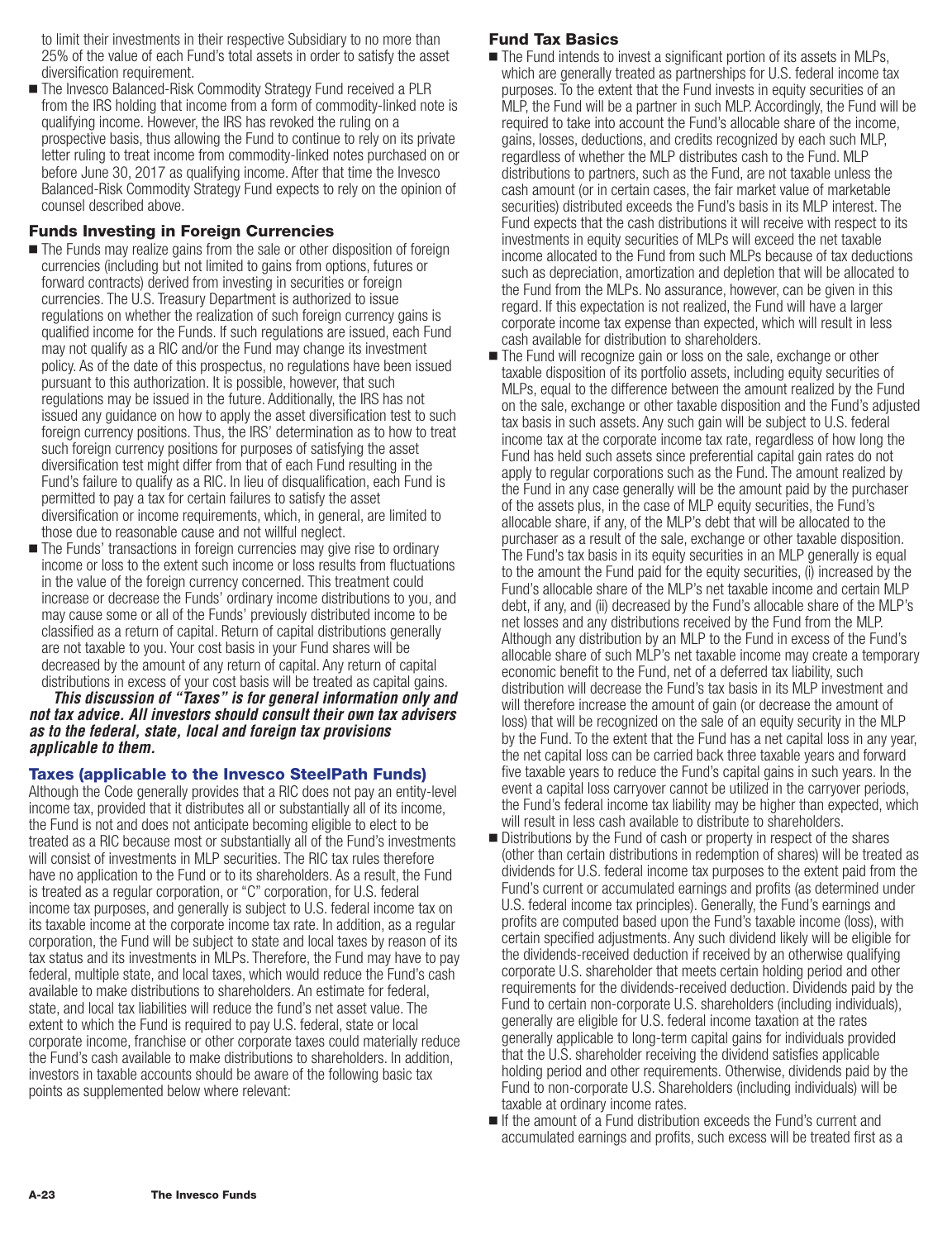tax- deferred return of capital to the extent of, and in reduction of, a shareholder's tax basis in the shares, and thereafter as capital gain to the extent the shareholder held the shares as a capital asset. Any such capital gain will be long-term capital gain if such shareholder has held the applicable shares for more than one year. The portion of the distribution received by a shareholder from the Fund that is treated as a return of capital will decrease the shareholder's tax basis in his or her Fund shares (but not below zero), which will result in an increase in the amount of gain (or decrease in the amount of loss) that will be recognized by the shareholder for tax purposes on the later sale of such Fund shares.

- The Fund anticipates that the cash distributions it will receive with respect to its investments in equity securities of MLPs and which it will distribute to its shareholders will exceed the Fund's current and accumulated earnings and profits. Accordingly, the Fund expects that only a part of its distributions to shareholders with respect to the shares will be treated as dividends for U.S. federal income tax purposes. No assurance, however, can be given in this regard.
- **Special rules may apply to the calculation of the Fund's earnings and** profits. For example, the Fund's earnings and profits will be calculated using the straight-line depreciation method rather than the accelerated depreciation method. This difference in treatment may, for example, result in the Fund's earnings and profits being higher than the Fund's taxable income or loss in a particular year if the MLPs in which the Fund invests calculate their income using accelerated depreciation. Because of these special earnings profits rules, the Fund may make distributions in a particular year out of earnings and profits (treated as dividends) in excess of the amount of the Fund's taxable income or loss for such year, which means that a larger percentage of the Fund 's distributions could be taxable to shareholders as ordinary income instead of tax-deferred return of capital or capital gain.
- Shareholders that receive distributions in shares rather than in cash will be treated for U.S. federal income tax purposes as having (i) received a cash distribution equal to the fair market value of the shares received and (ii) reinvested such amount in shares.
- A redemption of shares will be treated as a sale or exchange of such shares, provided the redemption is not essentially equivalent to a dividend, is a substantially disproportionate redemption, is a complete redemption of a shareholder's entire interest in the Fund, or is in partial liquidation of such Fund. Redemptions that do not qualify for sale or exchange treatment will be treated as distributions as described above. Upon a redemption treated as a sale or exchange under these rules, a shareholder generally will recognize capital gain or loss equal to the difference between the adjusted tax basis of his or her shares and the amount received when they are sold.
- If the Fund is required to sell portfolio securities to meet redemption requests, the Fund may recognize income and gains for U.S. federal, state and local income and other tax purposes, which may result in the imposition of corporate income or other taxes on the Fund and may increase the Fund's current and accumulated earnings and profits, which will result in a greater portion of distributions to Fund shareholders being treated as dividends. Any long-term or short-term capital gains realized on sale or redemption of your Fund shares will be subject to federal income tax. For tax purposes an exchange of your shares for shares of another Fund is the same as a sale. An exchange occurs when the purchase of shares of a Fund is made using the proceeds from a redemption of shares of another Fund and is effectuated on the same day as the redemption. Your gain or loss is calculated by subtracting from the gross proceeds your cost basis. Gross proceeds and, for shares acquired on or after January 1, 2012 and disposed of after that date, cost basis will be reported to you and the IRS. Cost basis will be calculated using the Fund's default method of first-in, first-out (FIFO), unless you instruct the Fund to use a different calculation method. Shareholders should carefully review the cost basis information provided by a Fund and make any additional basis, holding period or other adjustments that are required when reporting these amounts on their federal income tax returns. If you hold your Fund shares through a broker (or other nominee), please contact that broker (nominee) with respect to reporting of cost basis and

available elections for your account. For more information about the cost basis methods offered by Invesco, please refer to the Tax Center located under the Accounts & Services menu of our website at www.invesco.com/us.

- The conversion of shares of one class of a Fund into shares of another class of the same Fund is not taxable for federal income tax purposes and no gain or loss will be reported on the transaction. This is true whether the conversion occurs automatically pursuant to the terms of the class or is initiated by the shareholder.
- At the time you purchase your Fund shares, the Fund's net asset value may reflect undistributed income. A subsequent distribution to you of such amounts, although constituting a return of your investment, would be taxable. Buying shares in a Fund just before it declares an income dividend is sometimes known as "buying a dividend." In addition, a Fund's net asset value may, at any time, reflect net unrealized appreciation, which may result in future taxable distributions to you.
- $\blacksquare$  By law, if you do not provide a Fund with your proper taxpayer identification number and certain required certifications, you may be subject to backup withholding on any distributions of income, capital gains, or proceeds from the sale of your shares. A Fund also must withhold if the IRS instructs it to do so. When withholding is required, the amount will be 24% of any distributions or proceeds paid.
- A 3.8% Medicare tax is imposed on certain net investment income (including ordinary dividends received from a Fund and net gains from redemptions or other taxable dispositions of Fund shares) of U.S. individuals, estates and trusts to the extent that such person's "modified adjusted gross income" (in the case of an individual) or "adjusted gross income" (in the case of an estate or trust) exceeds a threshold amount. This Medicare tax, if applicable, is reported by you on, and paid with, your federal income tax return.
- Fund distributions and gains from sale or exchange of your Fund shares generally are subject to state and local income taxes.
- Foreign investors should be aware that U.S. withholding, special certification requirements to avoid U.S. backup withholding and claim any treaty benefits, and estate taxes may apply to an investment in a Fund.
- Under the Foreign Account Tax Compliance Act (FATCA), a Fund will be required to withhold a 30% tax on income dividends made by the Fund to certain foreign entities, referred to as foreign financial institutions or non-financial foreign entities, that fail to comply (or be deemed compliant) with extensive reporting and withholding requirements designed to inform the U.S. Department of the Treasury of U.S.-owned foreign investment accounts. After December 31, 2018, FATCA withholding also would have applied to certain capital gain distributions, return of capital distributions and the proceeds arising from the sale of Fund shares; however, based on proposed regulations issued by the IRS, which can be relied upon currently, such withholding is no longer required unless final regulations provide otherwise (which is not expected). A Fund may disclose the information that it receives from its shareholders to the IRS, non-U.S. taxing authorities or other parties as necessary to comply with FATCA or similar laws. Withholding also may be required if a foreign entity that is a shareholder of a Fund fails to provide the Fund with appropriate certifications or other documentation concerning its status under FATCA.
- Taxes, penalties, and interest associated with an audit of a partnership are generally required to be assessed and collected at the partnership level. Therefore, an adverse federal income tax audit of an MLP taxed as a partnership that the Fund invests in could result in the Fund being required to pay federal income tax. The Fund may have little input in any audit asserted against an MLP and may be contractually or legally obligated to make payments in regard to deficiencies asserted without the ability to put forward an independent defense. Accordingly, even if an MLP in which the Fund invests were to remain classified as a partnership, it could be required to pay additional taxes, interest and penalties as a result of an audit adjustment, and the Fund, as a direct or indirect partner of such MLP, could be required to bear the economic burden of those taxes, interest and penalties, which would reduce the value of Fund shares.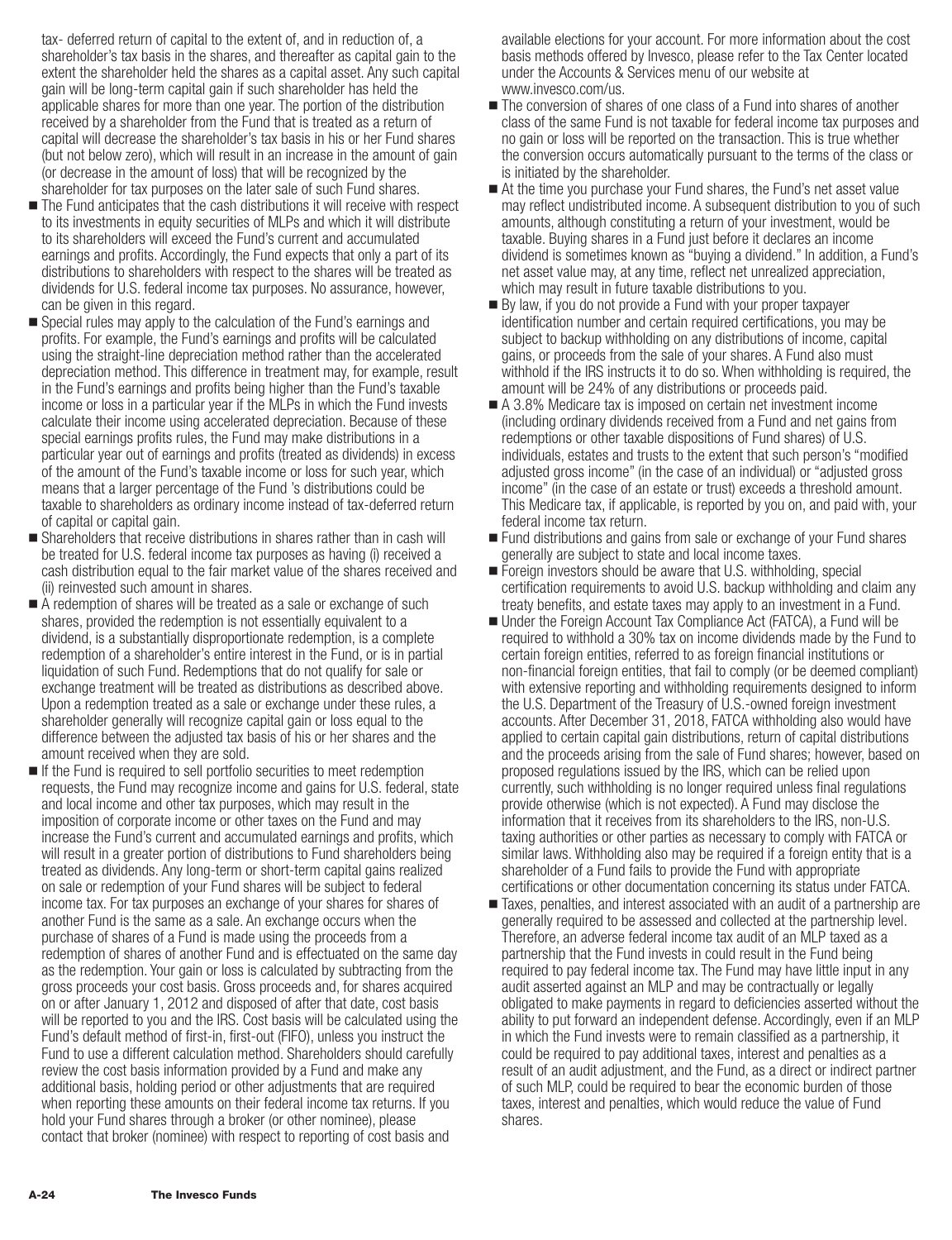**Under the Tax Cuts and Jobs Act certain "qualified publicly traded** partnership income" (e.g., certain income from certain of the MLPs in which the Fund invests) is treated as eligible for a 20% deduction by noncorporate taxpayers. The Tax Cuts and Jobs Act does not contain a provision permitting an entity, such as the Fund, to benefit from this deduction (since the Fund is taxed as a "C" corporation) or pass the special character of this income through to its shareholders. Qualified publicly traded partnership income allocated to a noncorporate investor investing directly in an MLP might, however, be eligible for the deduction.

The above discussion concerning the taxability of Fund dividends and distributions and of redemptions and exchanges of Fund shares is inapplicable to investors holding shares through a tax-advantaged arrangement, such as Retirement and Benefit Plans or 529 college savings plans. Such investors should refer to the applicable account documents/program description for that arrangement for more information regarding the tax consequences of holding and redeeming Fund shares.

*This discussion of "Taxes" is for general information only and not tax advice. All investors should consult their own tax advisers as to the federal, state, local and foreign tax provisions applicable to them.*

# **Federal Income Taxes (applicable to Invesco Master Loan Fund only)**

# **United States taxes**

The Fund is classified as a partnership and will not be a regulated investment company for US federal income tax purposes. As a partnership, the Fund is not a taxable entity for federal income tax purposes and, subject to the application of the partnership audit rules described below, incurs no federal income tax liability. Each Investor is required to take into account its proportionate share of items of income, gain, loss and deduction of the partnership in computing its federal income tax liability regardless of whether or not cash or property distributions are then made by the Fund. Following the close of the Fund's taxable year end, Investors will receive a tax statement entitled Schedule K-1 Partner's Share of Income, Deductions, Credits, etc., which reports the tax status of their distributive share of the Fund's items for the previous year.

#### **Taxation of distributions, sales and exchanges**

In general, distributions of money by the Fund to an Investor will represent a non-taxable return of capital up to the amount of an Investor's adjusted tax basis in its shares. An Investor will recognize gain to the extent that any money distributed by the Fund exceeds the Investor's adjusted tax basis in its shares. In the case of a non-taxable return of capital by the Fund to an Investor, other than in liquidation of the Investor's interest in the Fund, the tax basis of his shares will be reduced (but not below zero) and will result in an increase in the amount of gain (or decrease in the amount of loss) that will be recognized by the Investor on the later sale of its shares. A distribution in partial or complete redemption of your shares in the Fund is taxable as a sale or exchange only to the extent the amount of money received exceeds the tax basis of your entire interest in the Fund. Any loss may be recognized only if you redeem your entire interest in the Fund for money.

When you sell shares of the Fund, you may have a capital gain or loss.

#### **Derivatives**

The use of derivatives by the Fund may cause the Fund to realize higher amounts of ordinary income or short-term capital gain, allocations of which are taxable to individual Investors at ordinary income tax rates rather than at the more favorable tax rates for long-term capital gain. Changes in government regulation of derivative instruments could affect the character, timing and amount of the Fund's taxable income or gains, and may limit the Fund from using certain types of derivative instruments as part of its investment strategy.

# **Risk of audit of the Fund**

Under the partnership audit rules, which are generally applicable to tax years beginning after December 31, 2017, the Internal Revenue Service ("IRS") may collect any taxes resulting from audit adjustments to the Fund's income tax returns (including any applicable penalties and interest) directly from the Fund. In that case, current Investors would bear some or all of the tax liability resulting from such audit adjustment, even if they did not own interests in the Fund during the tax year under audit. The Fund may have the ability to shift any such tax liability to the Investors in accordance with their interests in the Fund during the year under audit, but there can be no assurance that the Fund will be able to do so under all circumstances. For taxable years not subject to the new audit rules, items of Fund income, gain, loss, deduction and credit will be determined at the Fund level in a unified audit. NO REPRESENTATION OR WARRANTY OF ANY KIND IS MADE WITH RESPECT TO THE TAXATION, DEDUCTIBILITY OR CAPITALIZATION OF ANY ITEM BY THE FUND OR INVESTOR. In addition, the "partnership representative" (tax matters partner, for taxable years before the partnership audit rules become effective) will have the sole authority to act on the Fund's behalf for purposes of, among other things, federal income tax audits and judicial review of administrative adjustments by the IRS, and any such actions will be binding on the Fund and all of the Investors.

### **Unrelated business taxable income**

An allocable share of a tax-exempt Investor's income will be "unrelated business taxable income" ("UBTI") to the extent that the Fund borrows money to acquire property or invests in assets that produce UBTI.

#### **Medicare tax**

An additional 3.8% Medicare tax is imposed on certain net investment income of US individuals, estates and trusts to the extent that such person's "modified adjusted gross income" (in the case of an individual) or "adjusted gross income" (in the case of an estate or trust) exceeds a threshold amount. "Net investment income," for these purposes, means investment income (including (i) net gains from the taxable disposition of shares of a Fund to the extent the net gain would be taken into account by the Investor if the Fund sold all of its property for fair market value immediately before the disposition of the shares of the Fund, and (ii) an allocable share of a Fund's interest, dividends and net gains) reduced by the deductions properly allocable to such income. This Medicare tax, if applicable, is reported by Investors on, and paid with, the Investor's federal income tax return.

# **State, local and non-US tax matters**

An Investor's distributive share of the Fund's income, and gains from the sale or exchange of an Investor's Fund shares, generally are subject to state and local taxes in the jurisdiction in which the Investor resides or is otherwise subject to tax.

Prospective investors should consider their individual state and local tax consequences of an investment in the Fund.

# **Tax considerations for non-US investors**

If, as anticipated, the Fund is not deemed to be engaged in a US trade or business, the Fund generally will be required to withhold tax on the distributive share of certain items of gross income from US sources allocated to non-US Investors at a 30% (or lower treaty) rate. Certain categories of income, including portfolio interest, are not subject to US withholding tax. Capital gains (other than gain realized on disposition of US real property interests) are not subject to US withholding tax unless the non-US Investor is a nonresident alien individual present in the United States for a period or periods aggregating 183 days or more during the taxable year. If, on the other hand, the Fund derives income which is effectively connected with a US trade or business carried on by the Fund, this 30% tax will not apply to such effectively connected income of the Fund, and the Fund generally will be required to withhold tax from the amount of effectively connected income allocable to non-US Investors at the highest rate of tax applicable to US residents, and non-US Investors generally would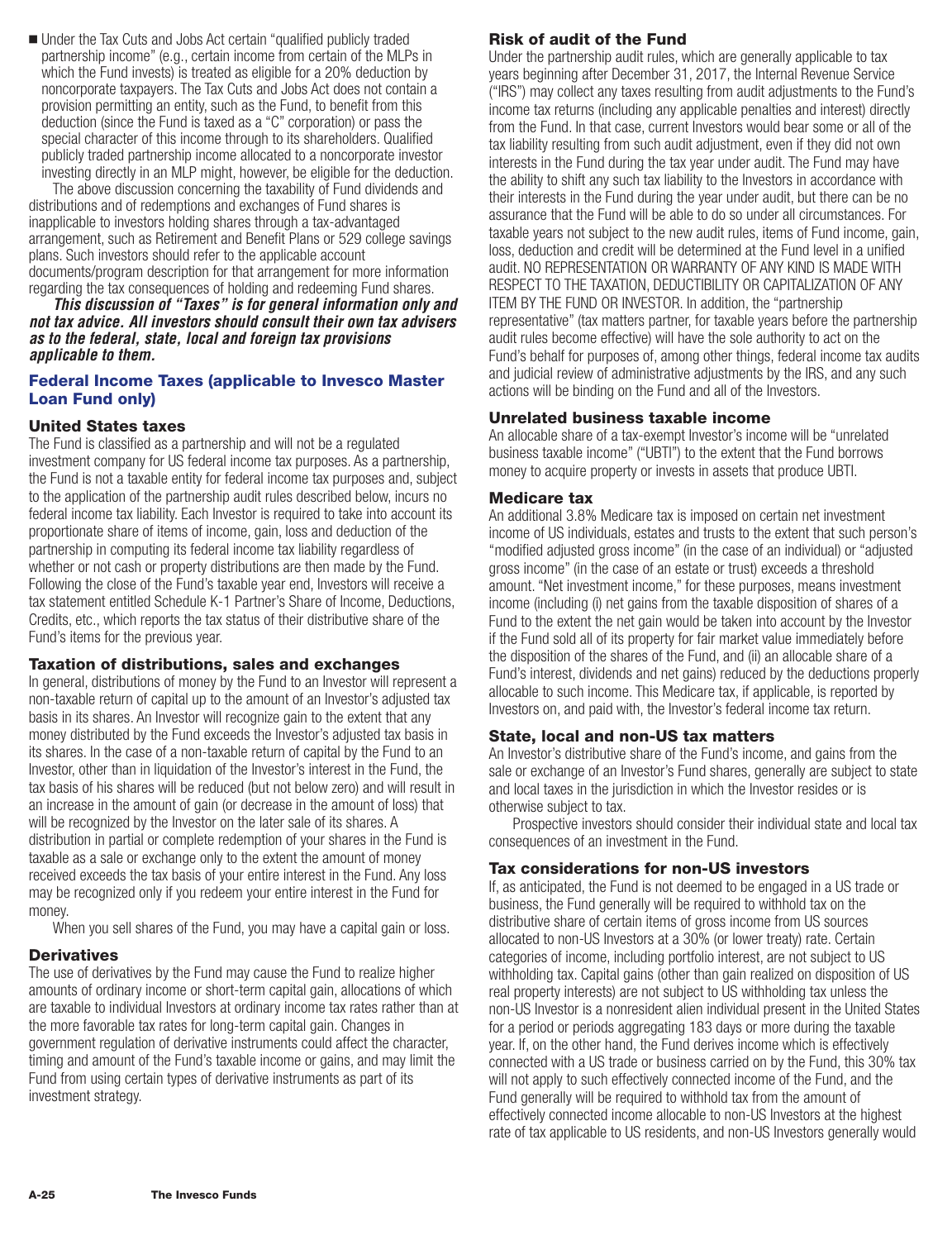be required to file US income tax returns and be subject to US income tax on a net basis. Gain or loss on a sale of shares will be treated as effectively connected with a U.S. trade or business to the extent that a foreign corporation or foreign individual that owns the shares (whether directly or indirectly through other partnerships) would have had effectively connected gain or loss had the partnership sold its underlying assets and applicable US withholding tax will apply. Non-US Investors may be subject to US estate tax and are subject to special US tax certification requirements.

#### **Other reporting and withholding requirements**

Under the Foreign Account Tax Compliance Act ("FATCA"), the Fund will be required to withhold at a 30% rate on certain US source payments (such as interest and dividends) to certain Investors if the Investor fails to provide the Fund with the information which identifies its direct and indirect US ownership. After December 31, 2018, FATCA withholding also would have applied to certain capital gain distributions, return of capital distributions and the proceeds arising from the sale of Fund shares; however, based on proposed regulations issued by the IRS, which can be relied upon currently, such withholding is no longer required unless final regulations provide otherwise (which is not expected). A Fund may disclose the information that it receives from an Investor to the IRS, non-US taxing authorities or other parties as necessary to comply with FATCA or similar laws. Withholding also may be required if a foreign entity that is an Investor fails to provide the Fund with appropriate certifications or other documentation concerning its status under FATCA.

For a more complete discussion of the federal income tax consequences of investing in the Fund, see the Statement of Additional Information.

*This discussion of "Federal Income Taxes" is not intended or written to be used as tax advice. Because everyone's tax situation is unique, Investors should consult their tax professional about federal, state, local and foreign tax consequences before making an investment in the Fund.*

#### **Payments to Financial Intermediaries – All Share Classes except Class R6 shares**

The financial adviser or intermediary through which you purchase your shares may receive all or a portion of the sales charges and distribution fees discussed above. In addition to those payments, Invesco Distributors and other Invesco Affiliates, may make additional cash payments to financial intermediaries in connection with the promotion and sale of shares of the Funds. These additional cash payments may include cash payments and other payments for certain marketing and support services. Invesco Affiliates make these payments from their own resources, from Invesco Distributors' retention of initial sales charges and from payments to Invesco Distributors made by the Funds under their 12b-1 plans. In the context of this prospectus, "financial intermediaries" include any broker, dealer, bank (including bank trust departments), registered investment adviser, financial planner, retirement plan administrator, insurance company and any other financial intermediary having a selling, administration or similar agreement with Invesco Affiliates.

The benefits Invesco Affiliates receive when they make these payments include, among other things, placing the Funds on the financial intermediary's fund sales system, and access (in some cases on a preferential basis over other competitors) to individual members of the financial intermediary's sales force or to the financial intermediary's management. These payments are sometimes referred to as "shelf space" payments because the payments compensate the financial intermediary for including the Funds in its fund sales system (on its "sales shelf"). Invesco Affiliates compensate financial intermediaries differently depending typically on the level and/or type of considerations provided by the financial intermediary. The payments Invesco Affiliates make may be calculated based on sales of shares of the Funds (Sales-Based Payments), in which case the total amount of such payments shall not exceed 0.25% (0.10% for Class R5 shares) of the public offering price of all shares sold by the financial intermediary during the particular period. Payments may also be

calculated based on the average daily net assets of the applicable Funds attributable to that particular financial intermediary (Asset-Based Payments), in which case the total amount of such cash payments shall not exceed 0.25% per annum of those assets during a defined period. Sales-Based Payments primarily create incentives to make new sales of shares of the Funds and Asset-Based Payments primarily create incentives to retain previously sold shares of the Funds in investor accounts. Invesco Affiliates may pay a financial intermediary either or both Sales-Based Payments and Asset-Based Payments.

Invesco Affiliates are motivated to make these payments as they promote the sale of Fund shares and the retention of those investments by clients of the financial intermediaries. To the extent financial intermediaries sell more shares of the Funds or retain shares of the Funds in their clients' accounts, Invesco Affiliates benefit from the incremental management and other fees paid to Invesco Affiliates by the Funds with respect to those assets.

The Funds' transfer agent may make payments to certain financial intermediaries for certain administrative services, including record keeping and sub-accounting of shareholder accounts pursuant to a sub-transfer agency, omnibus account service or sub-accounting agreement. All fees payable by Invesco Affiliates under this category of services are charged back to the Funds, subject to certain limitations approved by the Board.

You can find further details in the Fund's SAI about these payments and the services provided by financial intermediaries. In certain cases these payments could be significant to the financial intermediaries. Your financial adviser may charge you additional fees or commissions other than those disclosed in this prospectus. You can ask your financial adviser about any payments it receives from Invesco Affiliates or the Funds, as well as about fees and/or commissions it charges.

#### **Important Notice Regarding Delivery of Security Holder Documents**

To reduce Fund expenses, only one copy of most shareholder documents may be mailed to shareholders with multiple accounts at the same address (Householding). Mailing of your shareholder documents may be householded indefinitely unless you instruct us otherwise. If you do not want the mailing of these documents to be combined with those for other members of your household, please contact the Funds' transfer agent at 800-959-4246 or contact your financial institution. The Funds' transfer agent will begin sending you individual copies for each account within thirty days after receiving your request.